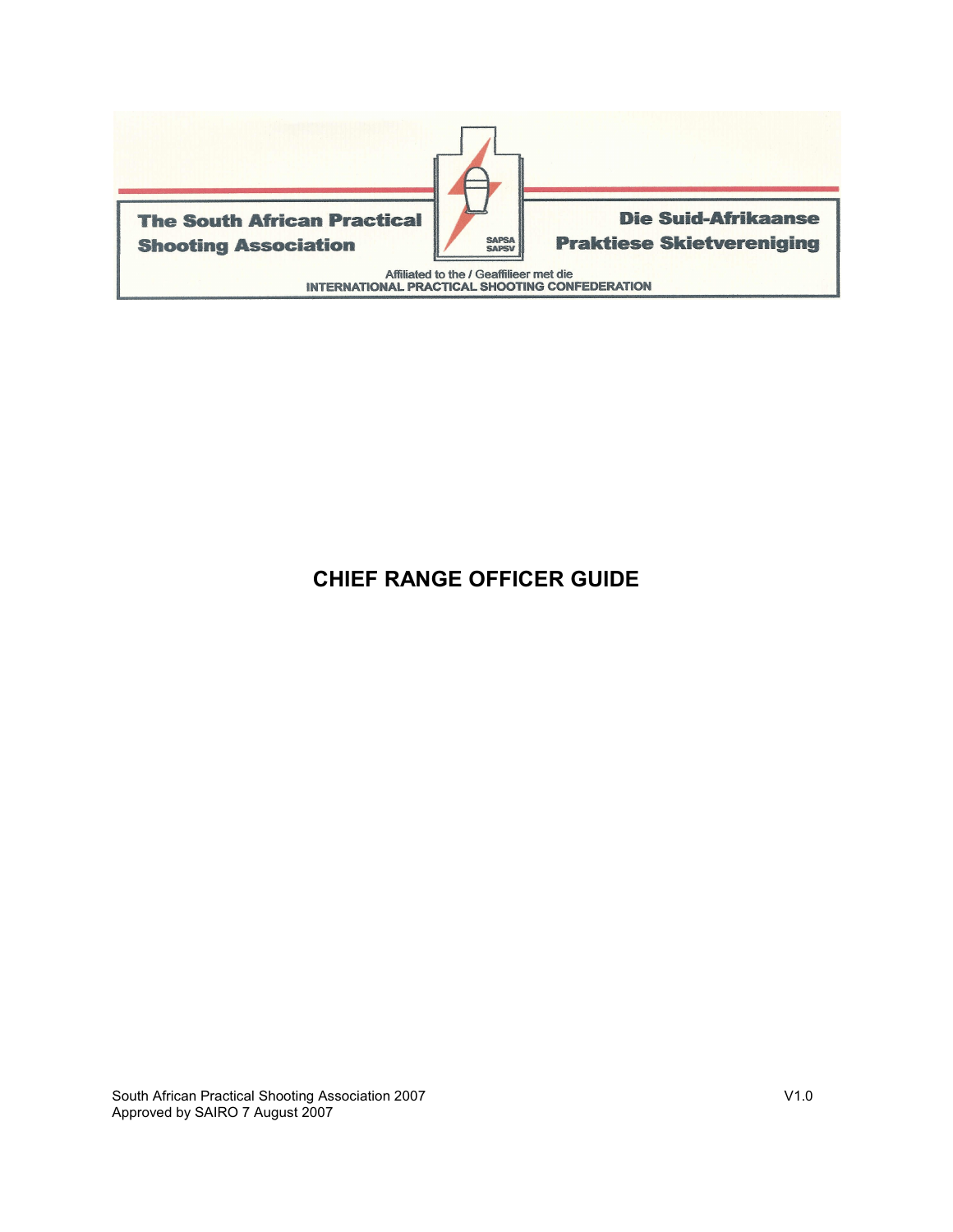### **FOREWORD**

This guide started out as a short guide to the Chief Range Officer on how to manage a level I or II competition, or participate in a national level competition, but escaped and soon grew to include more. There is intentional duplication with other SAPSA guides, manuals, etc as much of the information is applicable to many appointments. This guide is intended to be complete so that the minimum of reference to other documents is necessary.

This is, of course, only a guide and does not claim to be the one and only answer to the Match Director's questions. There is nothing that can replace common sense. Any and all inputs to improve this guide will be appreciated and can be directed to the SAIRO Executive.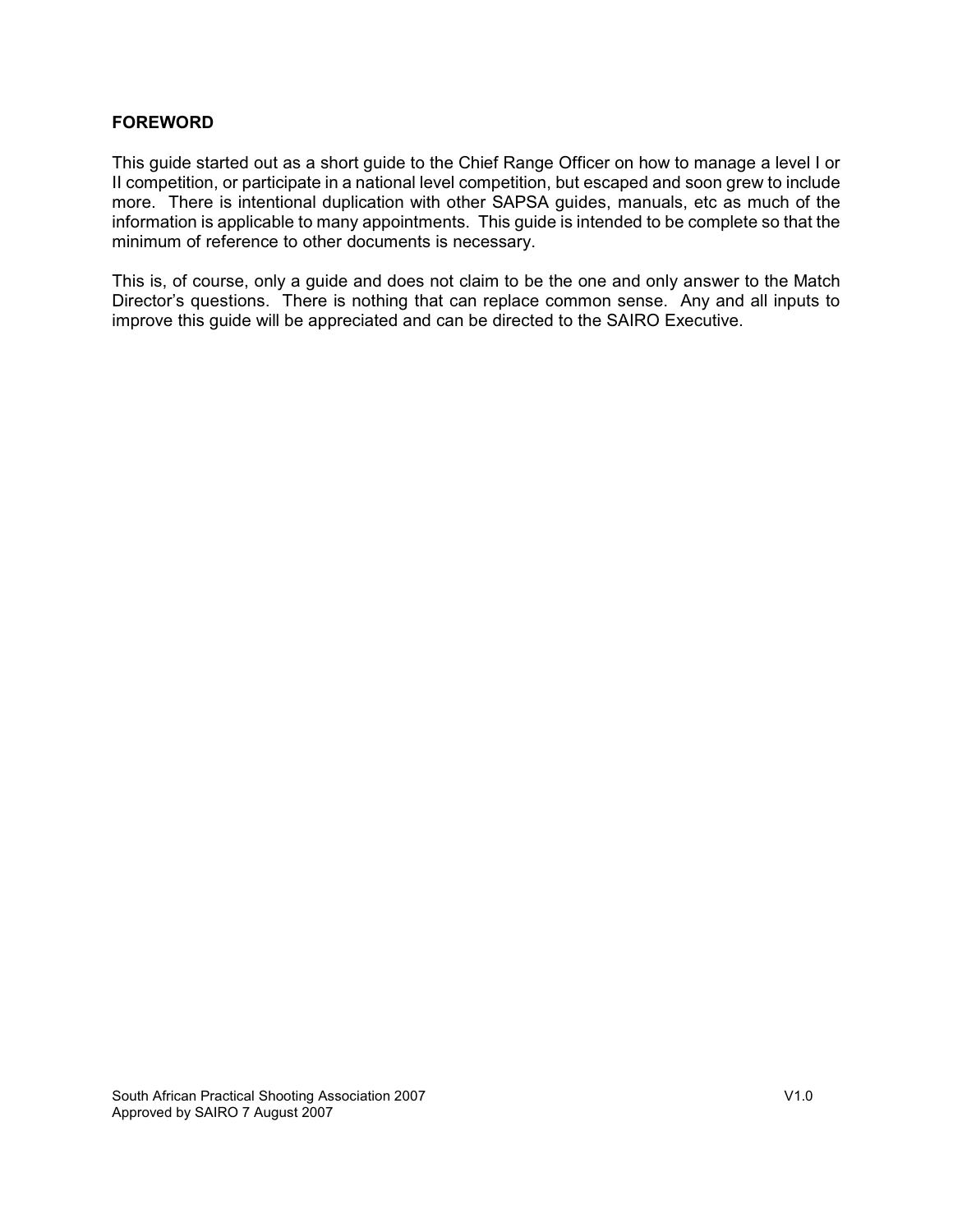# **TABLE OF CONTENTS**

| <b>CHAPTER 1: INTRODUCTION</b>                                                                                                                                        |
|-----------------------------------------------------------------------------------------------------------------------------------------------------------------------|
| -4<br>- 9<br>10<br>10<br>10<br>10<br>10<br>10<br>11<br>11<br>11<br>12                                                                                                 |
| 13<br>-15                                                                                                                                                             |
| 18<br>INTERNATIONAL RANGE OFFICERS ASSOCIATION (IROA)  18<br>The Purpose and Goals of IROA<br>18<br>18<br>IROA Chief Range Officer Qualifications/Certification<br>19 |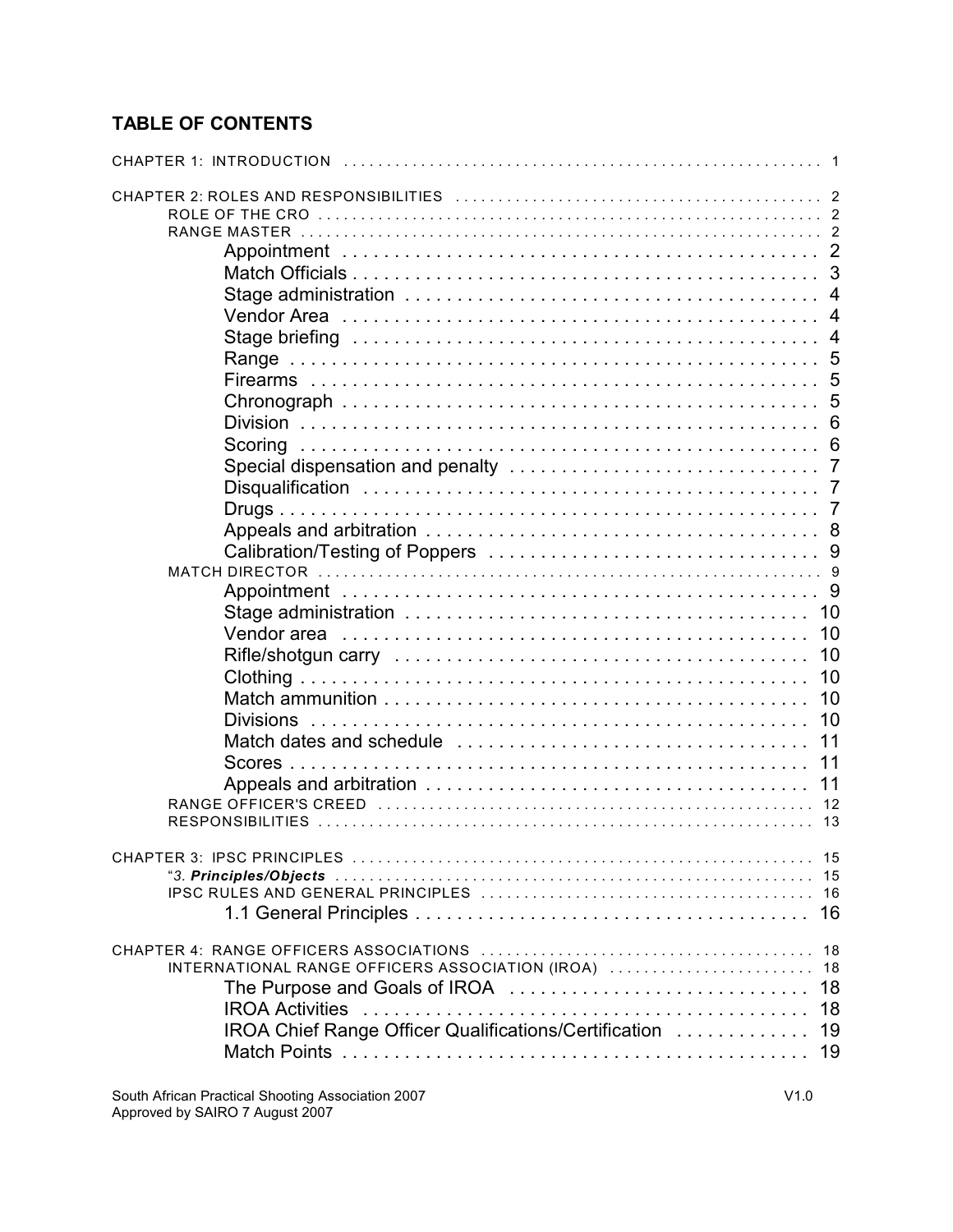| THE SOUTH AFRICAN INSTITUTE OF RANGE OFFICERS (SAIRO)  19<br>SAIRO Certification as National Chief Range Officer  20 |  |
|----------------------------------------------------------------------------------------------------------------------|--|
| MATCH ORGANIZATION FOR LEVEL III TO V MATCHES  26<br>STAGE ADMINISTRATION FOR LEVEL III AND HIGHER MATCHES  26       |  |
|                                                                                                                      |  |
|                                                                                                                      |  |
| CHEPIT'S TIPS FOR STAGE PLANNING AND CONSTRUCTION  A-1                                                               |  |

#### **Acknowledgement**

This guide started out as a paraphrase of the IROA Level II Seminar based on the 2004 IPSC Rules. It escaped and has grown out of control from there, has been edited, lots of other stuff have been added. The sources have been indicated as far as possible.

Compiled and edited by Daan Kemp. Inputs by Paddy Quinn.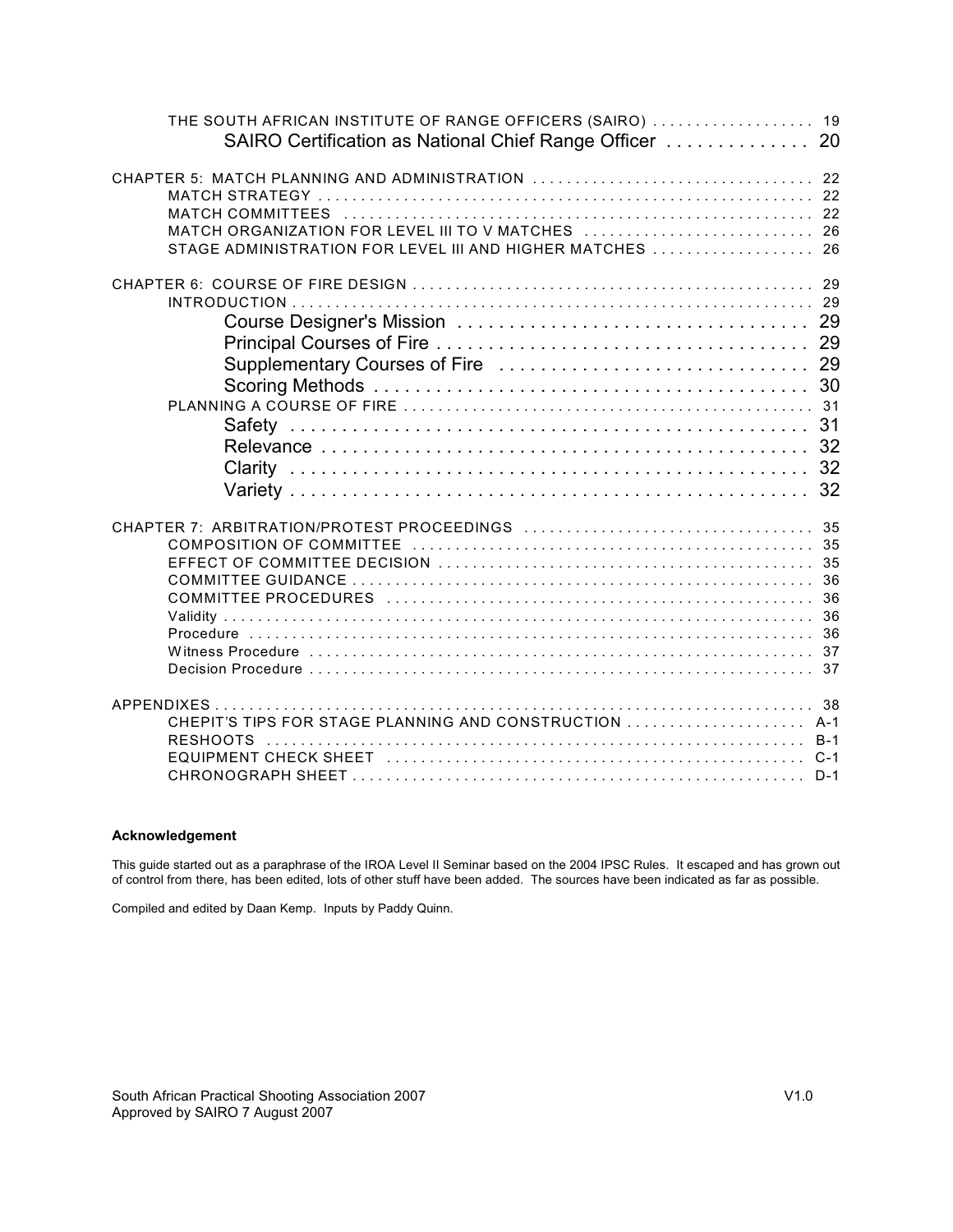### **CHIEF RANGE OFFICER GUIDE**

Appendix A: Chepit's Tips

- B: Reshoots
- C: Equipment sheet
- D: Chrono Sheet

### **CHAPTER 1: INTRODUCTION**

This guide is designed to assist you in taking the next step in the natural progression of IPSC Officials, ie the transition from Range Officer to Chief Range Officer. You will find that your responsibilities expand dramatically, although much of the work remains the same. This guide will ia address the roles and duties of various range officials, multi match management skills, the procedures of match planning and the guidelines and regulations of course design.

The task of training range officers to become Chief Range Officers is vital for the continued safety and efficient conduct of IPSC shooting. Officials are the backbone of IPSC competition, and **good** officials always bring desire, enthusiasm, and commitment to the sport. There is a direct relationship between the quality of the officiating and the quality of the competition. Fact: the better the officials and the officiating, the better the match.

The importance of high quality officials cannot be overstated. Range Officials are an essential component of our competitions. In addition to ensuring the safety of our competitors and spectators, they provide credibility and structure. Competent, professional IPSC officials are the backbone of organized matches. Without them the IPSC competition programme would be very difficult.

The *International Range Officer Association* and the many National Range Officer Associations, including SAIRO, were established to provide in this requirement for range officials. They are intended to provide the structure for the creation, recognition, and administration of Range Officers. These organizations ensure that IPSC Range Officers are the best trained, the best qualified, and the best prepared range officials there are, all to a world wide standard.

Final thought: Remember the reasons why competitors shoot large important matches.

Proficiency. To see how they compare to the best. This is why it is important to show all the scores and have daily postings so competitors, no matter what level, can track their performance.

Friendship. To meet other people sharing the same interests. This happens naturally but creative squadding can help, i.e. national teams with other national teams, and not with others from their own region, etc. This is one reason why a general lunch break is recommended.

Education. Learn more about the sport. For this reason it is important to consider what competitors will learn from this match and take back with them.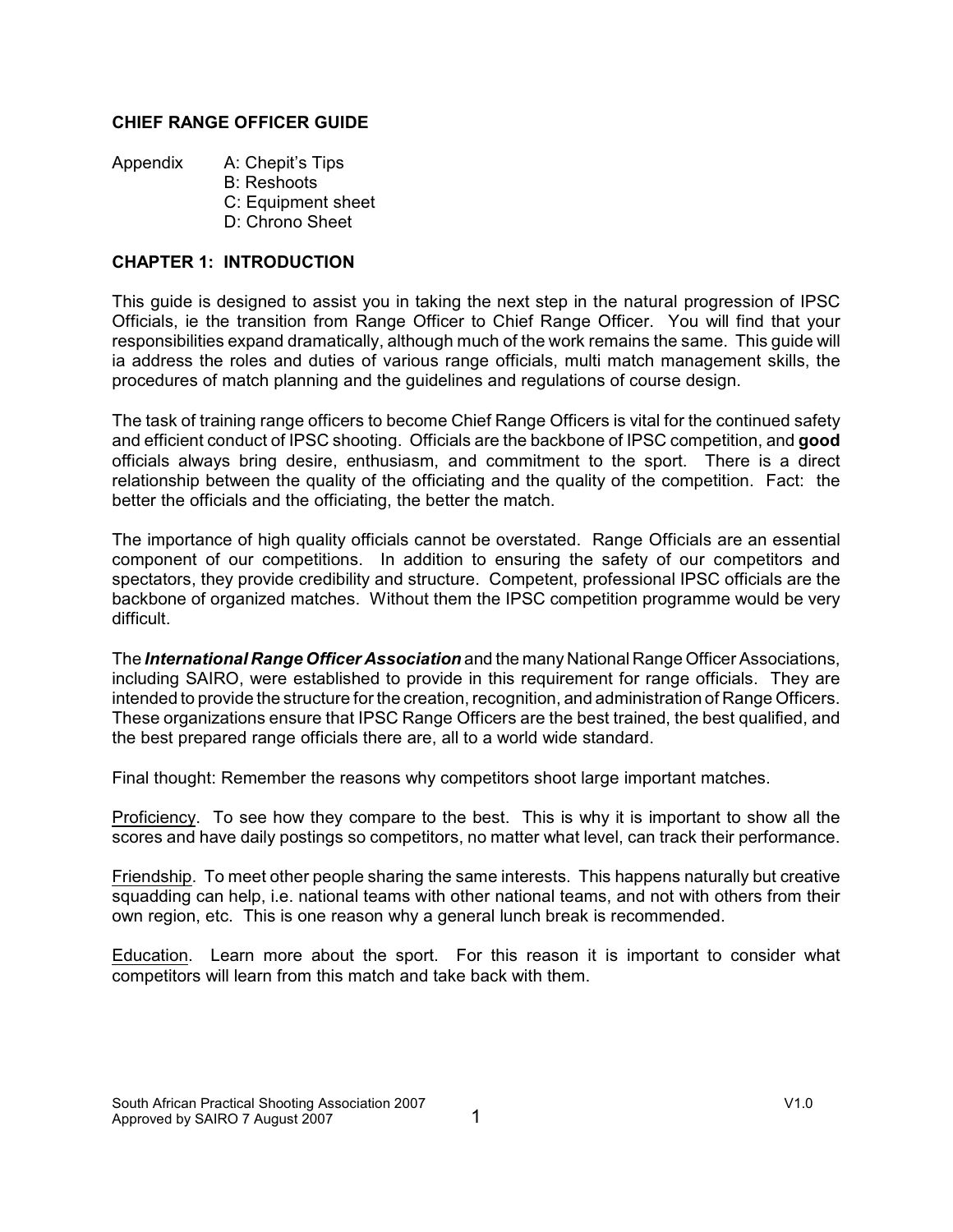### **CHAPTER 2: ROLES AND RESPONSIBILITIES**

# **ROLE OF THE CRO**

1. The role of the CRO is defined in the IPSC rule book in Section 7.1.2. "The Chief Range Officer is the match official with overall responsibility for one or more courses of fire. The Chief Range Officer has absolute authority in all matters of safety and the CRO's authority extends to include all competitors, spectators and other persons in the vicinity of the range. The Chief Range Officer is responsible for the fair and equitable application of all procedural and scoring rules (under the authority of the Range Master)."

2. As experienced Range Officers, you will take on new responsibilities on becoming a Chief Range Officer. Certainly, you will still act as the primary official (who does it all) at league and club matches but you will also be placed in charge of a complete range team in larger matches. You will very likely be required to manage a number of stages and teams at Level III and higher matches. You will become a manager of sorts. The planning and preparation of safe high-quality courses of fire as well as the direction of other officials and the smooth "on time" operation of a number of stages will be your job. Other officials will look to you to provide competent decisions on rulings they will have to make as part of your team. You will become an extension of the Range Master. Experienced CROs are often appointed as Range Master at level I and II matches, providing experience and development.

## **RANGE MASTER**

3. All the IPSC rules relevant to the Range Master are quoted below. This is quite lengthy but will give you an idea of what the duties of an CRO will be, being the understudy of the RM to some extent. Some aspects are highlighted to indicate the specific authority of the RM. This will assist the CRO to know when to take initiative and when to obtain the RM's approval first.

4. This is the only place you will find all the rules pertaining to the RM in one place, except if you extract it from the Rules yourself. It is in many ways an eye opener to see what the RM's duties actually are and what authority and responsibility he really has.

5. The rules are not in number order but start at the beginning of the competition and continues through it to arbitration and calibration. Only the relevant part of the rule is quoted to keep it as short as possible.

### Appointment

7.3.1 Match organizers must, prior to commencement of a match, appoint a Match Director and a Range Master to carry out the duties detailed in these rules. The nominated Range Master should preferably be the most competent and experienced certified Range Official present (also see Rule 7.1.5). For Level I and II matches a single person may be appointed to be both the Match Director and the Range Master. [Note: If we always appoint the most competent and experienced official when will the rest get the opportunity to be competent and experienced? There should always be an understudy that is appointed to learn]

7.1.5 Range Master ("RM") – **has overall authority over all persons and activities within the**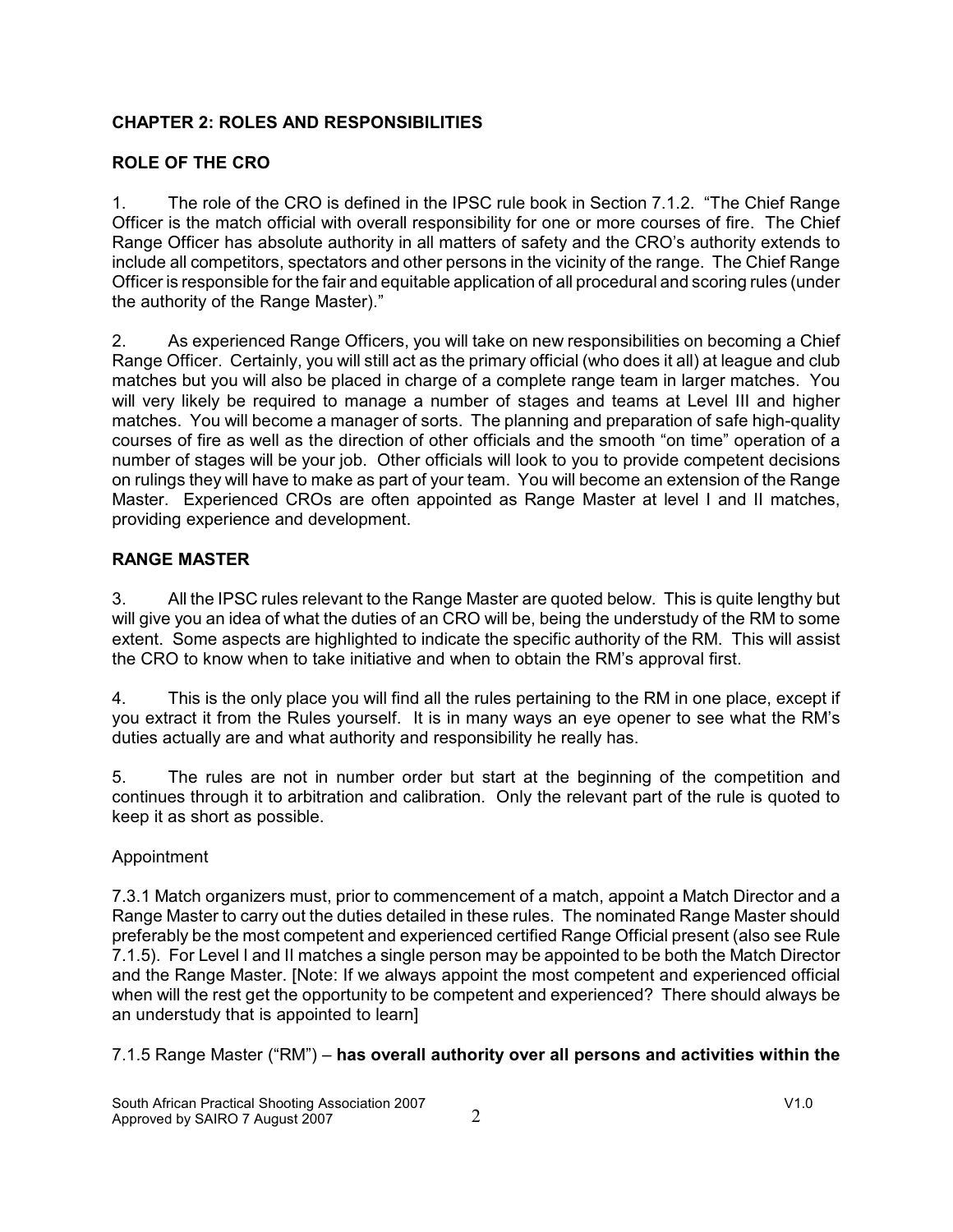**entire range, including range safety, the operation of all courses of fire and the application of these rules.** All match disqualifications and appeals to arbitration must be brought to his attention. The Range Master is usually appointed by and works with the Match Director, however, in respect of IPSC sanctioned Level IV or higher matches, the appointment of the Range Master is subject to the prior written approval of the IPSC Executive Council.

7.2.1 The Range Master has **authority over all match officials** other than the Match Director (except when the Match Director is actually participating as a competitor at the match), and is responsible for decisions in matters concerning conduct and discipline.

### Match Officials

7.1.1 Range Officer ("RO") – issues range commands, oversees competitor compliance with the written stage briefing and closely monitors safe competitor action. He also declares the time, scores and penalties achieved by each competitor and verifies that these are correctly recorded on the competitor's score sheet (under the authority of a Chief Range Officer and Range Master).

7.1.2 Chief Range Officer ("CRO") – is the primary authority over all persons and activities in the courses of fire under his control, and oversees the fair, correct and consistent application of these rules (under the authority of the Range Master).

7.1.3 Stats Officer ("SO") – collects, sorts, verifies, tabulates and retains all score sheets and ultimately produces provisional and final results. Any incomplete or inaccurate score sheets must be promptly referred to the Range Master (under direct authority of the Range Master).

7.1.4 Quartermaster ("QM") – distributes, repairs and maintains all range equipment (e.g. targets, patches, paint, props etc.), Range Officer appliances (e.g. timers, batteries, staplers, staples, clipboards etc.) and Range Officer rations (under direct authority of the Range Master).

7.1.6 Match Director ("MD") – handles overall match administration including squadding, scheduling, range construction, the coordination of all support staff and the provision of services. His authority and decisions will prevail with regard to all matters except in respect of matters in these rules which are the domain of the Range Master. The Match Director is appointed by the host organization and works with the Range Master.

7.2.2 In the event that a Match Official is disciplined, the Range Master must send a report of the incident and details of the disciplinary action to the Match Official's Regional Director, the Regional Director of the Region hosting the match, and to the President of the International Range Officers Association (IROA).

7.2.3 A Match Official who is disqualified from a match for a safety infraction while competing will continue to be eligible to serve as a Match Official for the match. The Range Master will make any decision related to an official's participation.

7.3.2 References in these rules to Range Officials (e.g. "Range Officer", "Range Master" etc.), mean personnel who have been officially appointed by match organizers to actually serve in an official capacity at the match.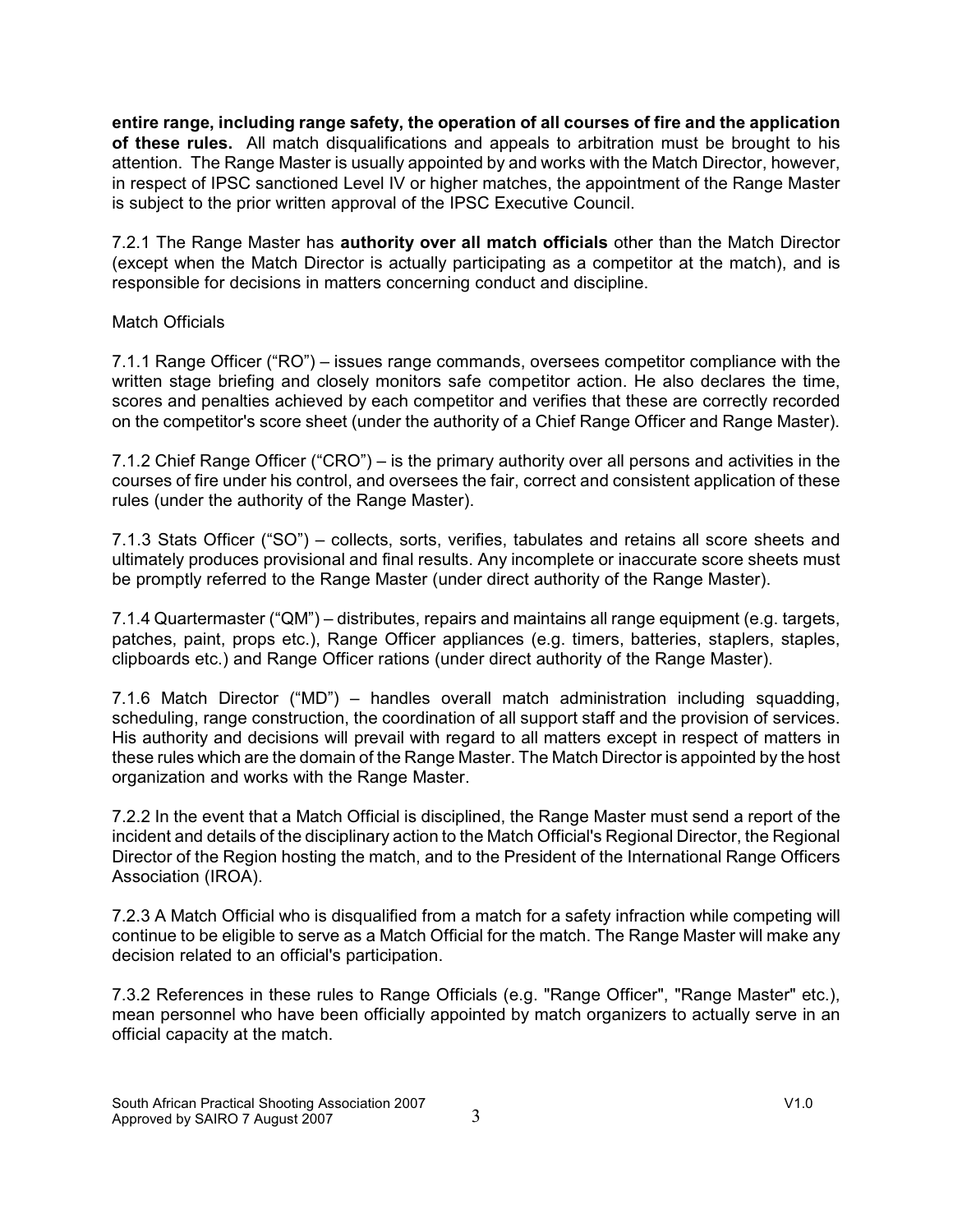Stage administration

**2.1.1 Physical Construction – Safety considerations in the design, physical construction, and stated requirements for any course of fire are the responsibility of the host organization subject to the approval of the Range Master.**

**2.3.1 Match Officials may, for any reason, modify the physical construction or stage procedure for a course of fire, provided that such changes are approved in advance by the Range Master.**

2.3.3 If the Range Master approves any such action after the match begins he must either:

2.3.3.1 Allow the course of fire to continue with the modification affecting only those competitors who have not already completed the stage. If a competitor's actions caused the change, that competitor must be required to reshoot the altered course of fire; or

2.3.3.2 If possible, require all competitors to complete the course of fire as revised with all previous attempts removed from the match scores.

2.3.3.3 A competitor who refuses to reshoot a course of fire, under this or any other Section, when so ordered by a Range Official, will receive a zero score for that stage, irrespective of any previous attempt.

2.3.4 If the Range Master (in consultation with the Match Director) determines that the physical or procedural change results in a loss of competitive equity and it is impossible for all competitors to attempt the revised stage, or if the stage has been rendered unsuitable or unworkable for any reason, that stage and all associated competitor scores must be deleted from the match.

2.3.5 During **inclement weather**, the Range Master may order that paper targets be fitted with transparent protective covers and/or overhead shelters, and this order is not subject to appeal by competitors (see Rule 6.6.1). Such items must be applied and remain fitted to all affected targets for the same period of time, until the order is rescinded by the Range Master.

2.3.6 If the Range Master (in consultation with the Match Director) deems that **climatic or other** conditions have, or are likely to, seriously affect the safety and/or conduct of a match, he may order that all shooting activities be suspended, until he issues a "resume shooting" directive.

8.7.5 No person is permitted to enter or **move through a course of fire** without the prior approval of a Range Officer assigned to that course of fire or the Range Master. ..

Vendor Area

2.5.2 The Range Master (in consultation with the Match Director) must clearly delineate the **vendor area**, and he may issue "Acceptable Practice Guidelines" to all vendors, who are responsible for their implementation in respect of their own merchandise.

Stage briefing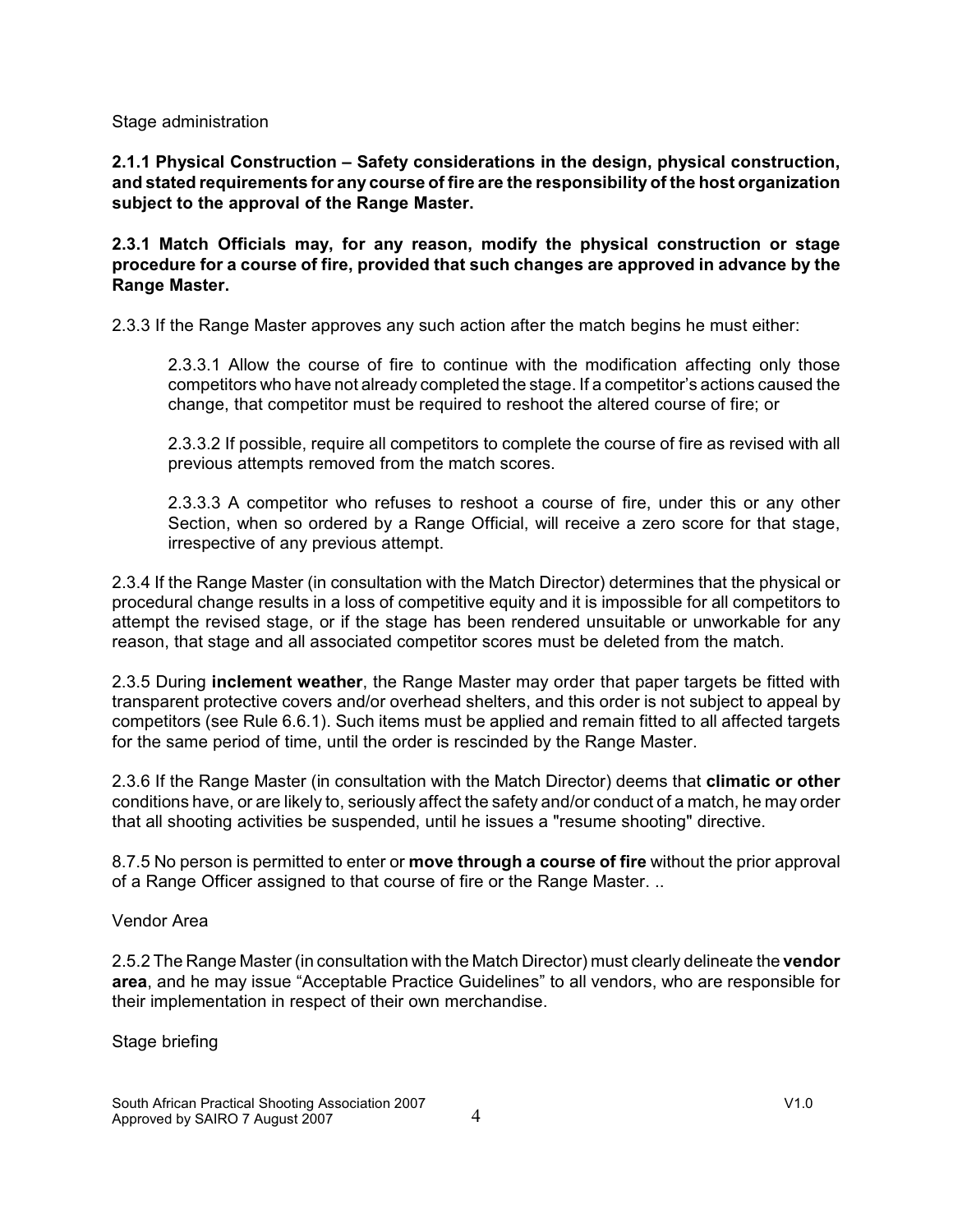**3.2.1 A written stage briefing approved by the Range Master must be posted at each course of fire prior to commencement of the match.**

**3.2.3 The Range Master may modify a written stage briefing at any time for reasons of clarity, consistency or safety (see Section 2.3).**

Range

4.2.2.1 The face of paper no-shoots must include a sufficiently distinguishable non-scoring border. In the absence of perforations or other suitable markings, the Range Master must order that all affected targets have a replacement non-scoring border drawn or fitted thereon.

4.5.2 The competitor may request that Match Officials take corrective actions to ensure **consistency in respect of the range surface**, the presentation of targets and/or any other matter. The Range Master will have final authority concerning all such requests.

Firearms

5.1.3.3 The Range Master is the final authority in respect of the **classification of any sights** used in an IPSC match and/or their compliance with these rules, including the Divisions in Appendix D.

5.1.6 Firearms must be serviceable and safe. Range Officers may demand examination of a competitor's firearm or related equipment, at any time, to check they are functioning safely. If any such item is declared **unserviceable or unsafe by a Range Officer**, it must be withdrawn from the match until the item is repaired to the satisfaction of the Range Master.

5.1.7 Competitors must use the same handgun and type of sights for all courses of fire in a match. However, in the event that a competitor's original rifle and/or sights become unserviceable or unsafe during a match, the competitor must, before using a substitute rifle and/or sights, seek permission from the **Range Master who may approve the substitution** provided he is satisfied:

5.1.8 A competitor who substitutes or significantly modifies a handgun during a match without the prior approval of the Range Master will be subject to the provisions of Section 10.6.

5.4.6 If a Range Officer deems that a competitor about to make an attempt at a course of fire is **wearing inadequate eye or ear protection**, the Range Officer may order the competitor to rectify the situation before allowing the competitor to continue. The Range Master is the final authority on this matter.

5.7.1.1 A competitor who experiences a firearm malfunction while responding to the "Load And Make Ready" or "Make Ready" command, but prior to issuance of the "Start Signal", is entitled to retire, under the authority and supervision of the officiating Range Officer, to repair his firearm, without penalty, subject to the provisions of Rule 5.7.4, Rule 8.3.1.1 and all other safety rules. Once the repairs have been completed (and the provisions of Rule 5.1.7 have been satisfied, if applicable), the competitor may return to attempt the course of fire, subject to **scheduling** as determined by the officiating Range Officer or Range Master.

### **Chronograph**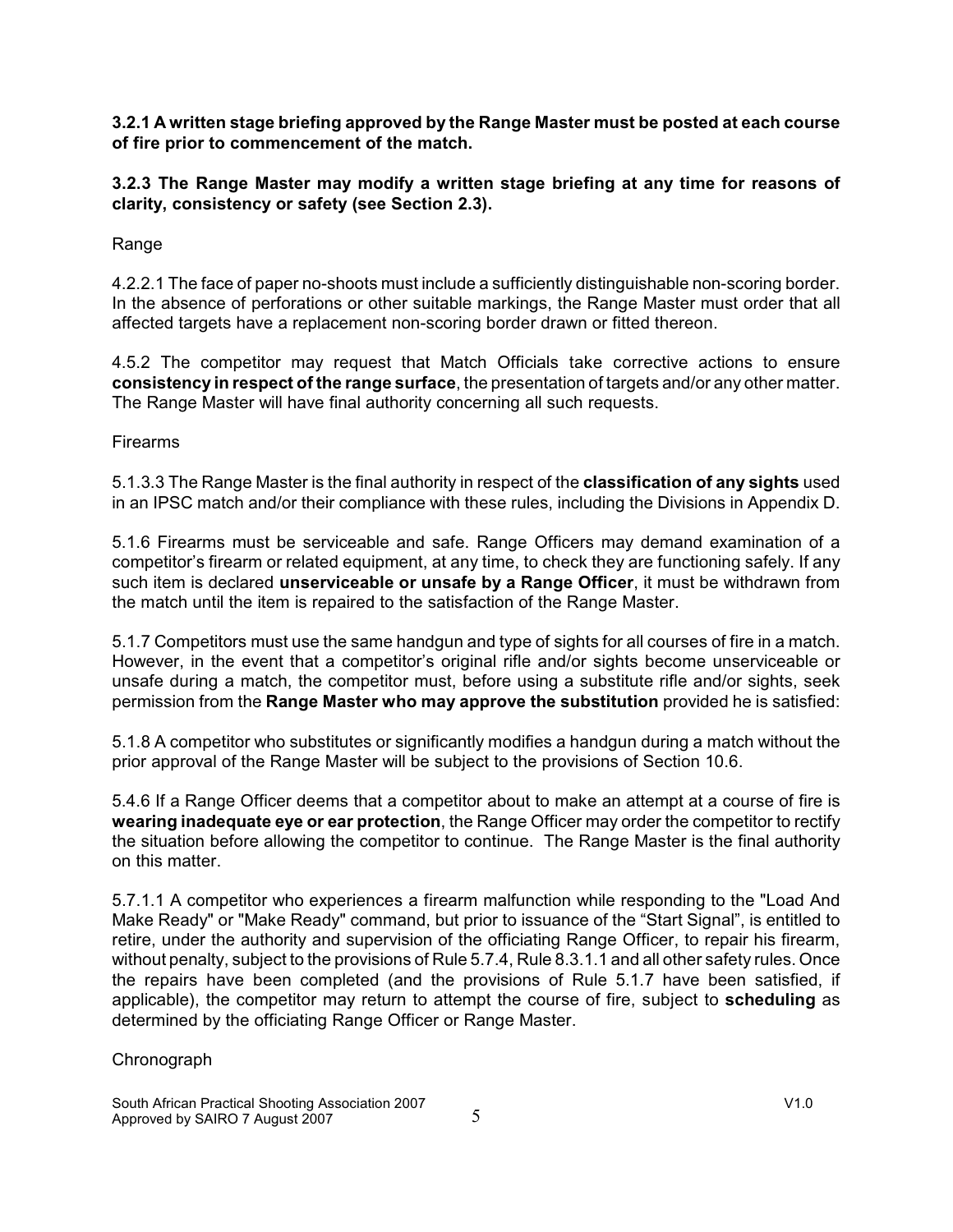5.6.2.4 Should a **daily variance** exceed the allowable tolerance stated above, the Range Master will take whatever steps he deems necessary to rectify the situation.

5.6.3.11 If the Range Master deems that a match **chronograph** has become inoperative, and further testing of competitor's ammunition is not possible, the power factors of competitors which have been successfully tested will stand, and the "Major" or "Minor" power factors declared by all other competitors who have not been tested will be accepted without challenge, subject to any applicable Division requirements (see Appendices).

Division

6.2.5 **Where a Division is unavailable or deleted**, or where a competitor fails to declare a specific Division prior to the commencement of a match, the competitor will be placed in the Division which, in the opinion of the Range Master, most closely identifies with the competitor's equipment. If, in the opinion of the Range Master, no suitable Division is available, the competitor will shoot the match for no score.

6.2.5.2 A competitor who is classified or reclassified as above must be notified as soon as possible. The Range Master's decision on these matters is final.

### **Scoring**

9.6.5 In the event that the Range Officer upholds the original score or penalty and the competitor is dissatisfied, he may **appeal** to the Chief Range Officer and then to the Range Master for a ruling.

9.6.6 The **Range Master's ruling will be final**. No further appeals are allowed with respect to the scoring decision.

9.6.8 **Scoring overlays** approved by the Range Master must be used exclusively, as and when required, to verify and/or determine the applicable scoring zone of hits on paper targets.

9.7.3 Should a competitor refuse to **sign or initial a score sheet**, for any reason, the matter must be referred to the Range Master. If the Range Master is satisfied that the course of fire has been conducted and scored correctly the unsigned score sheet will be submitted as normal for inclusion in the match scores.

9.7.6.5 If the identity of the competitor is missing from a score sheet, it must be referred to the Range Master, who must take whatever action he deems necessary to rectify the situation.

9.7.7 In the event that an original **score sheet is lost** or otherwise unavailable, the competitor's duplicate copy, or any other written or electronic record acceptable to the Range Master, will be used. If the competitor's copy, or any other written or electronic record, is unavailable, or is deemed by the Range Master to be insufficiently legible the competitor will be required to reshoot the course of fire. If the Range Master deems that a reshoot is not possible for any reason, the competitor will incur a zero time and score for the affected course of fire.

10.1.3 A competitor **disputing the application or number of procedural penalties** may appeal to the Chief Range Officer and/or Range Master. A competitor who continues to be aggrieved may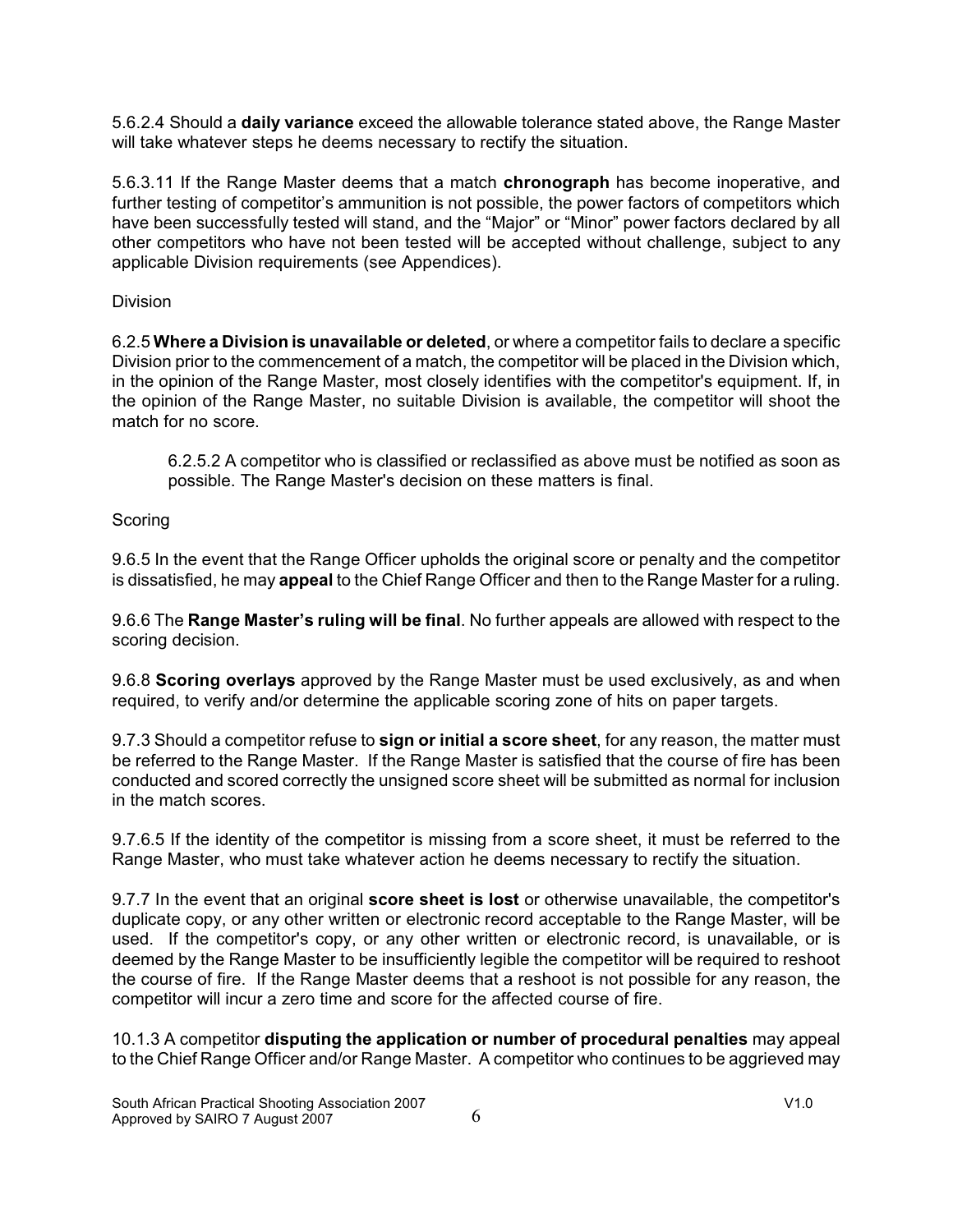then lodge an appeal for arbitration.

Special dispensation and penalty

8.6.1.1 Competitors confined to wheelchairs or similar devices may be given **special dispensation** by the Range Master in respect of mobility assistance, however, the provisions of Rule 10.2.11 may still apply, at the Range Master's discretion.

10.2.11 **Special penalty**: A competitor unable to fully execute any part of a course of fire due to incapacity or injury may, prior to making his attempt at the course of fire, request that the Range Master apply a penalty in lieu of the stated course requirement.

10.2.11.1 If the request is approved by the Range Master, a minimum of one procedural penalty, up to a maximum penalty of 20% of the competitor's points "as shot" (rounded up to the nearest whole number), will be deducted from the competitor's score. For example, if 100 points are available in the course of fire and the competitor actually scores 90 points, the special penalty is a deduction of 18 points. However, the Range Master may waive any or all procedural penalties in respect of a competitor who has a significant physical disability prior to the competitor making his attempt at the course of fire.

### **Disqualification**

10.3.2 When a **match disqualification** is issued, the Range Officer must record the reasons for the disqualification, and the time and date of the incident, on the competitor's score sheet, and the Range Master must be notified as soon as possible.

10.3.3 Scores for a competitor who has received a match disqualification must not be deleted from match results, and match results must not be declared final by the Match Director, until the time limit prescribed in Rule 11.3.1 has passed, provided no appeal to arbitration on any matter has been submitted to the Range Master (or his delegate).

10.4.9 Exception: When it can be established that the cause of the discharge is due to a broken or defective part of the firearm, the competitor has not committed any safety infraction in this Section, and a match disqualification will not be invoked, however, the competitor's scores for that course of fire will be zero. The firearm must be immediately presented for inspection to the Range Master or his delegate, who will inspect the firearm and carry out any tests necessary to establish that a broken or defective part caused the discharge. A competitor may not later appeal a match disqualification for an accidental discharge due to a broken or defective part if they fail to present the firearm for inspection prior to leaving the course of fire.

10.6.1 Competitors will be disqualified from a match for conduct which a Range Officer deems to be unsportsmanlike. Examples of unsportsmanlike conduct include, but are not limited to, cheating, dishonesty, failing to comply with the reasonable directions of a Match Official, or any behaviour likely to bring the sport into disrepute. The Range Master must be notified as soon as possible.

### Drugs

10.7.3 Except when used for medicinal purposes, competitors and officials at matches must not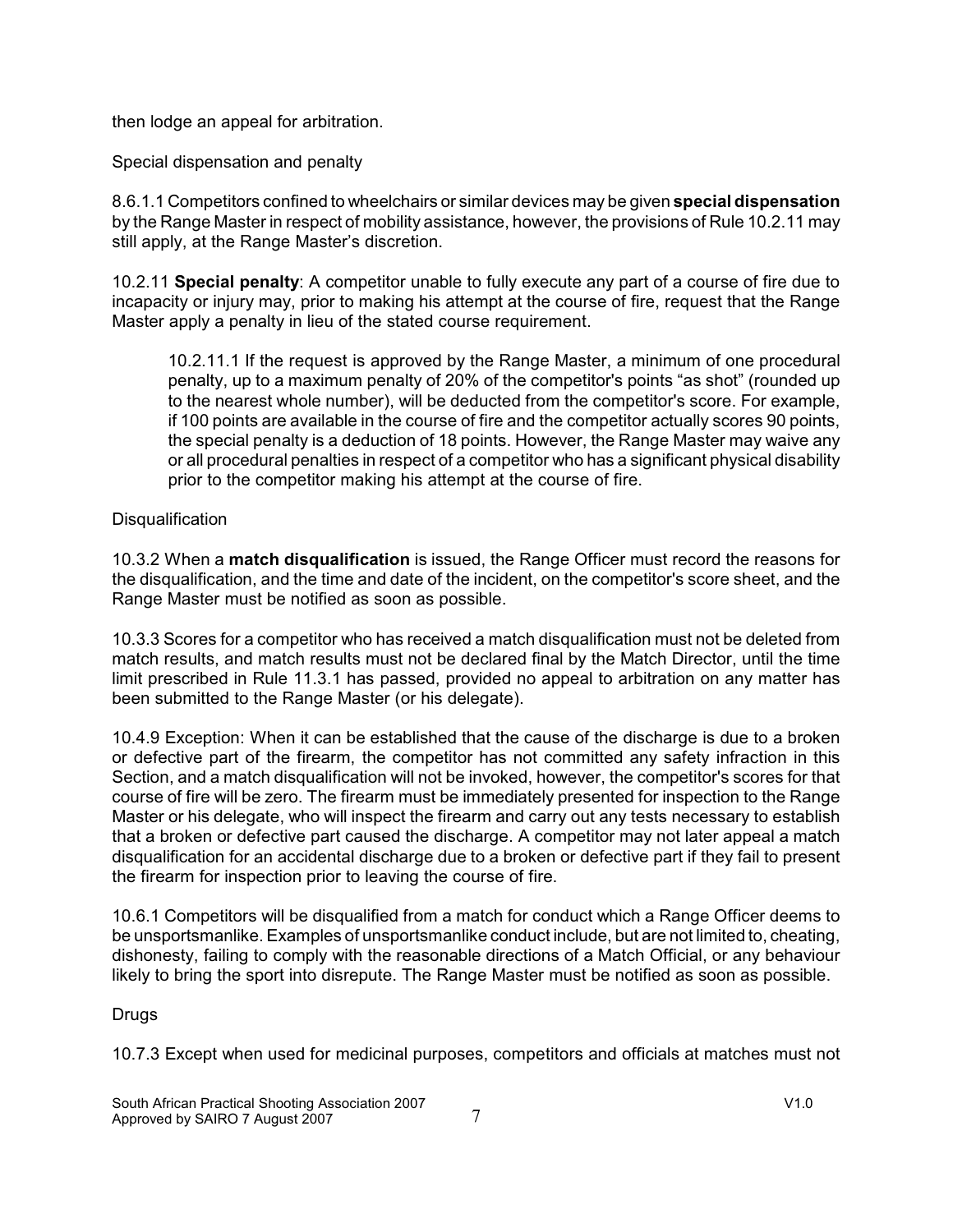be affected by drugs (including alcohol) of any sort during matches. Any person, who in the opinion of the Range Master is visibly under the influence of any of the items described herein, will be disqualified from the match and may be required to leave the range.

Appeals and arbitration

11.1.3 Appeals – the Range Officer makes decisions initially. If the appellant disagrees with a decision, the Chief Range Officer for the stage or area in question should be asked to rule. If a disagreement still exists, **the Range Master must be asked to rule**.

11.1.5 Retain Evidence – An appellant is required to inform the Range Master of his wish to present his appeal to the Arbitration Committee and may request that the officials retain any and all relevant documentary or other evidence pending the hearing. ...

11.1.6 Preparing the Appeal – The appellant is responsible for the preparation and delivery of the written submission, together with the appropriate fee. Both must be submitted to the Range Master within the specified period of time.

11.1.7 Match Official's Duty – Any Match Official in receipt of a request for arbitration must, without delay, inform the Range Master and must note the identities of all witnesses and officials involved and pass this information on to the Range Master.

11.1.8 Match Director's Duty – Upon receiving the appeal from the Range Master, the Match Director must convene the Arbitration Committee in a place of privacy as soon as possible.

11.3.1 Time Limit for Arbitration Request – Written requests for arbitration must be submitted to the Range Master within one hour of the disputed incident or occurrence. Failure to present the required documentation within the time specified will render the request invalid and no further action will be taken.

11.4.1 Amount – For Level III or higher matches, the appeal fee to enable an appellant to appeal to arbitration will be US\$100.00 or the equivalent of the maximum individual match entry fee (whichever is lower), in local currency. The appeal fee for other matches may be set by the Match Organizers, but must not exceed US\$100 or equivalent in local currency. An appeal brought by the Range Master in respect of a match issue will not incur a fee.

11.6.1 Committee Decision – When a decision is reached by the Committee, they will summon the appellant, the official and the Range Master to present their judgement.

11.6.2 Implement Decision – It will be the responsibility of the Range Master to implement the Committee's decision. The Range Master will advise the appropriate match personnel who will post the decision in a place available to all competitors. The decision is not retroactive and will not affect any incidents prior to the decision.

11.6.3 Decision is Final – The decision of the Committee is final and may not be appealed unless, in the opinion of the Range Master, new evidence received after the decision warrants reconsideration.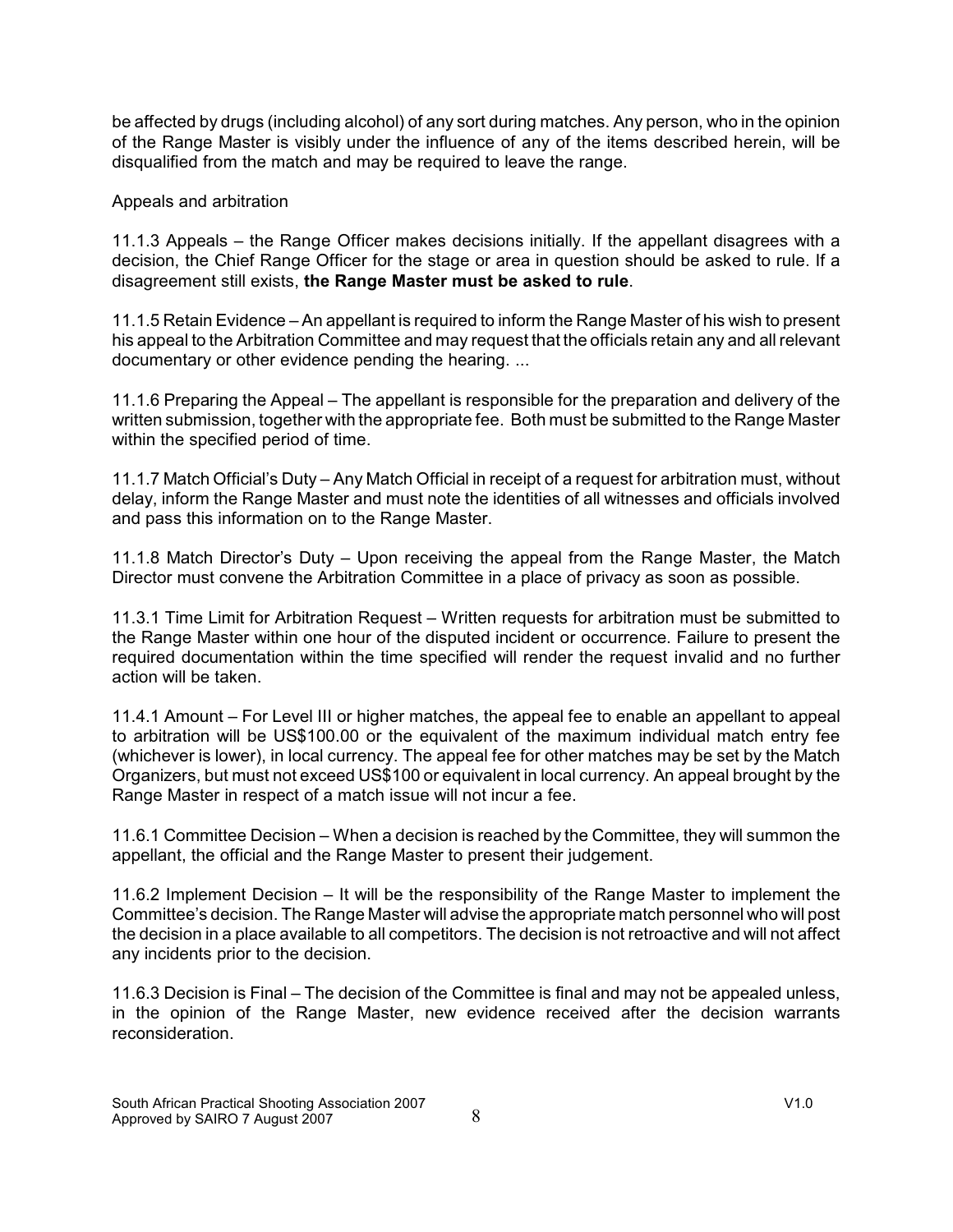### Calibration/Testing of Poppers

1. The Range Master must **designate a specific supply of ammunition** and one or more firearms to be used as official calibration tools by officials authorized by him to serve as calibration officers.

3. Once the supply of ammunition and the designated rifles have been tested and approved by the Range Master, they are not subject to challenge by competitors.

4. The Range Master must arrange for **each popper to be calibrated** prior to commencement of a match, and whenever required during a match.

### **MATCH DIRECTOR**

6. All the IPSC rules relevant to the match director are quoted below. This is quite lengthy but will give you an idea of what the duties of an CRO will be relevant to the match director. Some aspects are highlighted to indicate the specific authority of the MD. This will assist the CRO to know when to take initiative and when to obtain the MD's approval first.

7. This is the only place you will find all the rules pertaining to the MD in one place, except if you extract it from the Rules yourself. It is in many ways an eye opener to see what the MD's duties actually are and what authority and responsibility he really has.

8. The rules are not in number order but start at the beginning of the competition and continue through it to arbitration and calibration. Only the relevant part of the rule is quoted to keep it as short as possible.

### Appointment

7.3.1 Match organizers must, prior to commencement of a match, appoint a Match Director and a Range Master to carry out the duties detailed in these rules. The nominated Range Master should preferably be the most competent and experienced certified Range Official present (also see Rule 7.1.5). For Level I and II matches a single person may be appointed to be both the Match Director and the Range Master.

7.1.6 Match Director ("MD") – **handles overall match administration including squadding, scheduling, range construction, the co-ordination of all support staff and the provision of services. His authority and decisions will prevail with regard to all matters except in respect of matters in these rules which are the domain of the Range Master**. The Match Director is appointed by the host organization and works with the Range Master.

7.1.5 Range Master ("RM") – has overall authority over all persons and activities within the entire range, including range safety, the operation of all courses of fire and the application of these rules. All match disqualifications and appeals to arbitration must be brought to his attention. The Range Master is usually appointed by and works with the Match Director, however, in respect of IPSC sanctioned Level IV or higher matches, the appointment of the Range Master is subject to the prior written approval of the IPSC Executive Council.

7.2.1 The Range Master has authority over all match officials other than the Match Director (except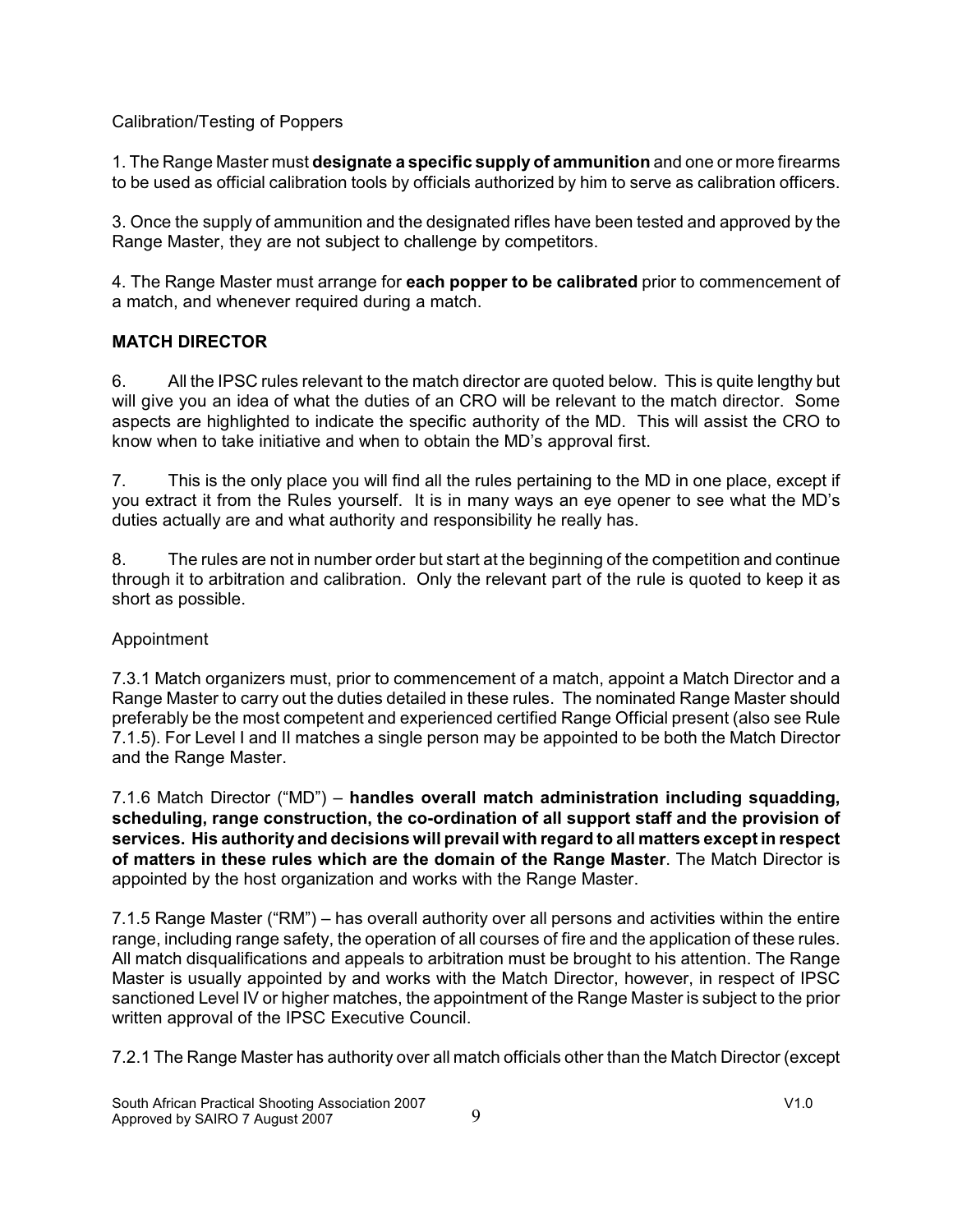when the Match Director is actually participating as a competitor at the match), and is responsible for decisions in matters concerning conduct and discipline.

### Stage administration

2.3.4 If the Range Master (**in consultation** with the Match Director) determines that the physical or procedural change results in a loss of competitive equity and it is impossible for all competitors to attempt the revised stage, or if the stage has been rendered unsuitable or unworkable for any reason, that stage and all associated competitor scores must be deleted from the match.

2.3.6 If the Range Master **(in consultation** with the Match Director) deems that climatic or other conditions have, or are likely to, seriously affect the safety and/or conduct of a match, he may order that all shooting activities be suspended, until he issues a "resume shooting" directive.

#### Vendor area

2.5.2 The Range Master (**in consultation** with the Match Director) must clearly delineate the vendor area, and he may issue "Acceptable Practice Guidelines" to all vendors, who are responsible for their implementation in respect of their own merchandise.

#### Rifle/shotgun carry

5.2.1.2 Carried/shouldered with the rifle/shotgun reasonably vertical. The action may be open or closed. Match Directors may require this to be "vertically upwards" or "vertically downwards" providing this is made clear to all competitors in a reasonable manner, or ...

#### Clothing

5.3.1 The use of camouflage or other similar types of military or police garments is discouraged. The exception is competitors who are law enforcement or military personnel. The Match Director will be the **final authority in respect of what garments** competitors are allowed to wear.

#### Match ammunition

5.8.1 When match organizers make **official match ammunition** available for purchase by competitors at a match, the Match Director must, both in advance in official match literature (and/or on the official match website), and by way of a sign certified by him and posted at a conspicuous place at the point of sale, clearly identify which manufacturer/brand, specific cartridges and load descriptions are deemed to be rated, by Division, as either Minor or Major power factor, as the case may be. ...

#### **Divisions**

6.2.2 In IPSC sanctioned matches, the **minimum number of competitors** stipulated in Appendix A2 must compete in each Division for it to be recognized. If there are insufficient competitors in a Division, the Match Director may allow that Division to stand without official IPSC recognition.

6.2.4 Subject to the prior approval of the Match Director, a competitor may enter a match in more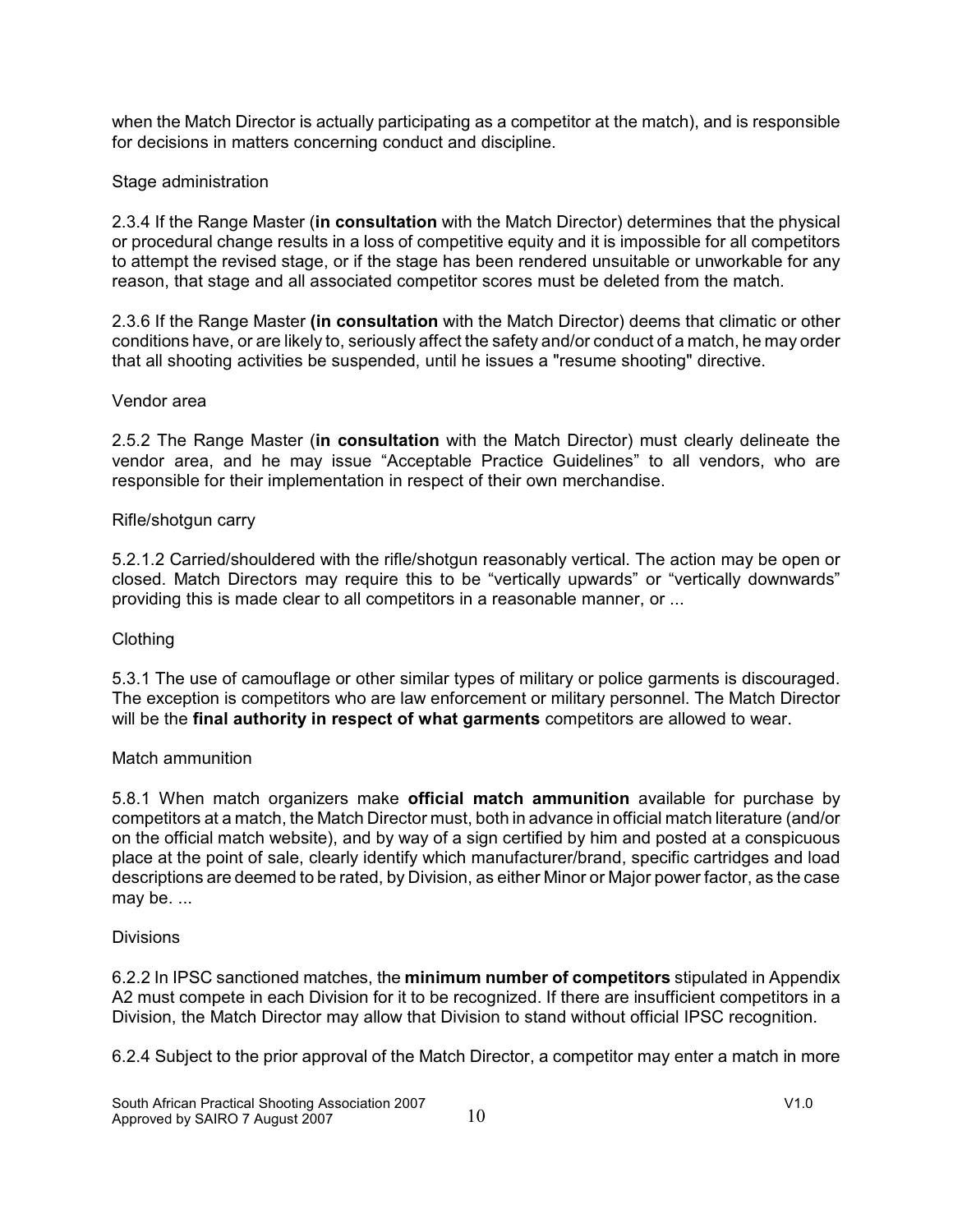than one Division. ...

6.4.5 A team member who is unable to commence a match, may be replaced prior to commencement by another competitor, subject to the approval of the Match Director.

### Match dates and schedule

6.6.1 Competitors must compete for score according to the published **match and squadding schedule**. A competitor who is not present at the scheduled time and date for any stage may not attempt that stage without the prior approval of the Match Director, failing which the competitor's score for that stage will be zero.

6.6.2 Range Officials, match sponsors, IPSC Officers (as defined in Section 6.1 of the IPSC Constitution) and other persons may compete for score in a "**pre-match**", subject to the prior approval of the Match Director. Competitors in the main match must not be restricted from viewing the pre-match. All members of official Regional Teams must compete in the main match. Scores attained in the "pre-match" may, at the discretion of the Match Director, be included in the overall match results provided the dates of the "pre-match" are published in the official match schedule. (also see Section 2.3).

6.6.3 A match, tournament or league will be deemed to have started on the first day that competitors (including those specified above) shoot for score and will be deemed to have ended when the results have been declared final by the Match Director.

### Scores

5.7.5 Where the firearm has failed as above, the competitor must not be permitted to reshoot the course of fire or string. This includes the instance where a firearm is declared unserviceable or unsafe during a course of fire or string. However, any unattempted component strings in a Standard Exercise may still be attempted by the affected competitor after the firearm has been repaired, and prior to when match **results are declared final by the Match Director**.

9.3.1 If, in the opinion of the Match Director, a **tie in match results** must be broken, the affected competitors must shoot one or more courses of fire, nominated or created by the Match Director, until the tie is broken.

9.8.4 Competitors who **are scheduled** (or otherwise authorized by a Match Director) to complete all courses of fire in a match in a period of time less than the full duration of the match (e.g. 1 day format in a 3 day match etc.), are required to check their provisional match results in accordance with the special procedures and time limits specified by the Match Director (e.g. via a website), failing which scoring appeals will not be accepted. ...

10.3.3 Scores for a competitor who has received a match disqualification must not be deleted from match results, and match results must not be declared final by the Match Director, until the time limit prescribed in Rule 11.3.1 has passed, provided no appeal to arbitration on any matter has been submitted to the Range Master (or his delegate).

#### Appeals and arbitration

South African Practical Shooting Association 2007<br>Approved by SAIRO 7 August 2007 11 Approved by SAIRO 7 August 2007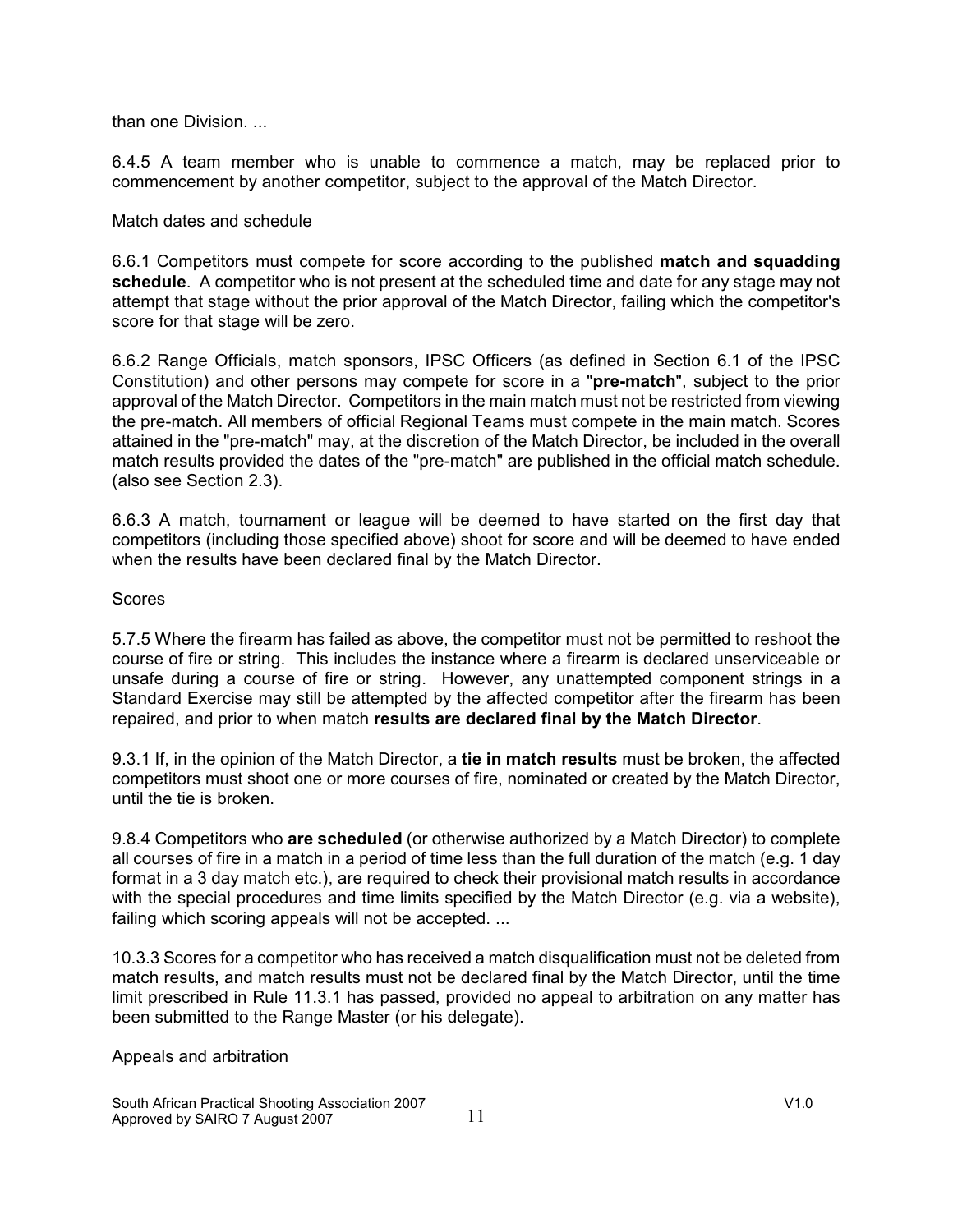11.1.8 Match Director's Duty – Upon receiving the appeal from the Range Master, the Match Director must **convene the Arbitration Committee** in a place of privacy as soon as possible.

11.2.1.1 The IPSC President, or his delegate [ie the Regional Director], or a certified Range Official appointed by the Match Director, (in that order) will serve as Chairman of the committee with no vote.

11.2.1.2 Three arbitrators will be appointed by the IPSC President, or his delegate, or by the Match Director, (in that order), with one vote each.

11.2.2 Arbitration Committee – For **Level I and II matches the Match Director can appoint** an Arbitration Committee of three experienced shooters who are not parties to the appeal and who do not have a direct conflict of interest in the outcome of the case.

11.3.2 Decision Time Limit – The Committee must reach a decision within 24 hours of the request for arbitration or before the results have been declared final by the Match Director, which ever comes first.

### **RANGE OFFICER'S CREED**

9. The range officer's creed is the epitome of brevity but at the same time clarity in how to act under all competition conditions. This is taken from the IROA web page.

"*As an IPSC Range Officer, I shall conduct all competitions with the safety of the competitors, spectators and fellow Range Officials first and foremost in my thoughts and actions. I shall always be courteous while maintaining firm control over my range and areas of responsibility. I will always strive to be totally fair and impartial in my judgments.*

*1. Safety shall always be my primary goal, with efficiency and speed of the competition as secondary factors.*

*2. It is a privilege and an honour to serve as a Range Officer and I shall act accordingly.*

*3. It is my duty to assist all competitors in their attempts to accomplish their goals and not to hinder them by undue harassment and authoritarian behaviour.*

*4. I shall put aside personal prejudices and act as an impartial judge at all times.*

*5. I shall keep my opinions to myself and shall not be critical of any individual beyond the field of contest.*

*6. I will thoroughly familiarize myself with all current regulations, match rules and attendant subjects.*

*7. I will be firm and fair in all judgmental calls made during the course of a stage, and be prepared to state in a clear and concise manner my reasons for such calls to the particular competitor or any Range Official.*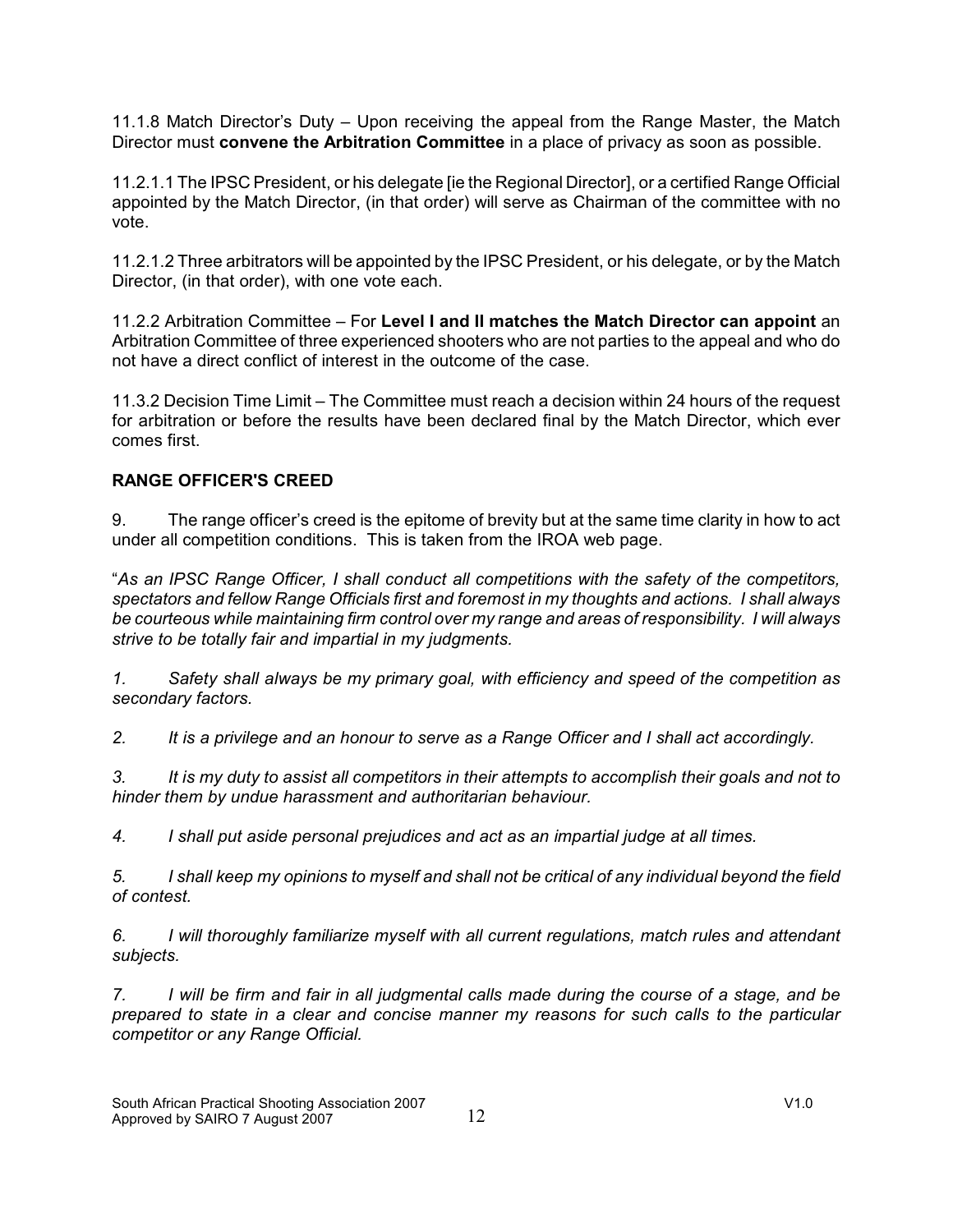*8. During the course of a stage, my attention shall be clearly focussed on the particular competitor I am assigned to observe, and I shall not permit my attention to be misdirected or lax.*

*9. Prior to and during a stage, I shall never consume any alcoholic beverage or narcotic. I understand that if I violate this rule, I may be suspended or barred from serving as a Range Official in the future.*

*10. I shall confer only with my fellow Range Officers and Match Officials concerning the behaviour of any competitor and any decisions to be rendered.*

*11. I shall exercise due consideration for the personal emotions of any competitor, and shall act in a manner so as not to embarrass or disturb the competitor any more than is absolutely necessary.*

*12. I shall strive to never give even the appearance of wrongdoing.*"

The IROA web page

## **RESPONSIBILITIES**

10. The CRO should brief all the squads as a matter of course to ensure consistency for all the squads. Read the briefing/walk-through as approved bu the Range Master. If you want to change it make sure that the RM first approves it.

11. The CRO is the second point of appeal for scoring. Make certain that you handle the appeal with due diligence. Do not make it difficult for the competitor to get a decision from you. Be fair and use an overlay as necessary. If the competitor does not agree with your decision, do not argue. Refer the competitor to the RM but do it politely and diplomatically, it is his right to do that. Call the RM on the radio or cellphone. Remove the target so as not to delay the shooting and carry on with the next competitor. As soon as the RM arrives show him the target in question and let him decide.

12. Apply the Rules with the necessary insight and due reference to the Rules as applicable.

13. Treat your ROs and scorer with respect, they are going to work with you for the next couple of days and deserve your respect for that alone. Allow them to do their work without interference but do not hesitate to correct them. Do it politely and diplomatically but firmly, especially as to the correct application of the Rules. Be strict and consistent about that, and if they correct you be thankful that you can learn from your colleagues.

14. You are responsible to improve the quality of the ROs and scorers working the stage with you. This is part of developing the ability and skills of the RO body as a whole and these people in particular. Do not criticise, you are there to build, develop and improve, not break down. Be polite in this, diplomatic but firm.

15. Make sure that you have rubbish bin or bag on your range and use it. After every detail check the area, pick up all rubbish, bits of patches, cups and cans, packets, cases, etc and put it in the bin or bag. This creates an immediate good impression as the squad arrives and they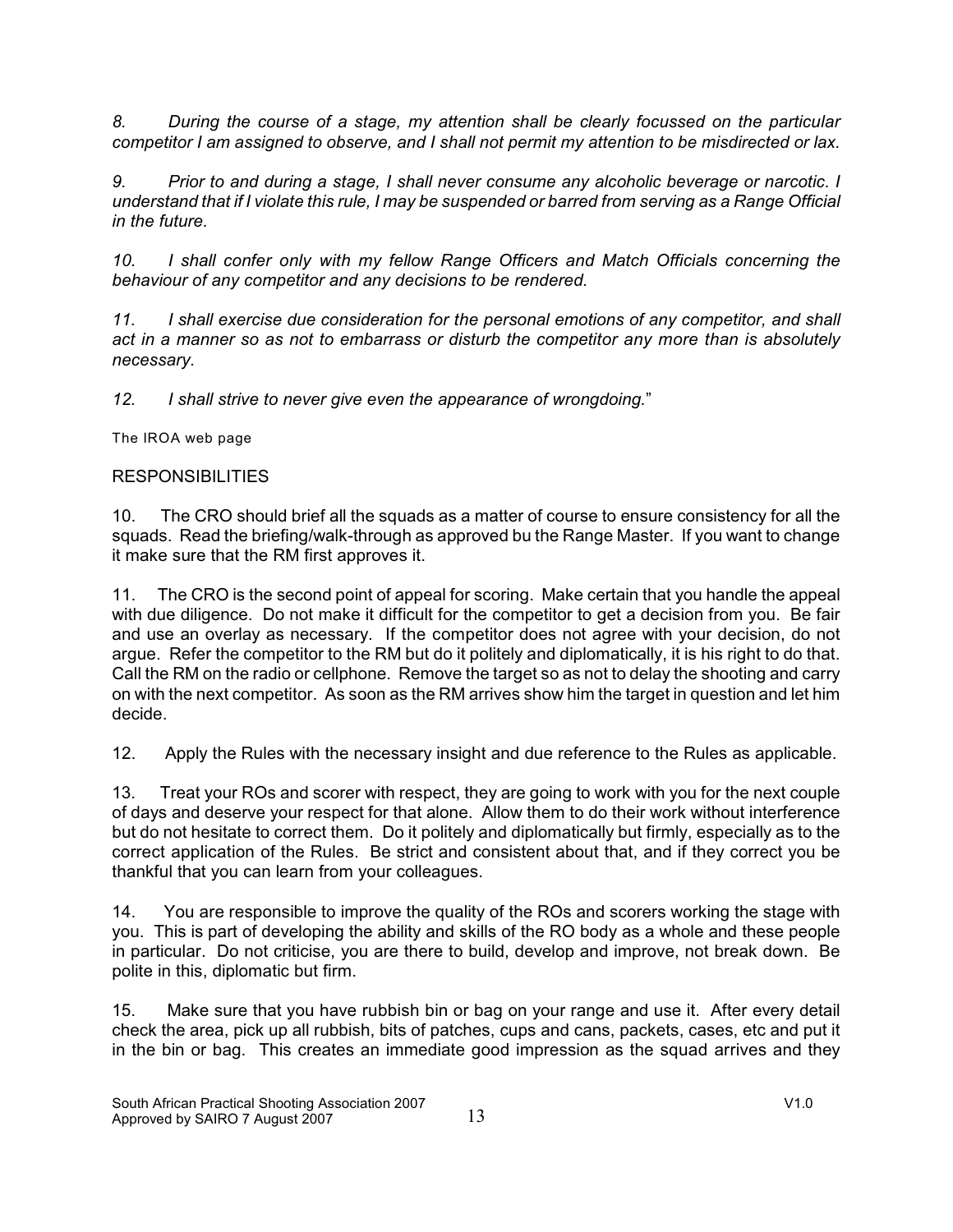usually leave the range neater too.

16. Make time after every squad is finished to check the targets, activators, props, etc. This allows you to find and correct any problem before it delays the stage.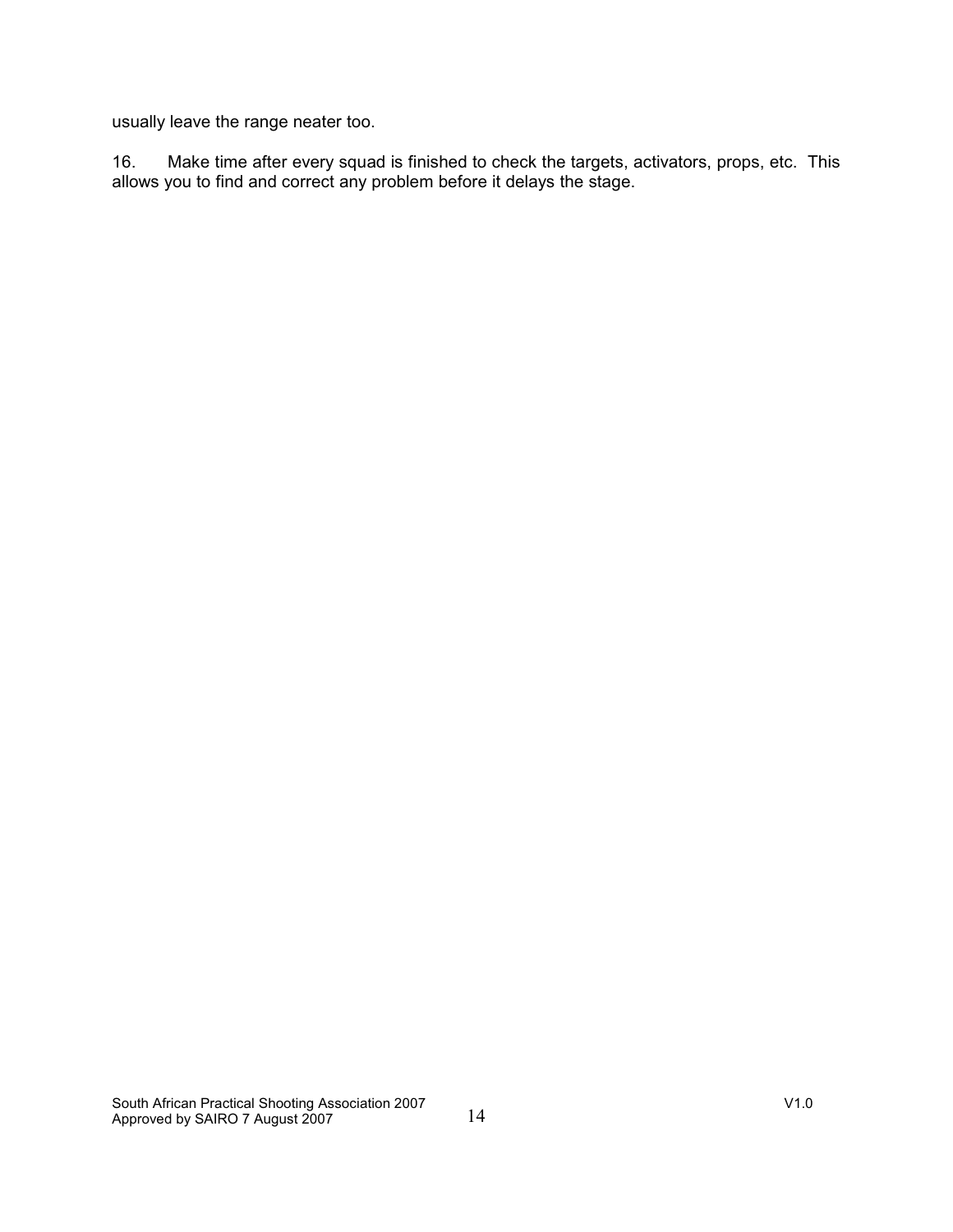### **CHAPTER 3: IPSC PRINCIPLES**

It is essential for the CRO to know what the principles of his sport is. This allows him apply the rules correctly and advise competitors appropriately. Teh principles start with the principles of IPSC, which comes from the IPSC Constitution.

### "*3. Principles/Objects*

*The IPSC is established to promote, maintain, improve and advance practical shooting, to safeguard its principles and to regulate its conduct world wide in order to cultivate the safe and efficient use of firearms by persons of good character and in particular, but without prejudice to the generality of the foregoing, to achieve such objects by adhering to the following principles, which are established to define the nature of practical marksmanship and are embodied in the following words:- Diligentia-Vis-Celeritas, namely, Accuracy, Power and Speed. They are accepted by all members of the International Practical Shooting Confederation as conditions of membership.*

- *1. Practical competition is open to all reputable persons without regard to occupation, it may specifically not be limited to public servants.*
- *2. Accuracy, power and speed are the equivalent elements of practical shooting and practical competition must be conducted in such a way as to evaluate these elements equally.*
- *3. Firearm types are not separated, all compete together without handicap. This does not apply to the power of the firearms as power is an element to be recognised and rewarded.*
- *4. Practical shooting competition is a test of expertise in the use of practical firearms and equipment. Any item of equipment, or modification to equipment, which sacrifices practical functionality for a competitive advantage contravenes the principles of the sport.*
- *5. Practical competition is conducted using practical targets, which reflect the general size and shape of such objects as the firearm used may reasonably be called upon to hit in their primary intended use.*
- *6. The challenge presented in practical competition must be realistic. Courses of Fire must follow a practical rationale, and simulate sensible hypothetical situations in which firearms might reasonably be used.*
- *7. Practical competition is diverse. Within the limits of realism, problems are constantly changed, never permitting unrealistic specialisation of either technique or equipment. Courses of Fire may be repeated, but no course may be repeated enough to allow its use as a definitive measure of practical shooting skill.*
- *8. Practical competition is free-style. In essence, the competitive problem is posed in general and the participant is permitted the freedom to solve it in the manner he considers best within the limitations of the competitive situation as provided.*"

The IPSC constitution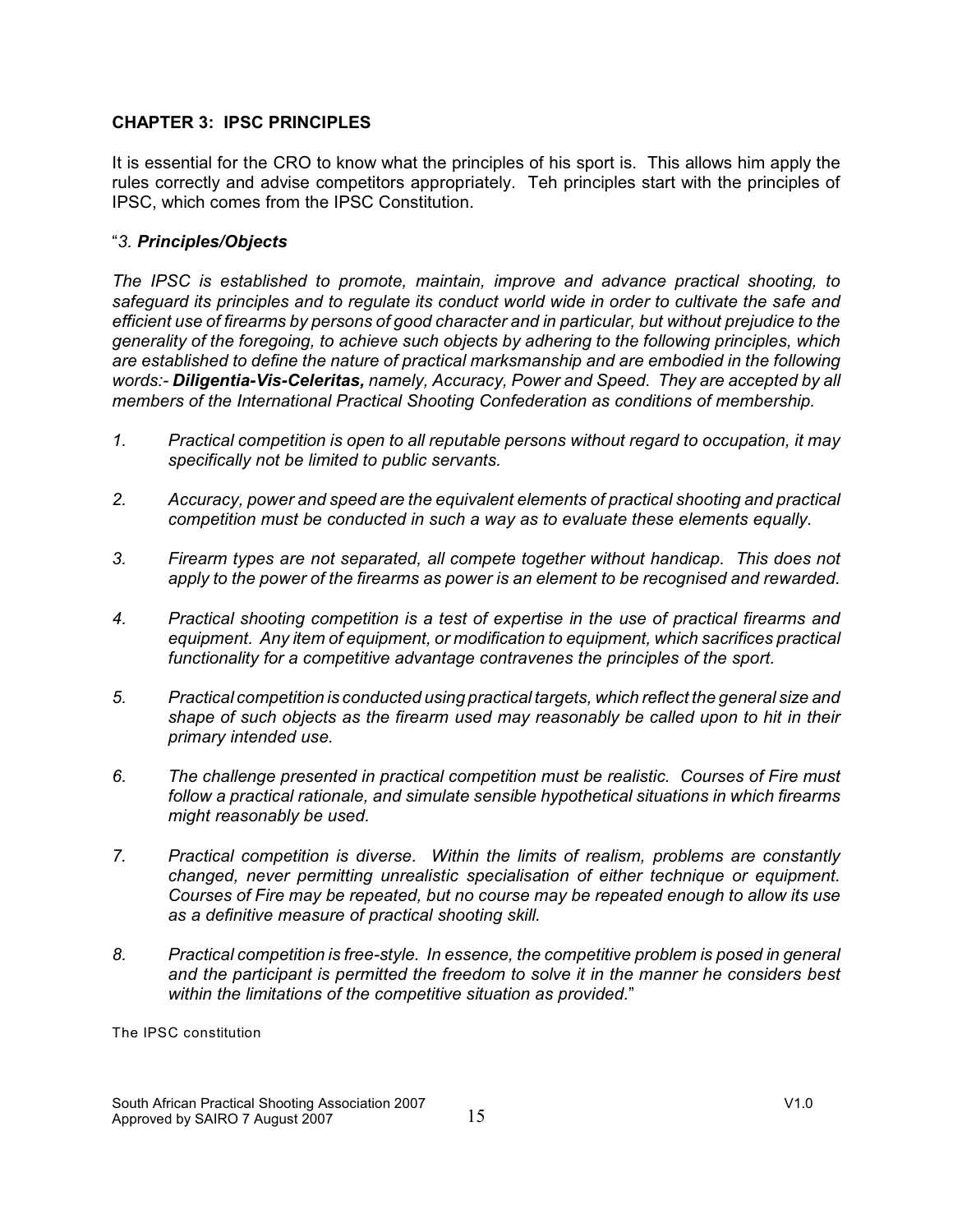### **IPSC RULES AND GENERAL PRINCIPLES**

IPSC Rules form the basis of our sport, as does the rules for any sport. The Rules set standards for competition around the world and ensure safety in a sport that is intrinsically dangerous but at the same time inherently safe. We as officials organize and run these competitions so competitors may shoot an IPSC match anywhere in the world in a safe organized manner.

Knowledge of the Principles enables the CRO to apply the rules correctly.

"*The following general principles of course design list the criteria, responsibilities and restrictions governing course designers as the architects of the sport of IPSC shooting.*

### *1.1 General Principles*

*1.1.1 Safety – IPSC matches must be designed, constructed and conducted with due consideration to safety.*

*1.1.2 Quality – The value of an IPSC match is determined by the quality of the challenge presented in the course design. Courses of fire must be designed primarily to test a competitor's IPSC shooting skills, not their physical abilities.*

*1.1.3 Balance – Accuracy, Power and Speed are equivalent elements of IPSC shooting, and are expressed in the Latin words "Diligentia, Vis, Celeritas" ("DVC"). A properly balanced course of fire will depend largely upon the nature of the challenges presented therein, however, courses must be designed, and IPSC matches must be conducted in such a way, as to evaluate these elements equally.*

*1.1.4 Diversity – IPSC shooting challenges are diverse. While it is not necessary to construct new courses for each match, no single course of fire must be repeated to allow its use to be considered a definitive measure of IPSC shooting skills.*

*1.1.5 Freestyle – IPSC matches are freestyle. Competitors must be permitted to solve the challenge presented in a freestyle manner, and to shoot targets on an "as and when visible" basis. After the start signal, courses of fire must not require mandatory reloads nor dictate a shooting position, location or stance, except as specified below. However, conditions may be created, and barriers or other physical limitations may be constructed, to compel a competitor into shooting positions, locations or stances.*

*1.1.5.1 Level I and Level II matches are not required to comply strictly with the freestyle requirements or round count limitations (see Section 1.2).*

*1.1.5.2 Standard Exercises and Classifiers may include mandatory reloads and may dictate a shooting position, location or stance, however, mandatory reloads must never be required in other Long Courses.*

*1.1.5.3 Standard Exercises and Classifiers may specify shooting with the strong hand or weak hand unsupported. The specified hand must be used exclusively from the point stipulated for the remainder of the string or stage.*

*1.1.6 Difficulty – IPSC matches present varied degrees of difficulty. No shooting challenge or time limit may be appealed as being prohibitive. This does not apply to non-shooting challenges, which should reasonably*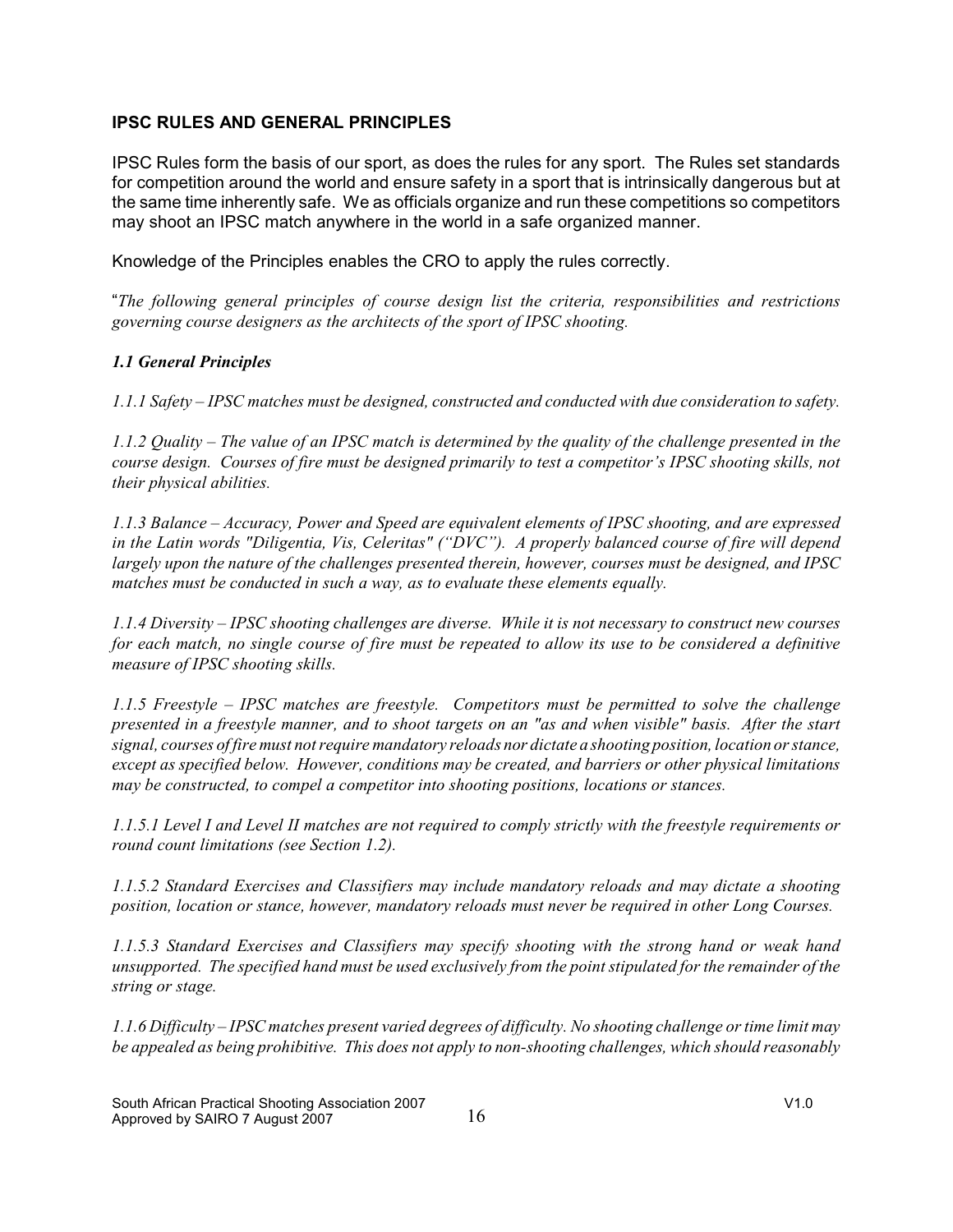*allow for differences in competitor's height and physical build.*

*1.1.7 Challenge – IPSC Handgun matches recognize the difficulty of using full power handguns in dynamic shooting, and must always employ a minimum caliber and power level to be attained by all competitors to reflect this challenge*."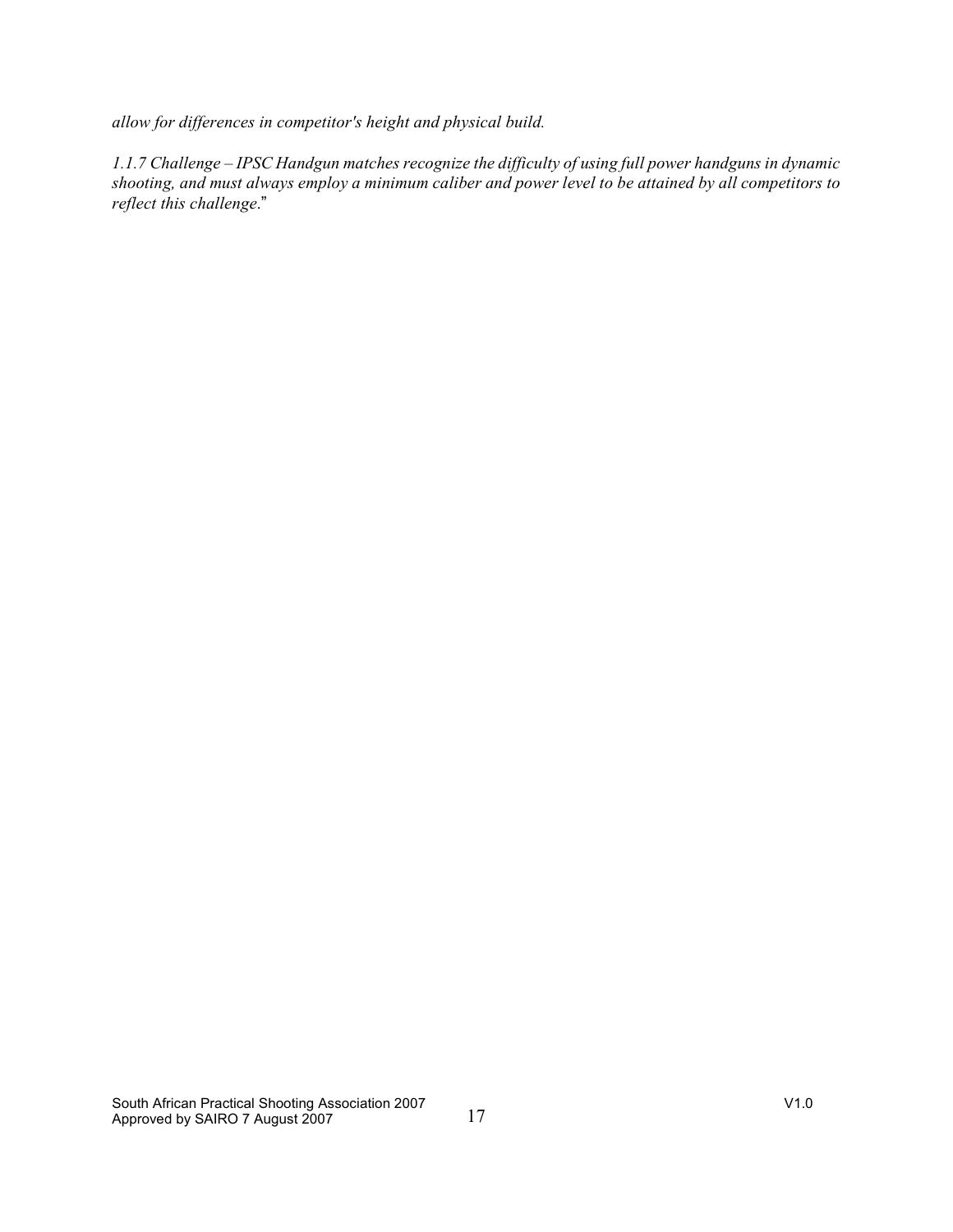### **CHAPTER 4: RANGE OFFICERS ASSOCIATIONS**

### **INTERNATIONAL RANGE OFFICERS ASSOCIATION (IROA)**

1. IROA was established as part of IPSC, as is SAIRO part of SAPSA. The purpose and goals of IROA are as follows:

### "**The Purpose and Goals of IROA**

Establish international training standards for IPSC Range Officials. Advise on aspects relating to the safe conduct of competition. Advise on rules of competition and principles of good course design. Provide assistance to Regions in establishing their National Range Officer Organizations. Publish a periodic newsletter. Maintain an organized world-wide team of internationally accredited officials. Serve and support Level III, IV and Level V Matches. Advise and set recommended minimum standards, and an annual maintenance program for IPSC Officials."

The IROA web page

### **IROA Activities**

2. To carry out the purpose and goals of IROA, the IROA management will carry out the following activities:

Consider and advise on aspects relating to the safe conduct of competitions and on IPSC rules of competition.

Define the criteria and requirements for Range Officers, Chief Range Officers, and Range Masters and establishes international training standards for IPSC Range Officials.

Establish an annual maintenance program to generate a sense of pride in being an IPSC official.

Define the criteria and standards for Range Officer and Chief Range Officer training.

Define the criteria and requirements for Administrators (instructors).

Provide assistance to Regions in instituting their National Range Officers Institute.

Provide a periodic newsletter available to all IPSC Officials.

Maintain an organized, world-wide "team" of internationally recognized officials.

Maintain and update an IROA manual for officials which would contain guidelines and policy for multi-stage match administration, arbitration proceedings, course and match design, etc.

Certify International Officials only.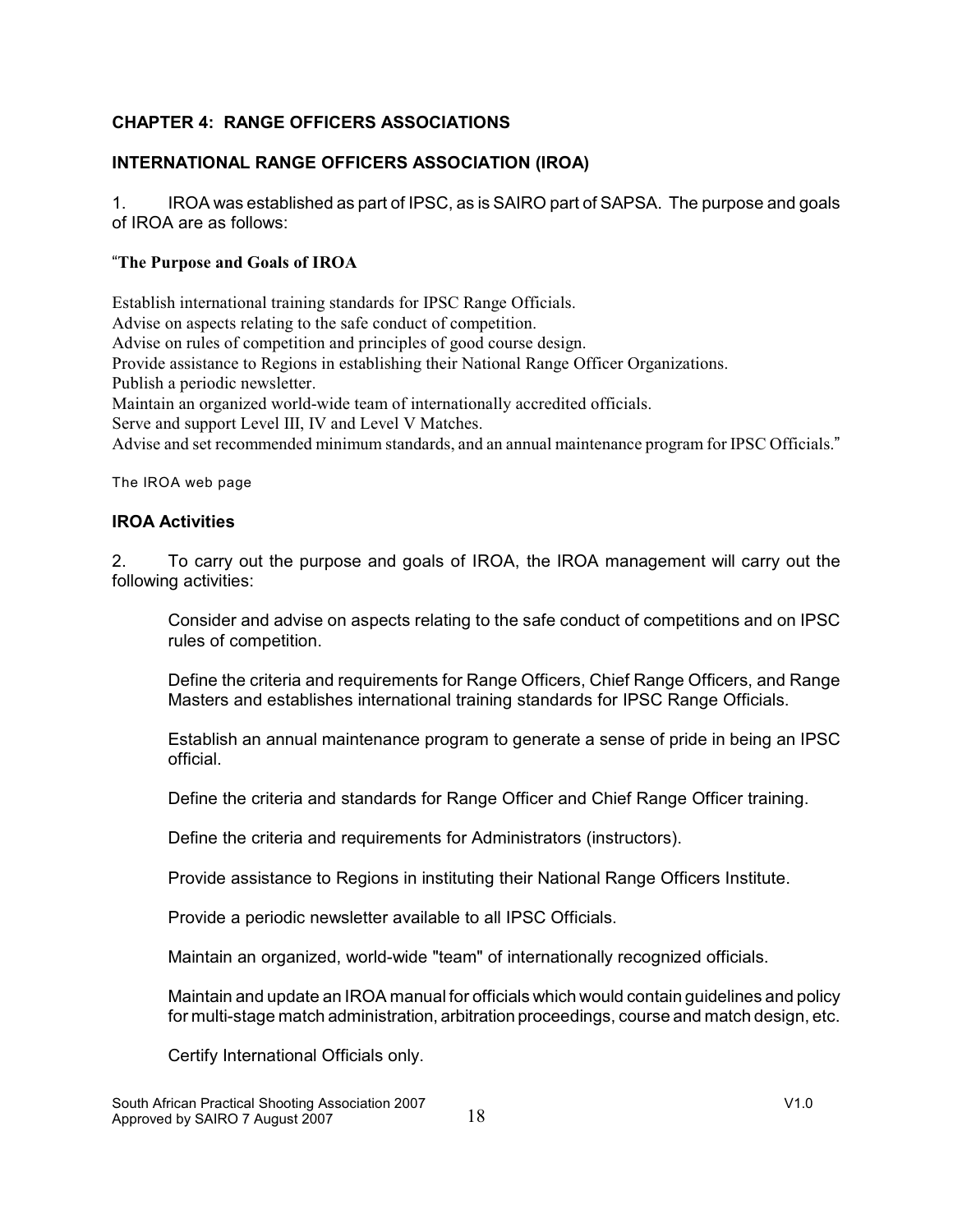### **IROA Chief Range Officer Qualifications/Certification**

- 3. Requirements for International Certification:
- 1. Must be a certified National Chief Range Officer.

2. Must have 35 total accumulated Level III or higher match points with at least one Level IV or V match.

3. Must be recommended to the President of IROA by the Regional Director or his delegate, by two IROA CROs or RMs.

4. Must have the unanimous approval of the IROA Executive.

5. Minimum Annual Maintenance Requirements: 3 (Level III or higher) match points per calendar year.

### **Match Points**

4. A point value is awarded and these points became a measure of participation and maintenance for Range Officials. IROA developed an uncomplicated rating to structure IPSC competitions. There are five different levels:

| Level        | Size of competition                                                                          | <b>Points</b> |
|--------------|----------------------------------------------------------------------------------------------|---------------|
|              | A club or similar match.                                                                     |               |
| Ш            | An inter-club match or a provincial league.                                                  |               |
| $\mathbf{H}$ | Large area competition such as our national championship.                                    | 3             |
| IV           | Continental championships such as our Africa Area Championship. Occurs<br>every three years. | 4             |
| ν            | The World Championship. Occurs every three years. Presently still only<br>handgun.           | 5             |

The IROA Member Handbook will provide more detail on IROA.

### **THE SOUTH AFRICAN INSTITUTE OF RANGE OFFICERS (SAIRO)**

5. The particulars of SAIRO is covered in the Range Officers' Manual and will not be covered in detail here. The objectives of SAIRO in general are to promote, maintain, train, improve and advance officials for competitions and in particular to:

- a. Provide considered opinion and recommendations to the Association for implementation.
- b. Subject to the approval of the Association: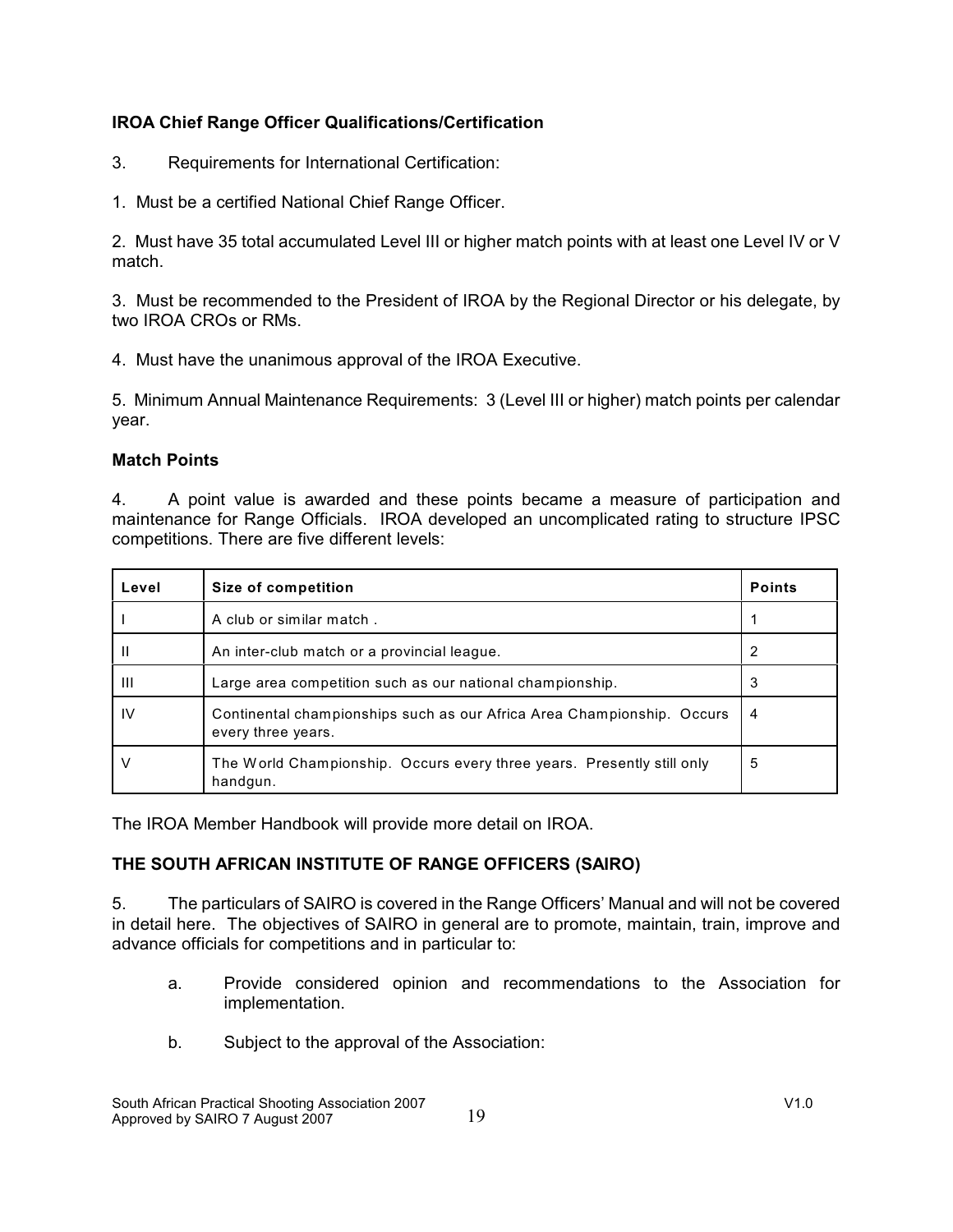- i. Consider and advise on aspects relating to the safe conduct of competitions<br>and on the IPSC Rules of competition. However, the authority to and on the IPSC Rules of competition. recommend amendments remains with the Association.
- ii. Provide assistance to member organisations in instituting their own Range Officers Institutes, when requested by the chairperson of a member organisation.
- iii. Define the criteria and requirements for National SAIRO&I Officials in the form of a policy document, in accordance with the guidelines laid down by IROA.
- iv. Have available training tools, i.e. course outlines, teaching aids, course material and exams, etc.
- v. Define the criteria and requirements for course administrators.
- vi. Register all Match Officials as members of SAIRO&I.
- vii. Establish an annual maintenance program that will promote a sense of pride in being a Match Official and endorse a program of international recognition.
- viii. Assist the SAPSA Executive Committee with approval of national courses of fire. However, SAIRO&I do not have the authority to approve courses of fire as such.
- ix. Maintain and update an SAIRO&I manual for officials, which would contain guidelines and policy for multi-stage match administration, arbitration proceedings, course and match design, etc., in accordance with IROA guidelines

### 6. **SAIRO Certification as National Chief Range Officer**

Minimum requirements for national certification:

- 1. Must be a current member in good standing of IPSC.
- 2. Must be a certified IPSC Range Officer.
- 3. Must be recommended by the Provincial Association and circulated through all provinces, served at the SAIRO & I Executive with unanimous approval, then served at SAPSA executive with the same approval.
- 4. Must successfully pass the IROA Level I seminar.
- 5. Must have a minimum of 15 total accumulated match points as IROA range officer.
- 6. Minimum Recommended Annual Maintenance Requirements: 3 match points per calendar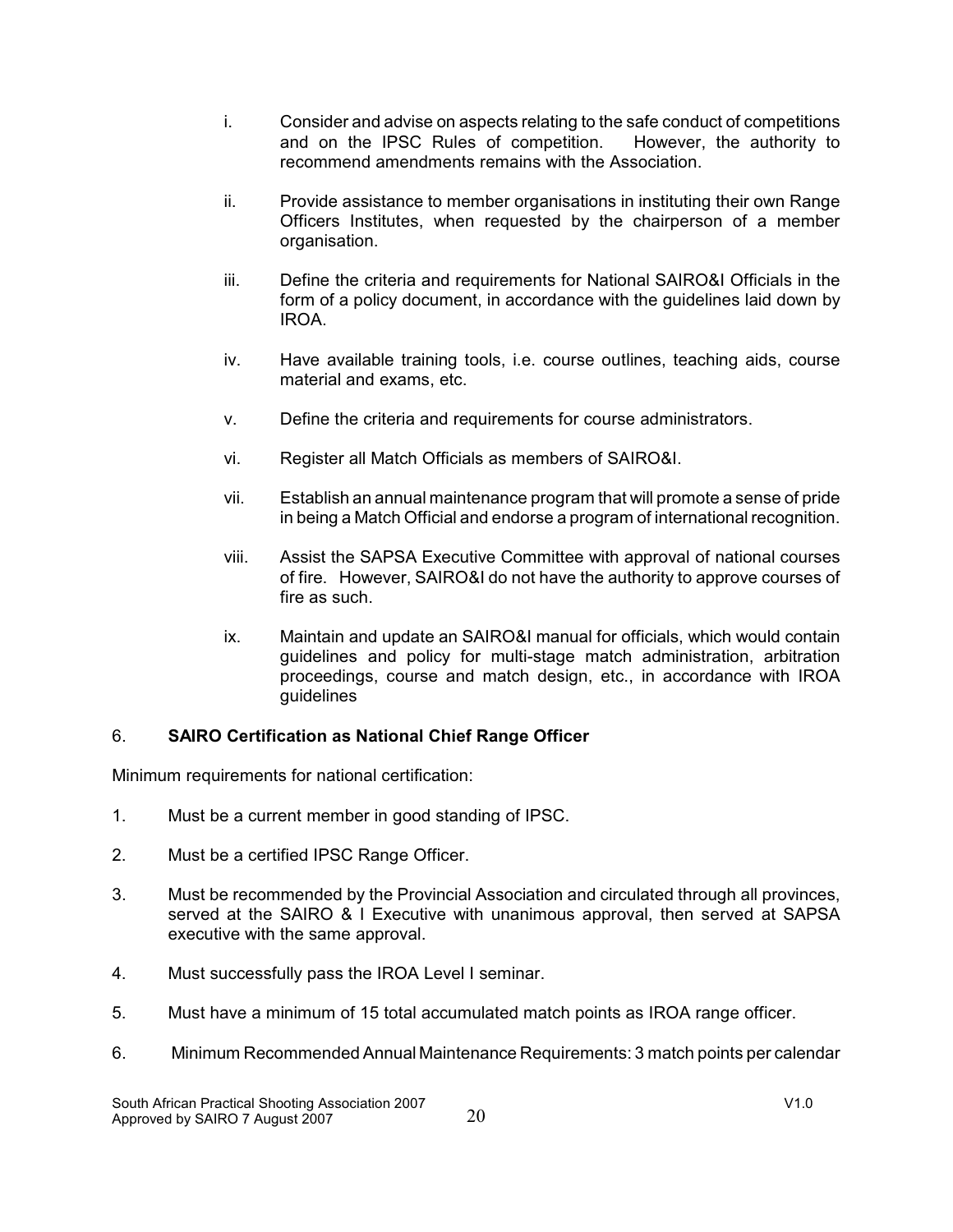year.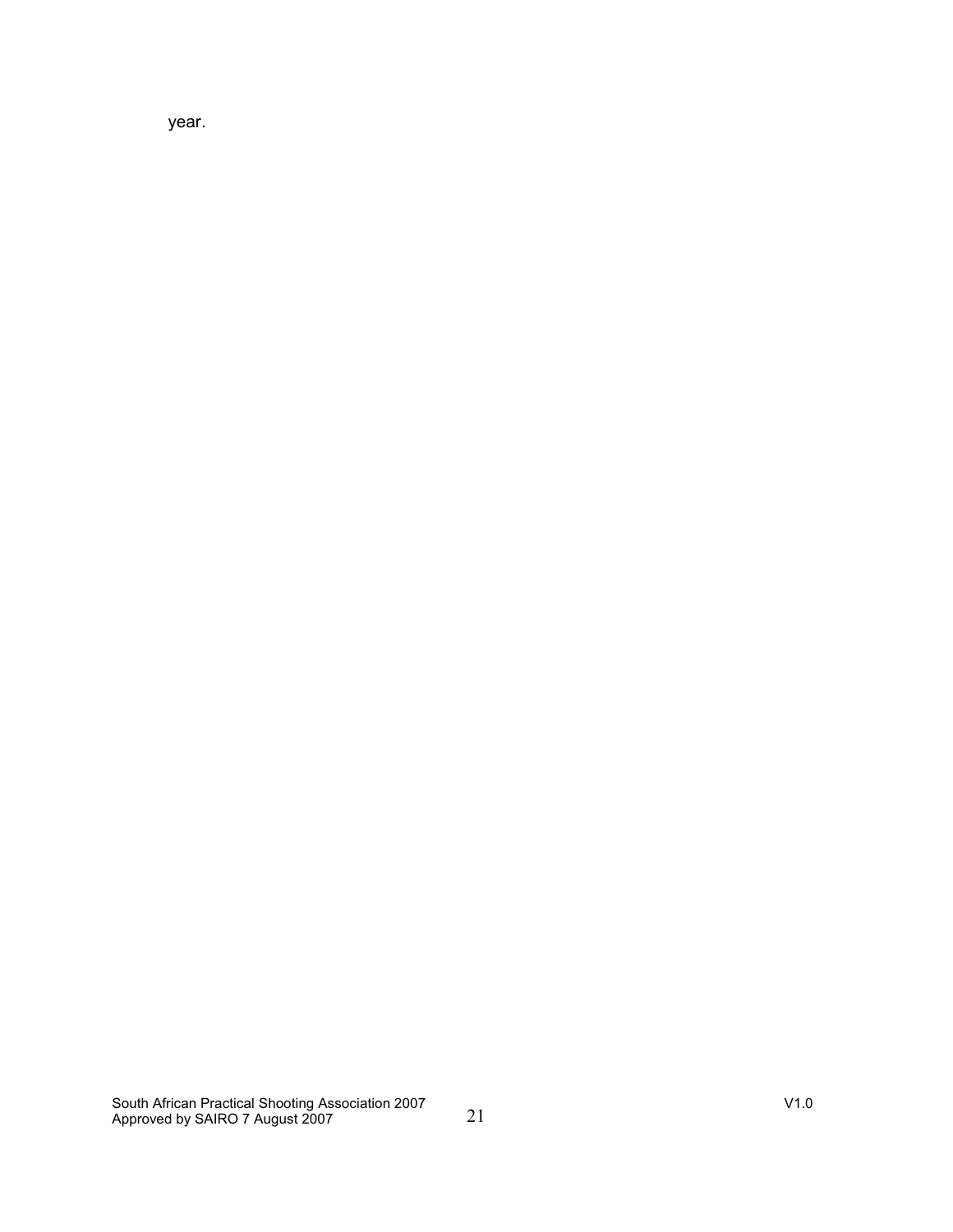### **CHAPTER 5: MATCH PLANNING AND ADMINISTRATION**

### MATCH STRATEGY

1. Planning. The most important factor in organizing a large match is PLANNING. The value of proper planning cannot be over emphasized. Remember the 4 Ps - Planning Prevents Poor Performance.

2. Time required for Planning. The recommended period for planning per stage is two weeks per stage.

3. Elements of a Match. The elements of a match are always:

| <b>COURSE OF FIRE</b> | See Chapter 8                     |
|-----------------------|-----------------------------------|
| <b>ORGANIZATION</b>   | Discussed further in this guide   |
| <b>RECOGNITION</b>    | See the Club Administration Guide |

4. Meetings and Committees. A lot of communication and co-ordination is essential to the success of planning the match. This requires many committees if the match is of any size. The priorities of the first match meeting are:

SET COMMITTEES - what needs to be done? SET PERSONNEL - who is responsible for it getting done? SET TIME TABLE - within what time frame?

Any subsequent meetings will consist of ANY PROBLEMS AND REVIEW TIME TABLE. The various committees are described in the table below.

| <b>Committees</b>       | <b>Responsibility</b>                                                                                                            | <b>Activity</b>                                                                     |
|-------------------------|----------------------------------------------------------------------------------------------------------------------------------|-------------------------------------------------------------------------------------|
| <b>Match Director</b>   | Co-ordinates functions and the timetables of<br>the committees.<br>Co-ordinates administration and the services<br>of the match. |                                                                                     |
| Awards Ceremony,<br>Etc | <b>Budget</b>                                                                                                                    |                                                                                     |
|                         | Opening ceremonies                                                                                                               | Where and when<br>Flags<br><b>Speakers</b><br>Teams<br><b>Officials</b>             |
|                         | Banquet & closing ceremonies                                                                                                     | Where and when<br><b>Budget</b><br>Guest speakers<br>Menu<br>Prize giving programme |

### **MATCH COMMITTEES**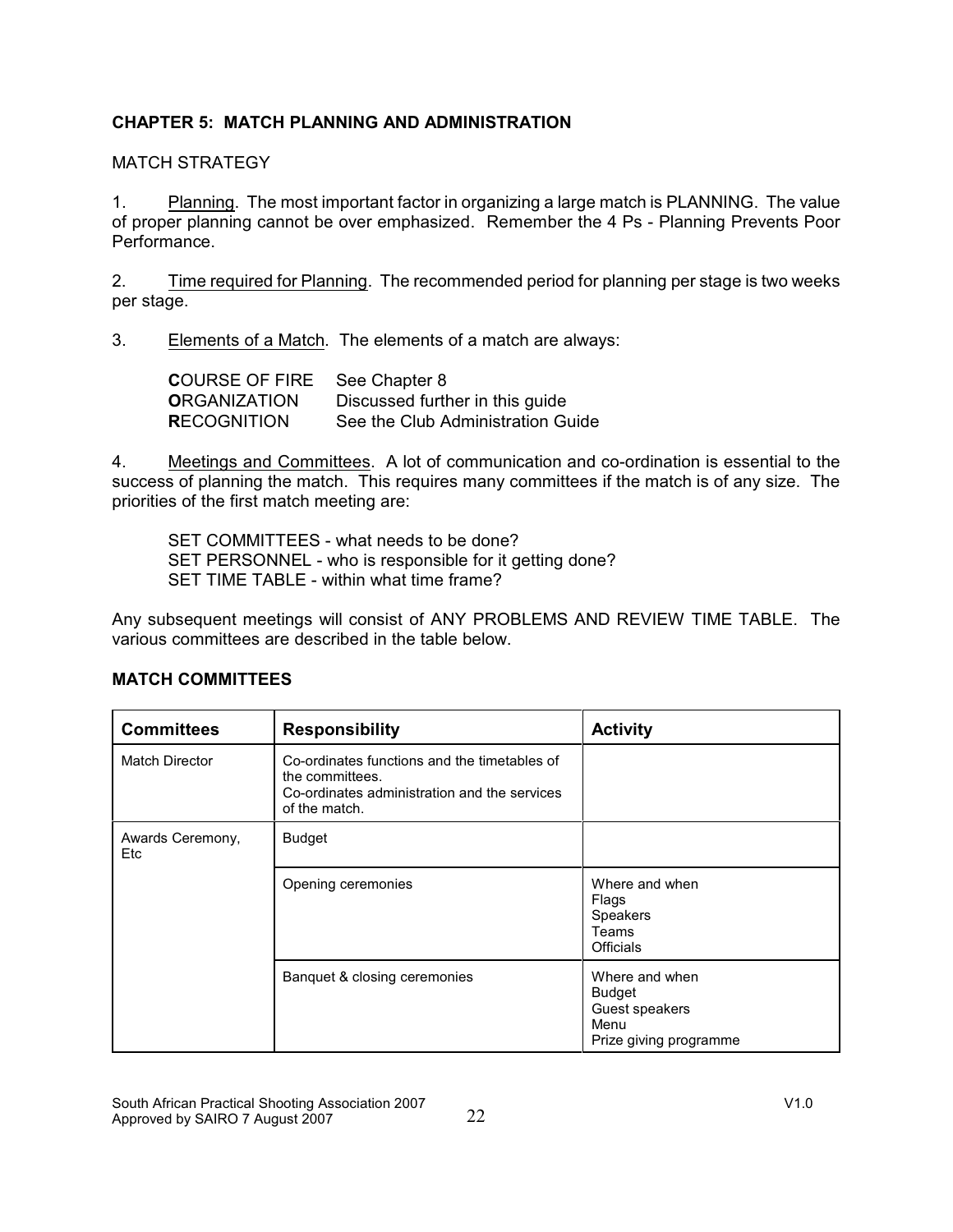|                           | Headquarters hotel                                                                                                                                                                                | Rates<br>Location                                                                                                                           |
|---------------------------|---------------------------------------------------------------------------------------------------------------------------------------------------------------------------------------------------|---------------------------------------------------------------------------------------------------------------------------------------------|
|                           | Transportation                                                                                                                                                                                    | Airport - hotel - range                                                                                                                     |
|                           | Range concessions                                                                                                                                                                                 | Range food and drinks                                                                                                                       |
|                           | World Assembly                                                                                                                                                                                    | Where and when<br><b>Recording Secretary</b><br><b>Budget</b>                                                                               |
| <b>Awards and Prizes</b>  | Awards and Trophies                                                                                                                                                                               | Match winner, 2nd Overall, 3rd<br>Overall<br>Stage winners, 1st, 2nd, 3rd Medals<br>Top Lady, Top Junior, Top Senior,<br>Top Teams, others? |
|                           | Information to sponsors                                                                                                                                                                           |                                                                                                                                             |
| <b>Budget and Finance</b> | Treasurer<br>Bank account<br><b>Budget</b><br>Spending approvals                                                                                                                                  |                                                                                                                                             |
| Course of Fire            | Stage design<br>Man vs Man events                                                                                                                                                                 |                                                                                                                                             |
| Printing and Art Work     | Competitor programme                                                                                                                                                                              | Welcome letters<br>Area maps<br>Calendar of events<br>Course of fire<br>Match copy<br>Score sheets                                          |
|                           | Squadding lists<br>Name badges<br>Match logo<br>Match certificates - often overlooked but<br>makes a nice touch<br>Match posters<br>Registration forms<br>Advertisements and information mailings |                                                                                                                                             |
| Props                     | Prop design and type<br>Prop building teams<br>Props list<br>Painting and decorating team                                                                                                         |                                                                                                                                             |
| <b>Public Relations</b>   | Firearm permits<br>Press releases and brochures                                                                                                                                                   |                                                                                                                                             |
|                           | Souvenirs                                                                                                                                                                                         | Match programme<br>Competitors' name badge                                                                                                  |
|                           | For sale                                                                                                                                                                                          | <b>Belt buckles</b><br>Golf shirts<br>Match pins<br>Video tapes<br>T shirts<br>Pennants                                                     |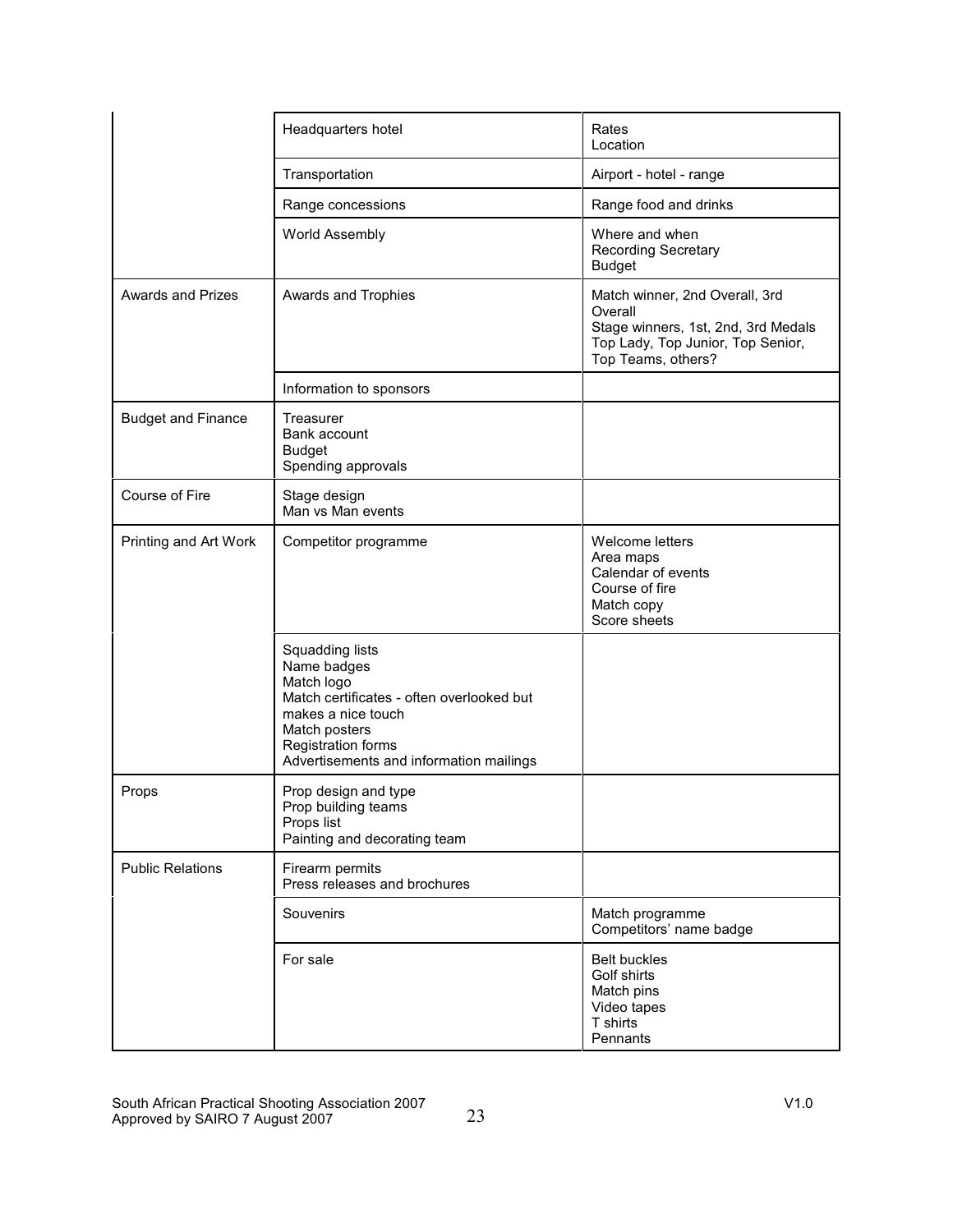| Range Master             | Range safety<br>Safety glasses should be worn at all times<br>Type of recognition for officials<br><b>Budget</b><br>Number of CROs needed<br>Number of ROs<br>Allocate CRO/ROs to stages.<br>Assign CROs and ROs to stages.<br>Don't forget the chronograph, squadded and<br>officials same as a stage<br>Arbitration committee<br>Appropriate private room set aside for<br>arbitrations<br>Stage walkthroughs                                                                                                                                                                                                                                                                                                                                                                                        |                                                                 |
|--------------------------|--------------------------------------------------------------------------------------------------------------------------------------------------------------------------------------------------------------------------------------------------------------------------------------------------------------------------------------------------------------------------------------------------------------------------------------------------------------------------------------------------------------------------------------------------------------------------------------------------------------------------------------------------------------------------------------------------------------------------------------------------------------------------------------------------------|-----------------------------------------------------------------|
| Range Warden             | First aid<br>Flags<br><b>IPSC</b> flag<br>Marquees (tents)<br>Tables and chairs<br>Washrooms (in all areas)<br>These items are the most overlooked and, at<br>times, can be the most important<br>Safety areas with tables (in all areas)<br>Also very important and often overlooked<br>Range signs<br>Stage signs<br>Ammo bags for chrono<br><b>Bunting</b><br>Clipboards with plastic rain covers<br>Pens and pencils for rain<br>Scoring overlays<br>Rule books<br>Stage briefings<br>Communications<br>Clear plastic bags for targets in the event of<br>rain<br>Paint for all purposes<br>Staplers and staples<br>Target stands<br>Target tape<br><b>Targets</b><br><b>Timers</b><br>Bulletin board for posting results<br>Water, chairs, table, and Umbrellas for range<br>officials (rain/sun) |                                                                 |
| <b>Stats and Scoring</b> | Computers                                                                                                                                                                                                                                                                                                                                                                                                                                                                                                                                                                                                                                                                                                                                                                                              | Include printers, cables, UPS, CDs for<br>backup                |
|                          | Squadding                                                                                                                                                                                                                                                                                                                                                                                                                                                                                                                                                                                                                                                                                                                                                                                              | Competitors<br>Officials<br>A global lunch break is recommended |
|                          | Match registration<br>Registration acknowledgements are often<br>overlooked.                                                                                                                                                                                                                                                                                                                                                                                                                                                                                                                                                                                                                                                                                                                           |                                                                 |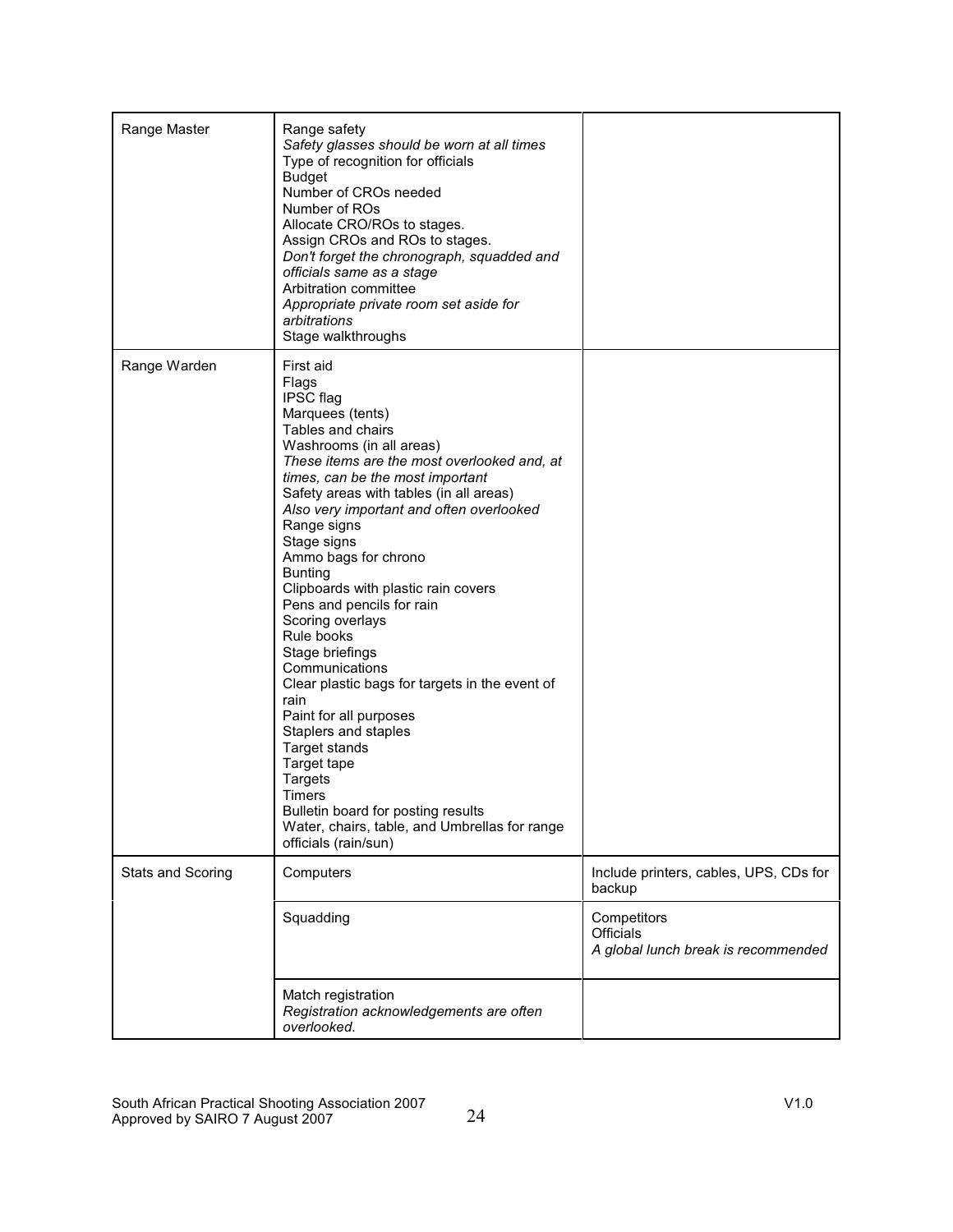|                                          | Score sheet design WinMSS<br>Competitor registration packets<br>Final results distribution                                                                                                          |                                                                                                                                                                                                                                                                                                                                                                                                                       |
|------------------------------------------|-----------------------------------------------------------------------------------------------------------------------------------------------------------------------------------------------------|-----------------------------------------------------------------------------------------------------------------------------------------------------------------------------------------------------------------------------------------------------------------------------------------------------------------------------------------------------------------------------------------------------------------------|
| <b>Match Schedules</b>                   | Set up ranges<br>Officials shoot                                                                                                                                                                    |                                                                                                                                                                                                                                                                                                                                                                                                                       |
|                                          | Competitor registration                                                                                                                                                                             | Where and when                                                                                                                                                                                                                                                                                                                                                                                                        |
|                                          | Opening ceremony<br>World Assembly<br>Awards ceremony                                                                                                                                               |                                                                                                                                                                                                                                                                                                                                                                                                                       |
| <b>First Meeting</b>                     | Select Committee Chairpersons                                                                                                                                                                       | Involvement and time<br>Commitment is important                                                                                                                                                                                                                                                                                                                                                                       |
|                                          | Set Dates for All the Next Meetings                                                                                                                                                                 |                                                                                                                                                                                                                                                                                                                                                                                                                       |
| <b>Match Parameters</b>                  | Number of competitors                                                                                                                                                                               |                                                                                                                                                                                                                                                                                                                                                                                                                       |
|                                          | Total shooting hours in a day (minus lunch)                                                                                                                                                         | Average 10 competitors per hour                                                                                                                                                                                                                                                                                                                                                                                       |
|                                          | Allocation of slots<br>Match fee<br>Number of ranges<br>Number of stages                                                                                                                            |                                                                                                                                                                                                                                                                                                                                                                                                                       |
| Timetables                               | Set timetables for all committee projects                                                                                                                                                           |                                                                                                                                                                                                                                                                                                                                                                                                                       |
| Projections                              | Financial                                                                                                                                                                                           | Spending approvals<br>Manpower<br>Meetings                                                                                                                                                                                                                                                                                                                                                                            |
|                                          | Committee reports<br>Financial projections                                                                                                                                                          |                                                                                                                                                                                                                                                                                                                                                                                                                       |
|                                          | Squadding                                                                                                                                                                                           | Shooting orders should follow the<br>squad list order with the first shooter<br>being the one on the list which<br>coincides with the stage number. This<br>system allows a competitor to always<br>know where they are in the shooting<br>order. This is particularly important<br>with large squads. Be more<br>"professional" rather than shuffling<br>score sheets or asking competitors<br>what order they want. |
|                                          | Artwork<br>Review COF for international sanctioning.<br>Review prop and equipment list.<br>Assign CROs.<br>Complete prop list.<br>Work squads.<br>Order souvenir inventory, i.e. pins, shirts, etc. |                                                                                                                                                                                                                                                                                                                                                                                                                       |
| Final Prop and<br><b>Equipment Check</b> |                                                                                                                                                                                                     |                                                                                                                                                                                                                                                                                                                                                                                                                       |

Remember: "People Do What You Inspect... Not What You Expect."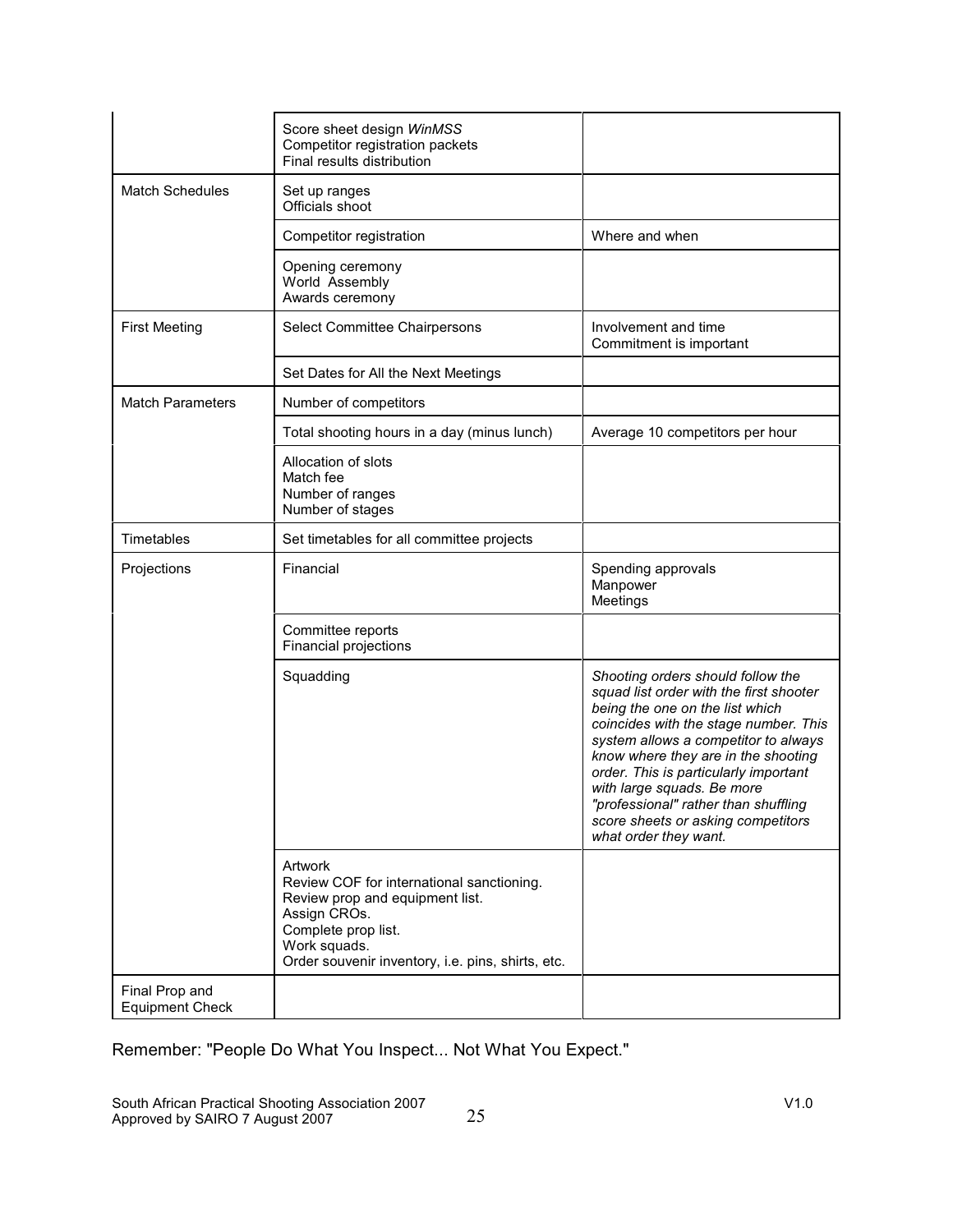### **MATCH ORGANIZATION FOR LEVEL III TO V MATCHES**

5. The officials should be organized and placed to provide consistency, back-up expertise and overlapping responsibilities. This requires a system that will provide rotating coverage on the ranges where the Range Officer may be required to cover a larger area (long courses and some medium courses). Consistency is provided through the permanent placement of officials on each range. This ensures that the competitors will face the same range conditions on day 5 as on day 1 and is of absolute importance. There is no other method which provides the confidence and reliability.

6. In larger matches, there is a certain degree of physical stress. It is normal for a range official to be appointed for oversight in an area of the match to assist the stage range officials in solving any problems earlier and ease the load of the range master.

7. A Level IV is 24 stages arranged in 4 areas while a Level V is 35 stages arranged in 5 areas. One area or group of stages is shot each day by a number of squads. The chronograph is not included in the stage total but is a squadded stage.

| Range Master               | 2                                  |
|----------------------------|------------------------------------|
| Area Chief Range Officer   | per area<br>1                      |
| <b>Chief Range Officer</b> | per stage                          |
| Range Officer              | 1 or 2 per stage                   |
| Score keeper               | per stage                          |
| <b>Stats</b>               | crew of 6-8 (including an IROA SO) |
| Quartermaster              | 1 or 2                             |
| Range crew                 | $2$ to 5                           |

8. Range Officials required for a Level IV or V match

9. The officials list above provides considerable depth and versatility. Typically, the Range Officers and Score Keepers are designated by SAIRO. The rest of the officials for level III and higher are IROA. Smaller matches utilise similar systems by simply downsizing both the numbers and positions shown above. The structure, however, remains the same.

# **STAGE ADMINISTRATION FOR LEVEL III AND HIGHER MATCHES**

10. Range Officials. At least three range officials are required to run an efficient stage, depending on the size and complexity of the stage.

11. Range Officer, watches the firearm and general safety. He issues range commands, oversees competitor compliance with the written stage briefing and closely monitors safe competitor action. He also declares the time, scores and penalties achieved by each competitor and verifies that these are correctly recorded on the competitor's score sheet (under the authority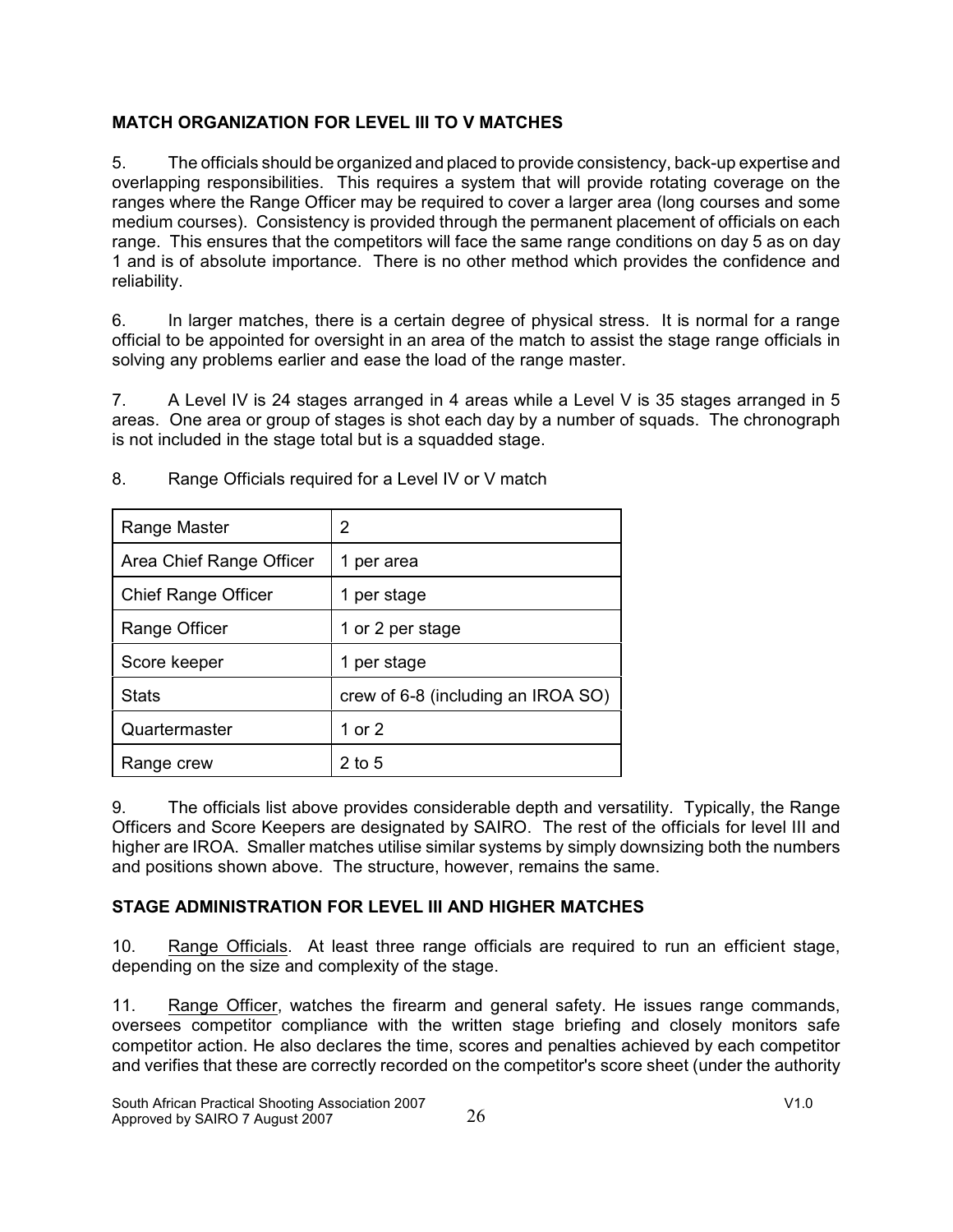of a Chief Range Officer and Range Master). The primary Range Officer will carry the timer.

12. Chief Range Officer, has primary authority over all persons and activities in the courses of fire under his control, and oversees the fair, correct and consistent application of these rules (under the authority of the Range Master).

13. Scorer, watches for faults, range equipment failure and perimeter safety, organizes and controls the paperwork, sets and maintains the shooting order. Records the score on the score sheet and ensures that the score sheet is completed correctly and fully.

### 14. "On Air" and "Off Air" Time

"On Air" time belongs to the competitor from "Load and Make Ready" to "Range is Clear" (normally 1 - 2 minutes).

"Off Air" time belongs to the Range Officer. This time is used for all other activities such as scoring, patching, painting, repairing, etc. (4 - 5 minutes). A good rule of thumb is 10 competitors per hour or 6 minutes per competitor. It might be more for a long stage and less for a short stage.

Management tips. Announce the shooting order and get the next competitor on the line and briefed before the RO returns from scoring.

- 15. Stage Design and Construction Checklist
- 1. Briefing. Rule 3.2

Scoring method. Targets (Type & Number). Minimum number of rounds. The firearm ready condition. Start position. Time starts. Procedure. Moving targets: remain visible or not ?

- 2. Type of Course. Rule 1.2.1. This is different for rifle, shotgun and handgun. The principles, however, remain the same.
- 3. Safe angles of fire. Safe angles of fire should be taken into account, including possible ricochets. DQ traps (like 90 degrees)? Can all the competitors shoot the course safely?
- 4. Minimum distances for Metal Targets. This differs between rifle, shotgun and handgun. Check to see that it is adhered to for the specific discipline.
- 5. Target placement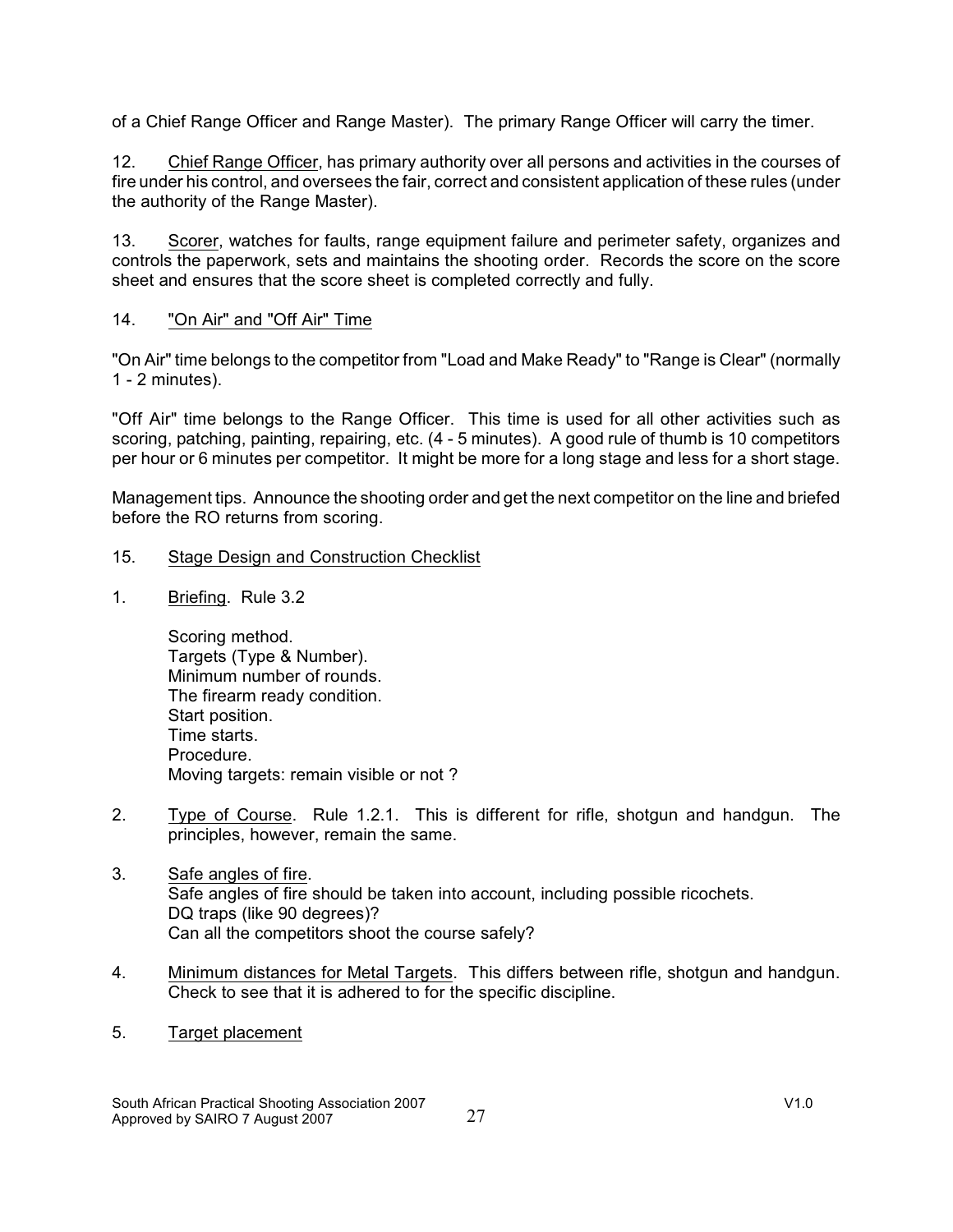Prevention of shoot-through.

Target type and placement marked on stands, stands fixed or marked.

Paper targets at not more than 90 degrees from the vertical.

Hardboard, wood or plywood backing for close shotgun slug/buckshot targets.

6. Charge and Fault lines

Charge and fault lines should rise at least 2 cm above the ground level.

Charge and fault lines should be fixed firmly in place.

Fault lines should be a minimum of 1 metre in length.

- 7. Alternatives?
- 8. See only the targets to be engaged from each shooting position?
- 9. Is there a way to short circuit the intention?
- 10. Are the shooter's movements controlled with props, charge and fault lines.
- 11. Are procedural penalties easy to administer?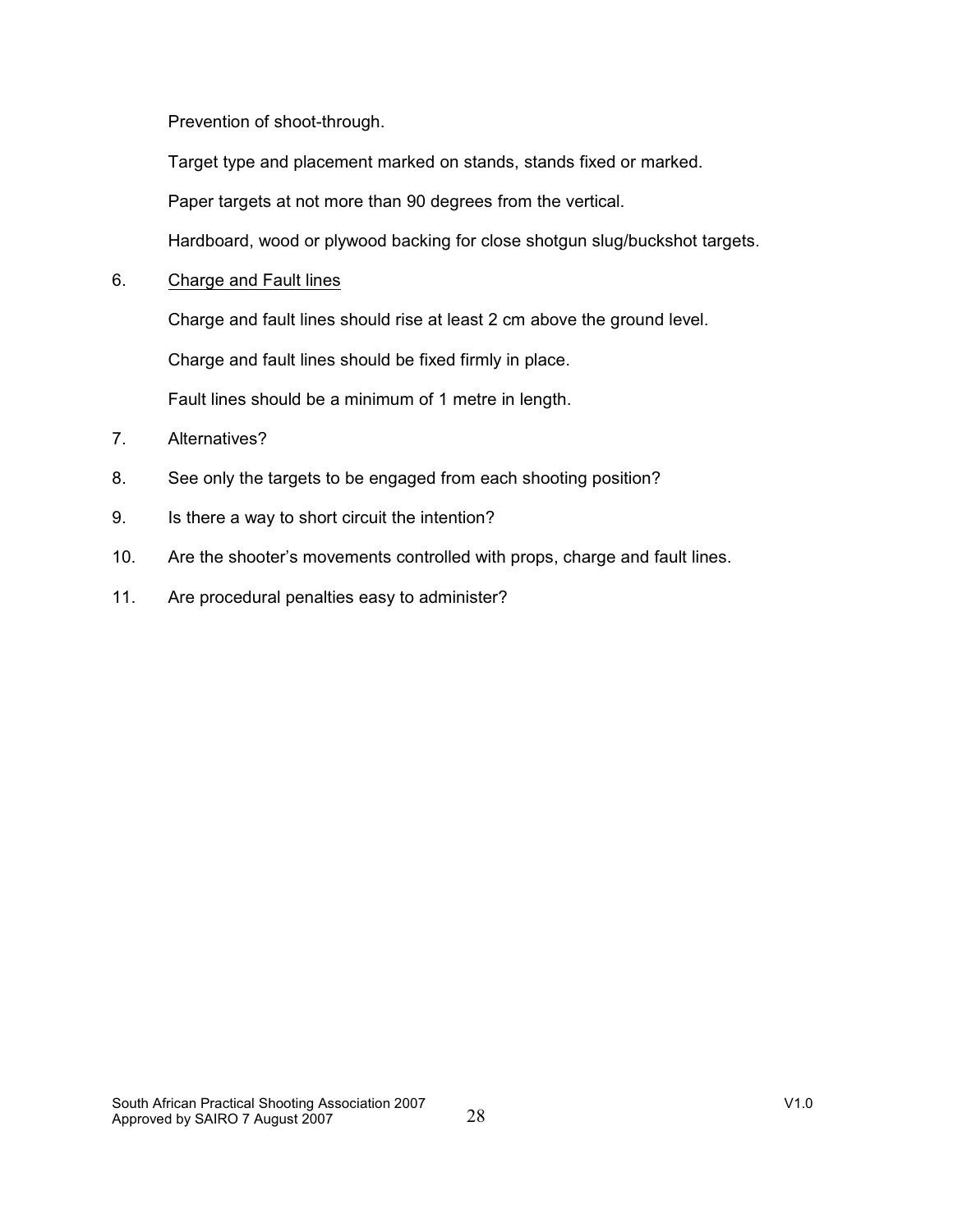### **CHAPTER 6: COURSE OF FIRE DESIGN**

### INTRODUCTION

1. Good course design can make or break any match. The principles set in IPSC Rule 1.1 General Principles are the basis of course design. Adhering to these principles in designing and vetting a course of fire will ensure that the course is challenging, interesting and fun. It is essential that a CRO has at least a basic knowledge of course design to be able to:

design courses of fire for his club or province,

set up a course of fire that is safe in respect of containing all shots but also that there is minimal risk of injury to competitors,

set up a course of fire so that it is fun and challenging,

vet a course of fire to ensure that it is safe, conforms to IPSC Rules, and can be easily administered,

build in alternatives to cater for the beginner and expert, safely and easily "range" it.

### 2. Course Designer's Mission

To create a course of fire that is safe, exciting, that fairly tests the competitors' skills and equipment.

### 3. Principal Courses of Fire

Note that any course of fire shall not allow the opportunity for more than the specified number of scoring hits from any single position of view or shoot all targets in the CoF from any single location or view. If a competitor is not required to move their feet, it is the same view. The recommended ratio in a match is 3 short courses/2 medium courses/1 long course.

The following broad differences between short/medium/long courses are presented for background information and must not be seen as replacing the Rules:

| <b>Short Course</b>  | Little or no movement with a maximum of between 5 to 9 rounds and no more<br>than 2 shooting positions or locations. |
|----------------------|----------------------------------------------------------------------------------------------------------------------|
| <b>Medium Course</b> | Between 10 and 20 rounds and no more than 3 positions or locations.                                                  |
| <b>Long Course</b>   | Between 20 and 40 rounds to complete and multiple shooting positions or<br>locations.                                |

### 4. Supplementary Courses of Fire

| <b>Standard Exercise</b> | Virginia Count or Fixed Time scoring                                                                         |
|--------------------------|--------------------------------------------------------------------------------------------------------------|
|                          | CoF with each string being a different challenge.                                                            |
|                          | Each string is scored and timed separately. Virginia Count strings must be scored<br>and patched separately. |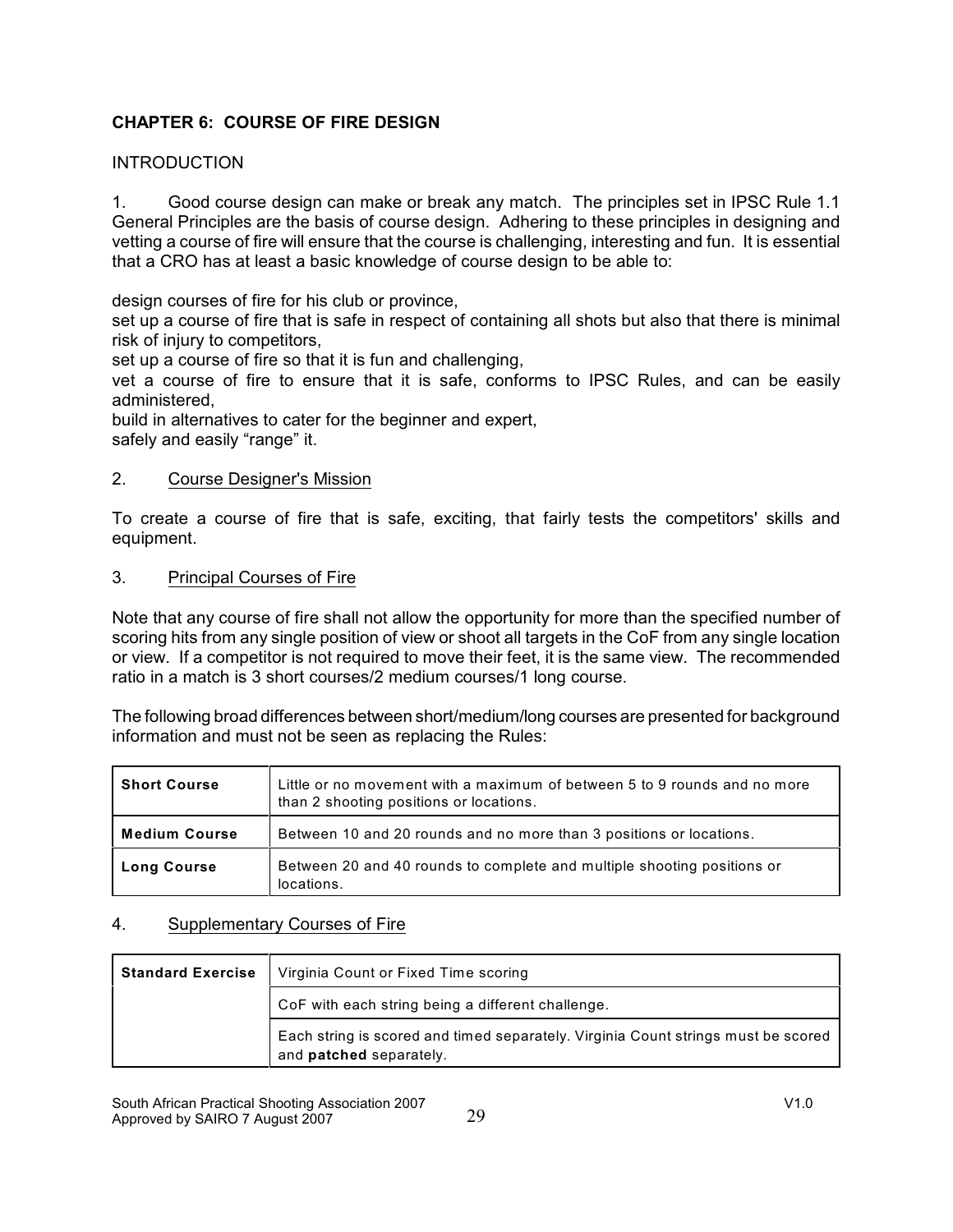|                   | Maximum of 24 rounds with each string being a maximum of 6 (or 12 rounds if a<br>mandatory reload is specified).                                             |
|-------------------|--------------------------------------------------------------------------------------------------------------------------------------------------------------|
|                   | Maximum one Standard exercise allowed in Level IV or V competitions                                                                                          |
| Shoot-Off         | Separate from the main match (see Rule 1.2.3).                                                                                                               |
|                   | Process of elimination.                                                                                                                                      |
|                   | Does not affect overall match results.                                                                                                                       |
|                   | Spectator appeal.                                                                                                                                            |
|                   | A specified maximum number rounds and may include a reload, depending on the<br>discipline.                                                                  |
| <b>Classifier</b> | Courses of fire published by a Regional Directorate and/or IPSC that are available<br>to competitors seeking a regional and/or international classification. |
|                   | Classifiers must be set up in accordance with IPSC Rules and be conducted strictly<br>in accordance with the notes and diagrams accompanying them.           |
|                   | Results must be submitted to the publishing entity in the format required (with the<br>applicable fees, if any), in order for them to be recognized.         |

# 5. Scoring Methods

| Comstock          | Freestyle approach to measure individual performance.                                                                               |  |  |  |  |  |  |  |
|-------------------|-------------------------------------------------------------------------------------------------------------------------------------|--|--|--|--|--|--|--|
|                   | Total score (minus penalties) divided by time.                                                                                      |  |  |  |  |  |  |  |
|                   | No maximum on the number of rounds fired.                                                                                           |  |  |  |  |  |  |  |
|                   | Stipulated number of shots to score.                                                                                                |  |  |  |  |  |  |  |
|                   | Time stops on last shot.                                                                                                            |  |  |  |  |  |  |  |
| Virginia Count    | Allowed in Standard Exercises, Classifiers and Short Courses and only in Standard<br>Exercises in Level IV and higher competitions  |  |  |  |  |  |  |  |
|                   | Paper targets only.                                                                                                                 |  |  |  |  |  |  |  |
|                   | Timed the same as Comstock.                                                                                                         |  |  |  |  |  |  |  |
|                   | Total score (minus penalties) divided by time.                                                                                      |  |  |  |  |  |  |  |
|                   | Fixed number of rounds to be fired.                                                                                                 |  |  |  |  |  |  |  |
|                   | Time stops on last shot.                                                                                                            |  |  |  |  |  |  |  |
|                   | Penalties for extra shots, extra hits.                                                                                              |  |  |  |  |  |  |  |
| <b>Fixed Time</b> | Allowed in Standard Exercises, Classifiers and Short Courses and only in Standard<br>Exercises in Level IV and higher competitions. |  |  |  |  |  |  |  |
|                   | Paper targets only (they should disappear where possible).                                                                          |  |  |  |  |  |  |  |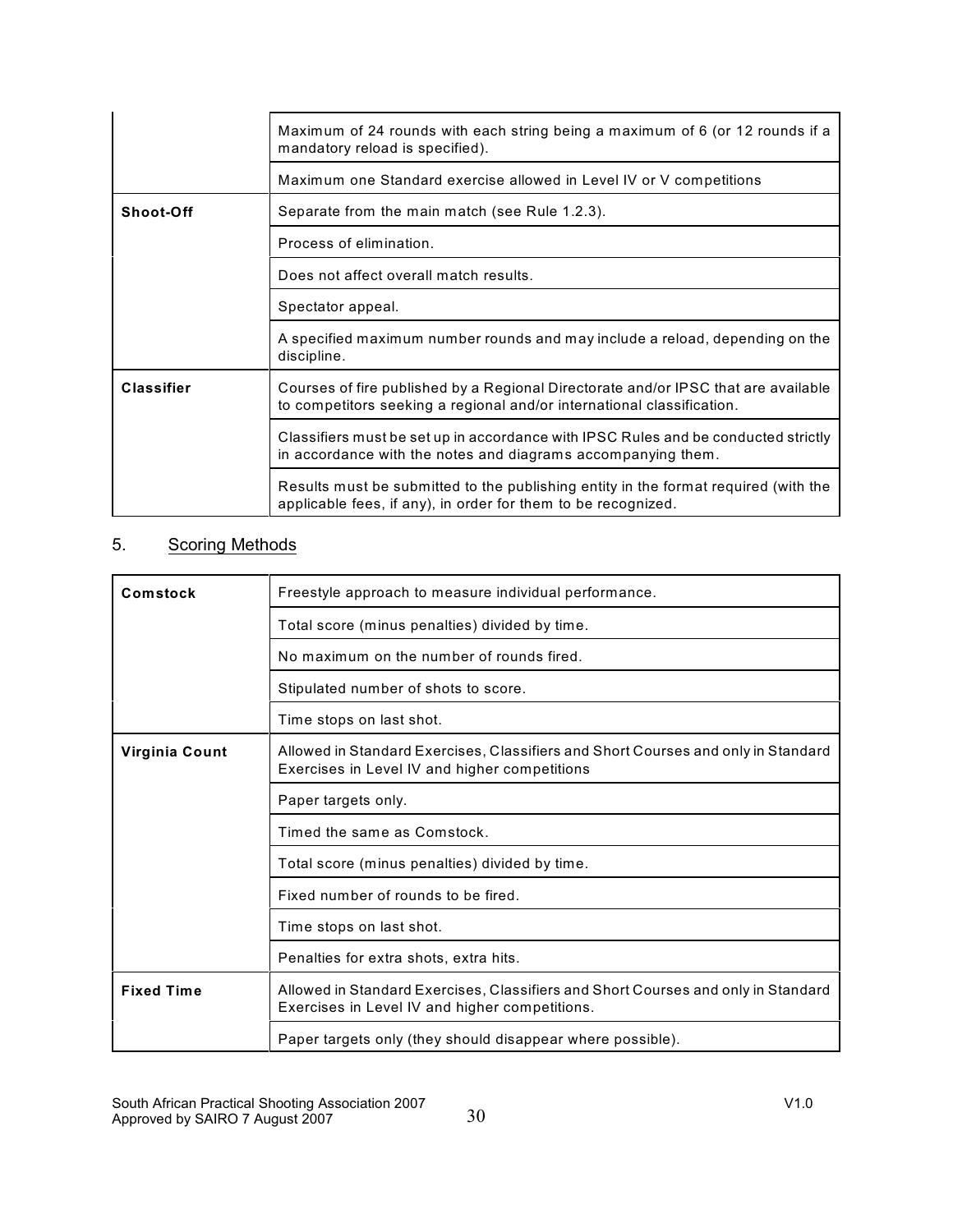|  | Stipulated number of shots.                                       |  |  |
|--|-------------------------------------------------------------------|--|--|
|  | Fixed time.                                                       |  |  |
|  | Total score of highest stipulated hits minus penalties.           |  |  |
|  | Stage results are not factored (ranked by actual score).          |  |  |
|  | No misses, penalties for extra shots, extra hits, overtime shots. |  |  |

### **PLANNING A COURSE OF FIRE**

6. The essence of planning a course of fire is Safety - Relevance - Clarity - Variety. Each aspect is discussed further below.

### 7. Safety

Each stage must be viewed with complete safety as the primary objective. Watch for safe angles of fire, potential ricochets, splatter problems, as well potential 90 degree muzzle problems and traps.

Safe direction, down range, side berms, and backstop (check what's behind the backstop).

Try to eliminate the possibility of ricochets. Also remember that splatter goes in all directions. Use splatter guards on steel where possible. Do not ever use steel targets that can turn or rotate when hit. They must only fall over. Do not use steel that has been cratered or holed. This will result in ricochets at unexpected angles.

The course of fire must not trick or trap a competitor into a safety infraction such as moving the muzzle past 90 degrees. Targets should "disappear" before the angle reaches 90 degrees. Check to make sure that the officials have room to do their job and that they do not have to back out of a "trap" area.

**Range Safety Survey**. A safe range must allow four things:

-it must STOP all directed rounds, -stray shots must not be capable of damage, -the design must permit spectator control, -the range must be clearly marked as a danger area.

Berms and Backstops

The backstop is the primary impact area on a range. It should be at least 4 - 5m high and constructed of bullet absorbing material. Be careful of rocky or debris laden material that can deflect bullets out of the range rather than absorbing them. Berms are earth barriers or walls designed to protect the surrounding area from direct fire.

Backstops and berms must be high enough and wide enough to stop any bullets that stray left, right or above the expected direction of fire. There should be a 10 degree 'safety fan' of berm protection above and beside all targets when shot from the most extreme angles of fire.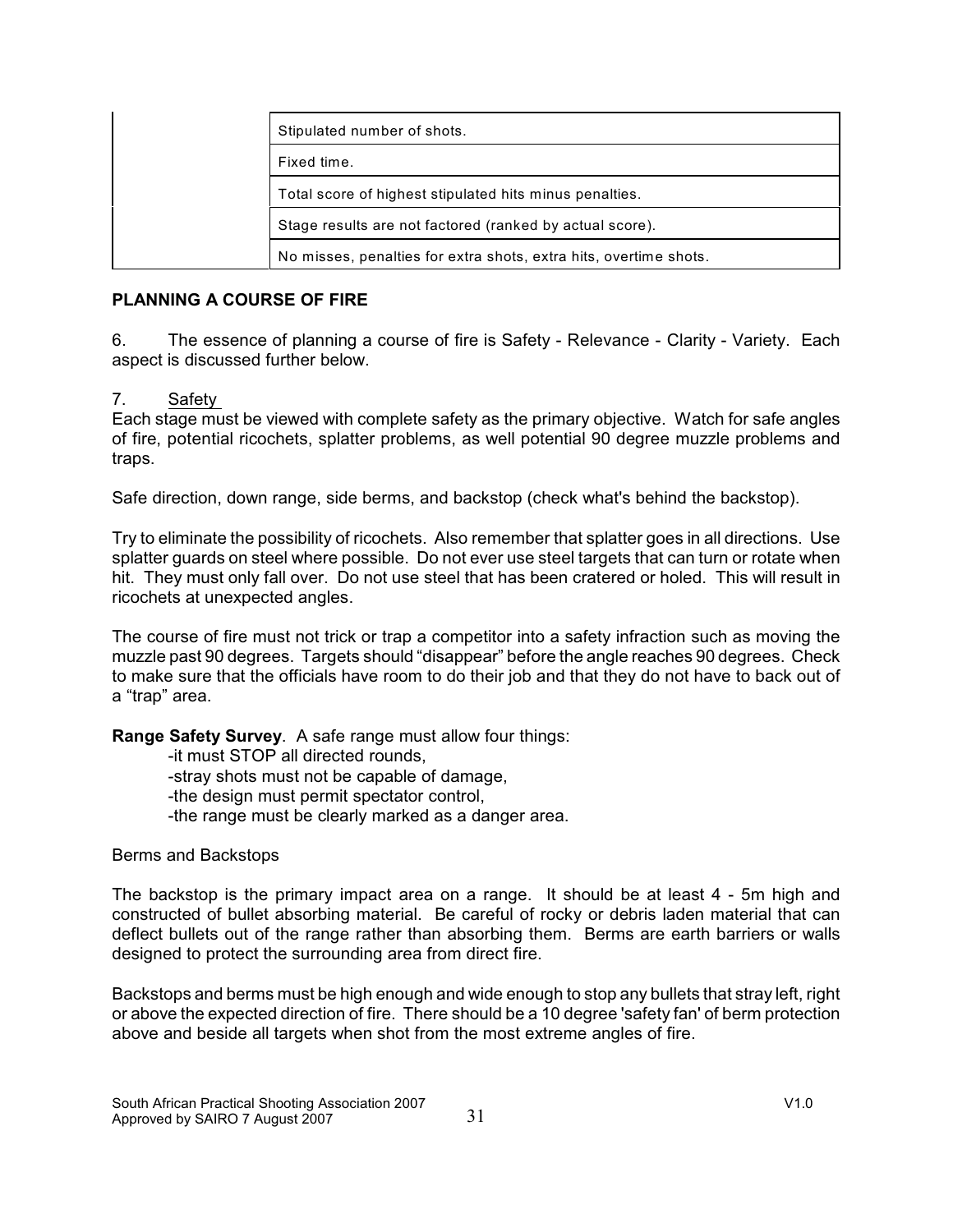**Safety Fan**. Normal horizontal and vertical safety fans are 10 degrees. This angle concept requires more backstop or berm at 50 m than at 10 m. At 50 m the backstop should be 8 m or for every 2 m of down range distance, you should have about 40 cm of safety fan.

**Effective Height**. The effective height of a berm may be raised by lowering problem targets, however, you must then watch for ricochets off of the range floor. Use interim backstops to absorb bullets that pass through low midrange targets and in every case where the bullet does not strike the backstop or side berms directly.

### 8. Relevance

Course design sets IPSC apart from all other types of shooting sports. Our courses of fire must have a relevant purpose. First set the scenario, then place the targets to give life to the scenario.

Do not provide the written scenarios as part of the stage briefing, rather give the course designer's intention to the stage CRO.

Exercises vs. stages: El Presidente is a good exercise, but IPSC matches should consist of appropriate challenges not simple exercises that can be repeated and practised to perfection.

### 9. Clarity

Adhere to the "kiss principle" (Keep It Simple, Stupid). There is no need for gimmicks or tricks to make a stage interesting.

#### 10. Variety

Free style approach - if you can see it, you can shoot it is the principle.

Matches should test a variety of gun handling skills, i.e., strong hand and weak hand.

Starting positions should be natural and clearly defined. Ask ourselves, "why are we starting like this?"

Do not be overly restrictive but try to create an easily understood and easily repeatable position.

### 11. **Fault lines**

Fault lines force competitors to shoot from behind barriers. These lines will define the limits of lateral movement by the competitor.

Fault lines used in this context may be positioned at any angle deemed relevant to the position of targets in the competitive situation. It is strongly recommended that they be of wooden planking/angle iron or other suitable material fixed in a continuous line and should be at least 2 cm. high. This provides a physical reference to the competitors and helps to prevent inadvertent foot faults. These lines should be at least 1 metre in length and are deemed to extend in the direction they are laid to infinity.

Typically the requirement with regard to what constitutes a fault is defined as "no part of the competitor's body can touch the ground beyond the limits of the outside edge of the line". ON but not OVER.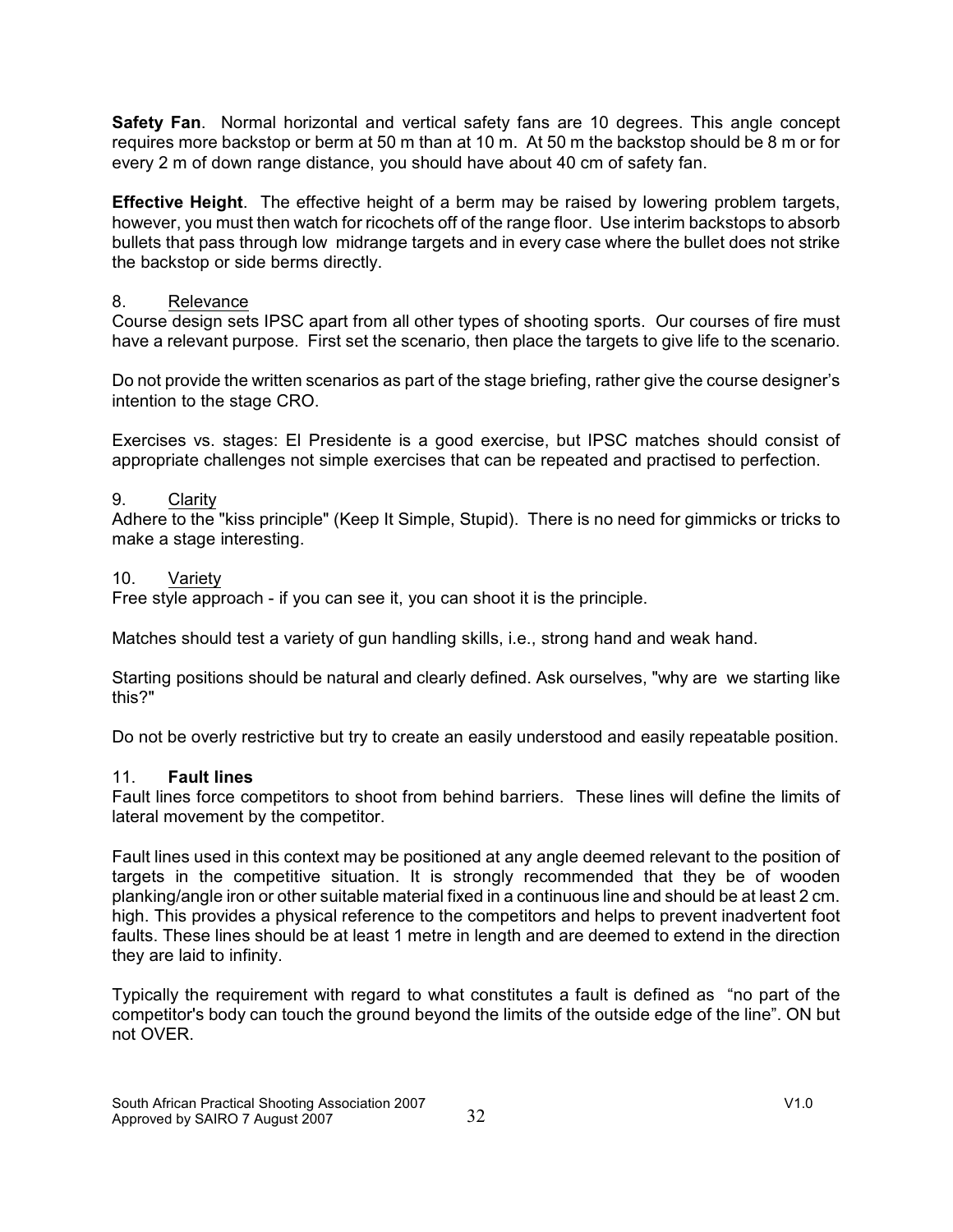### 12. **Charge lines**

Charge lines restrict impractical competitor movement towards or away from targets. They are commonly used where barriers are not available and are particularly useful where you must keep a competitor away from steel targets. In this case they are set at least 8 metres from the steel targets.

Charge lines are constructed the same as fault lines.

### 13. **Cooper tunnels**

Cooper tunnels will be constructed to any size using braced uprights supporting loose wooden slats overhead which may be dislodged by the competitor moving through the tunnel. Overhead material of any type shall not be heavy enough to present a safety hazard if dislodged.

### 14. **Range Officer "traps and problems"**

The Range Officer must watch the competitor's general safety, firearm, trigger finger and muzzle direction. The score keeper is responsible for spotting foot faults and other procedurals.

### 15. **"Ask yourself"**

*-Is it SAFE?*

*-Is the stage freestyle?*

*-Can you see only the targets to be engaged from each firing position?* 

*-Can it be set up and run by someone else?*

*-Can all competitors shoot the course safely?*

*-Is it SIMPLE?*

*-Is it understandable to the Range Officer?*

*-Could the non shooting public or the media be upset by the scenario?*

*-Is there a way to short circuit the stage? Can the course designer's original intent be maintained or will a competitor find a "hole".*

*-Are the shooter's movements controlled with props, charge lines, and fault lines?*

*-Will any possible procedural penalties be easy to administer?*

*-What is the most likely protest? Can it be avoided?*

Again, look for: -safety, -relevance,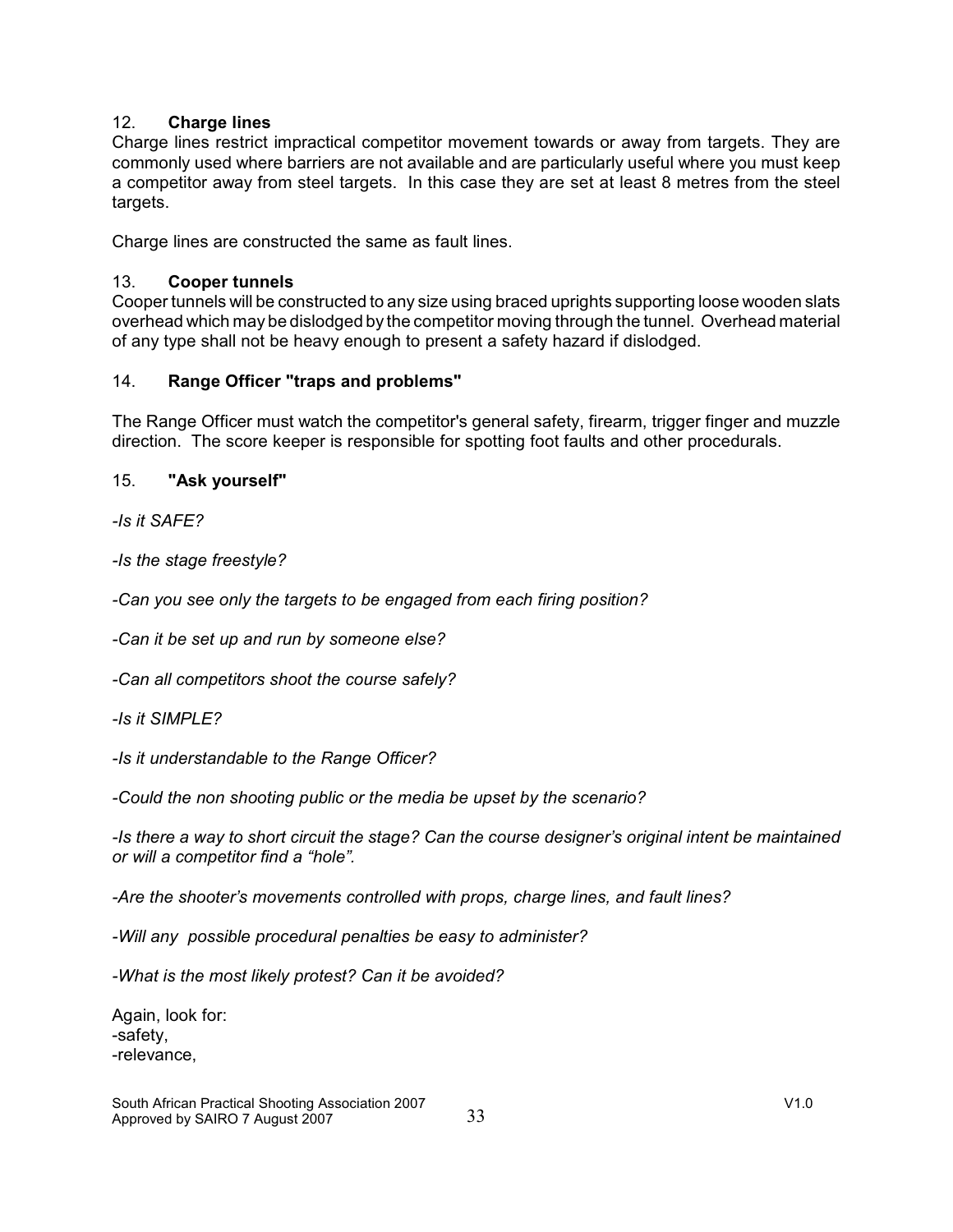-clarity, -variety, -freestyle,

-good props, furniture, good staging, -reasonable scenario and starting position, -runs efficiently (no waiting), -fair to all levels of shooter skill, -not a 'memory course', -presents a realistic problem with multiple solutions, -balance of shooting and athletic skill, -watch for proper use of fault lines and charge lines,

-remember: if you can see the targets, you can shoot the targets,

-no possible shoot-throughs.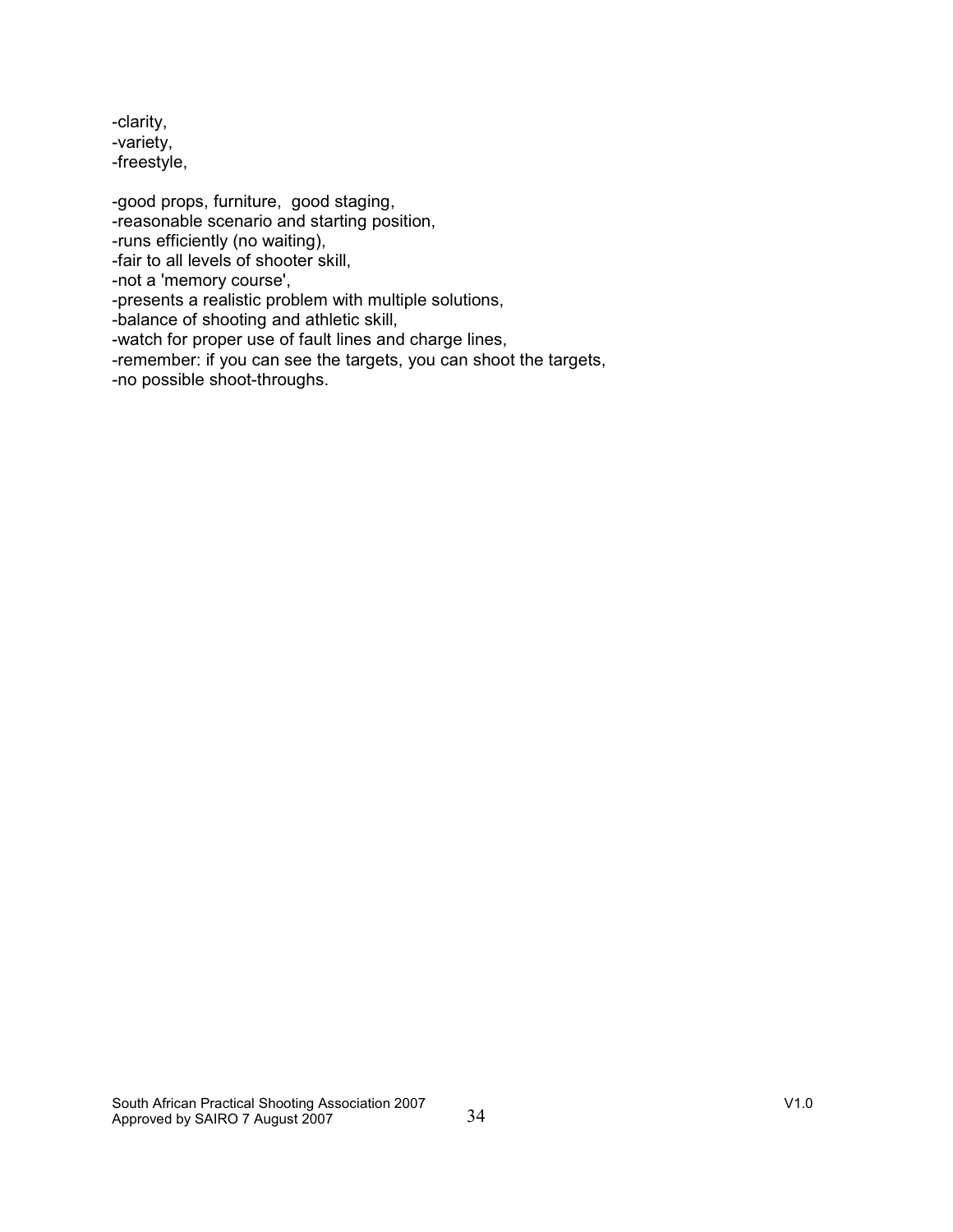### **CHAPTER 7: ARBITRATION/PROTEST PROCEEDINGS**

1. Arbitration requires that there be an arbitration request or appeal. It is much more preferable to use your Chief Range Officers, Range Master, or Match Director to settle disputes before they escalate to a formal request.

Rule 11.1.3 Appeals – the Range Officer makes decisions initially. If the appellant disagrees with a decision, the Chief Range Officer for the stage or area in question should be asked to rule. If a disagreement still exists, the Range Master must be asked to rule.

2. In this escalation of appeal it is entirely possible for the CRO or RM to re-instate a competitor. In the case of the competitor wishing to appeal...

Rule 11.1.4 Appeal to Committee – Should the appellant continue to disagree with the decision he may appeal to the Arbitration Committee by submitting a first party appeal.

### COMPOSITION OF COMMITTEE

3. The Arbitration Committee consists of three voting members plus a non-voting chairman. The committee's composition is usually determined before the start of the match. Try not to use any primary match officials.

Rule 11.2.1 Arbitration Committee – At Level III or higher matches the composition of the Arbitration Committee will be subject to the following rules:

11.2.1.1 The IPSC President, or his delegate [ie the Regional Director], or a certified Range Official appointed by the Match Director, (in that order) will serve as Chairman of the committee with no vote. [This usually the Regional Director]

11.2.1.2 Three arbitrators will be appointed by the IPSC President, or his delegate, or by the Match Director, (in that order), with one vote each.

11.2.1.3 When possible arbitrators should be competitors in the match and should be certified Range Officials.

11.2.1.4 Under no circumstances must the Chairman or any member of an Arbitration Committee be a party to the original decision or subsequent appeals, which led to the arbitration.

Rule 11.2.2 Arbitration Committee – For Level I and II matches the Match Director can appoint an Arbitration Committee of three experienced shooters who are not parties to the appeal and who do not have a direct conflict of interest in the outcome of the case. The arbitrators should be certified Range Officials if possible. All committee members will vote. The senior Range Official, or the senior shooter if there are no Range Officials, will be the chairman.

### EFFECT OF COMMITTEE DECISION

4. The committee's decisions are final and affect only the complainant and any subsequent similar incident. Decisions are not retroactive.

5. Decisions may set a precedent for the future and could result in rule changes.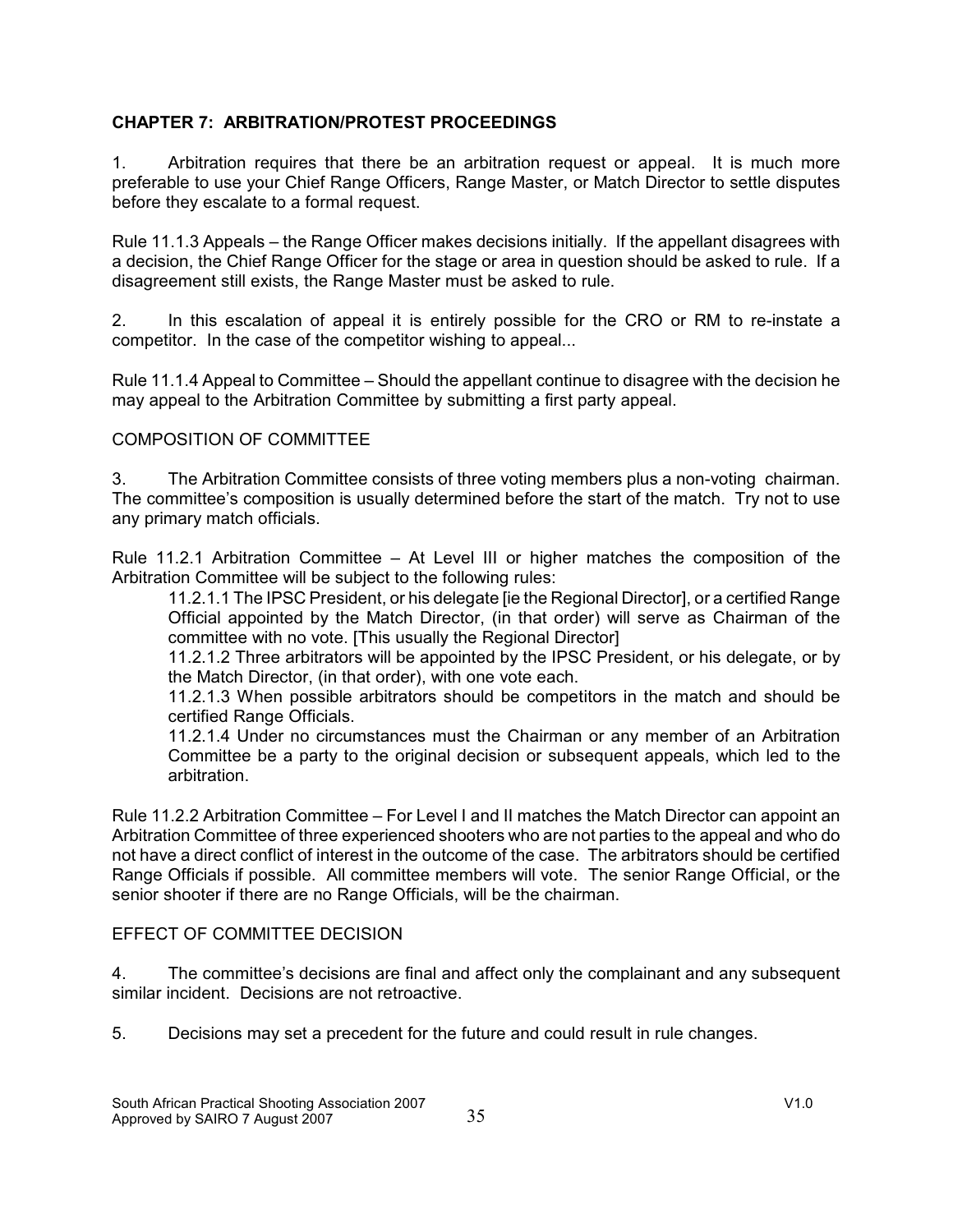6. The committee's decisions must be recorded (minuted) and posted.

### COMMITTEE GUIDANCE

7. The only guidance required are the newest versions of the IPSC Rules, the IPSC Principles, the stage briefing, and *Common Sense*.

### COMMITTEE PROCEDURES

- 8. Validity. The chairman must first verify the validity of the protest as follows:
	- a. Check the time. Was it submitted within the required time frame?
	- b. Fees. Was the required fee attached?
	- c. Is the protest an issue that can be arbitrated? Does it fall within the rules and definitions?
	- d. Is there a solution? Is there a remedy if the arbitration is upheld?

If the answer to any of these points is no, do not proceed with the arbitration.

- 9. Procedure. If the protest is valid, the arbitration proceeds as follows:
	- a. The committee will convene the arbitration proceedings in an appropriate place which provides complete privacy and adequate seating and tables for the committee's use. The chairman will insure those necessary items such as pens and paper as well as rule books are available.
	- b. The chairman oversees the proceedings without a vote.
	- c. Each member then reads the protest without comment or discussion.
	- d. The committee's goal is to work without limitation to reach an **Unanimous Decision.**
	- e. The committee will interview any witnesses and view the site or location of the protest if necessary.
	- f. The order for the witnesses:
		- Complainant.
		- Range Officer or officials involved.
		- Any other relevant witnesses.
	- g. There will be no discussion until all the evidence has been given.
	- h. Each witness must be allowed to present their evidence in their own words, following which each member in turn will be allowed to ask questions. After each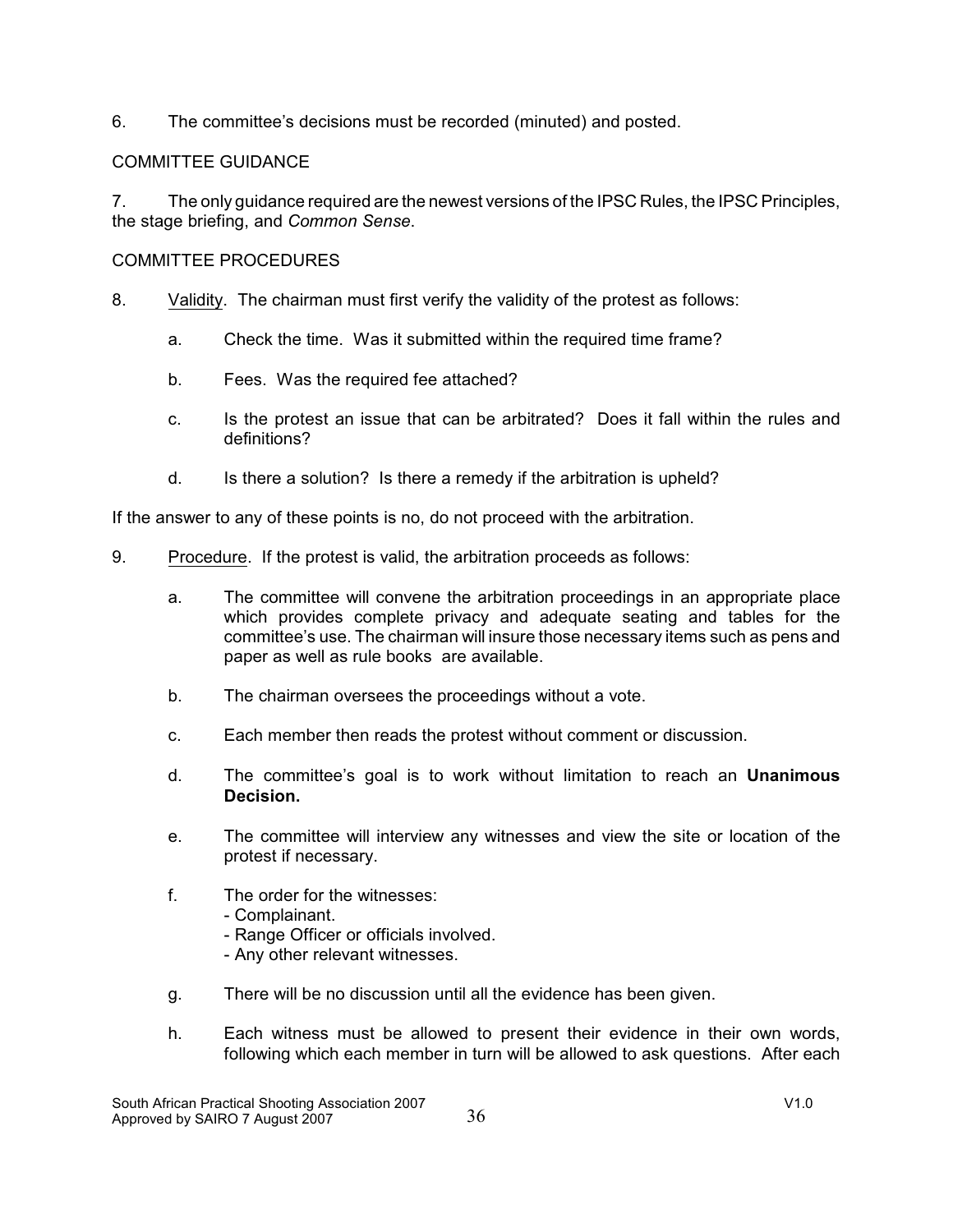member is finished, the chairman will call for any follow-up questions.

i. A member will take the minutes of the proceedings and to summarize the decision for posting.

### 10. Witness Procedure

- a. Proceed to call the witnesses in order as above.
- b. The chairman will welcome the witness and formally introduce each of the committee members.
- c. The chairman will then define the protest under consideration and confirm that the witness is involved in the issue in question.
- d. The chairman will ask the witness to describe what happened in their own words and without any committee interruptions.
- e. The chairman then calls for questions from the members, one at a time and in order as well as any follow-up questions. The chairman will ask each member in order if they are finished and move to next.
- f. When all the members have had a chance to question the witness, the chairman will thank the witness, excuse them and advise them that they may be recalled for further questions or to be advised of the committee's decision if appropriate.

### 11. Decision Procedure

- a. When all witnesses have been processed, the chairman will assist and direct the committee through the process of deliberation. Once an unanimous decision has been reached, the chairman will recall the complainant and the Range Master and possibly the official involved and advise them of the decision before it is posted. This takes the form of a brief description of the decision. Committee members should be silent during this process and discussion will be limited.
- b. The Range Master will then ensure that the decision is posted in a place available to the competitors and implement any action resulting from the decision.

12. The Arbitration process must be conducted in a formal but a friendly manner. When the decision is reached, it is final. Further discussion should be discouraged. The decision will stand in all cases unless the Range Master receives new and compelling evidence which he believes supports reconsideration of the issue.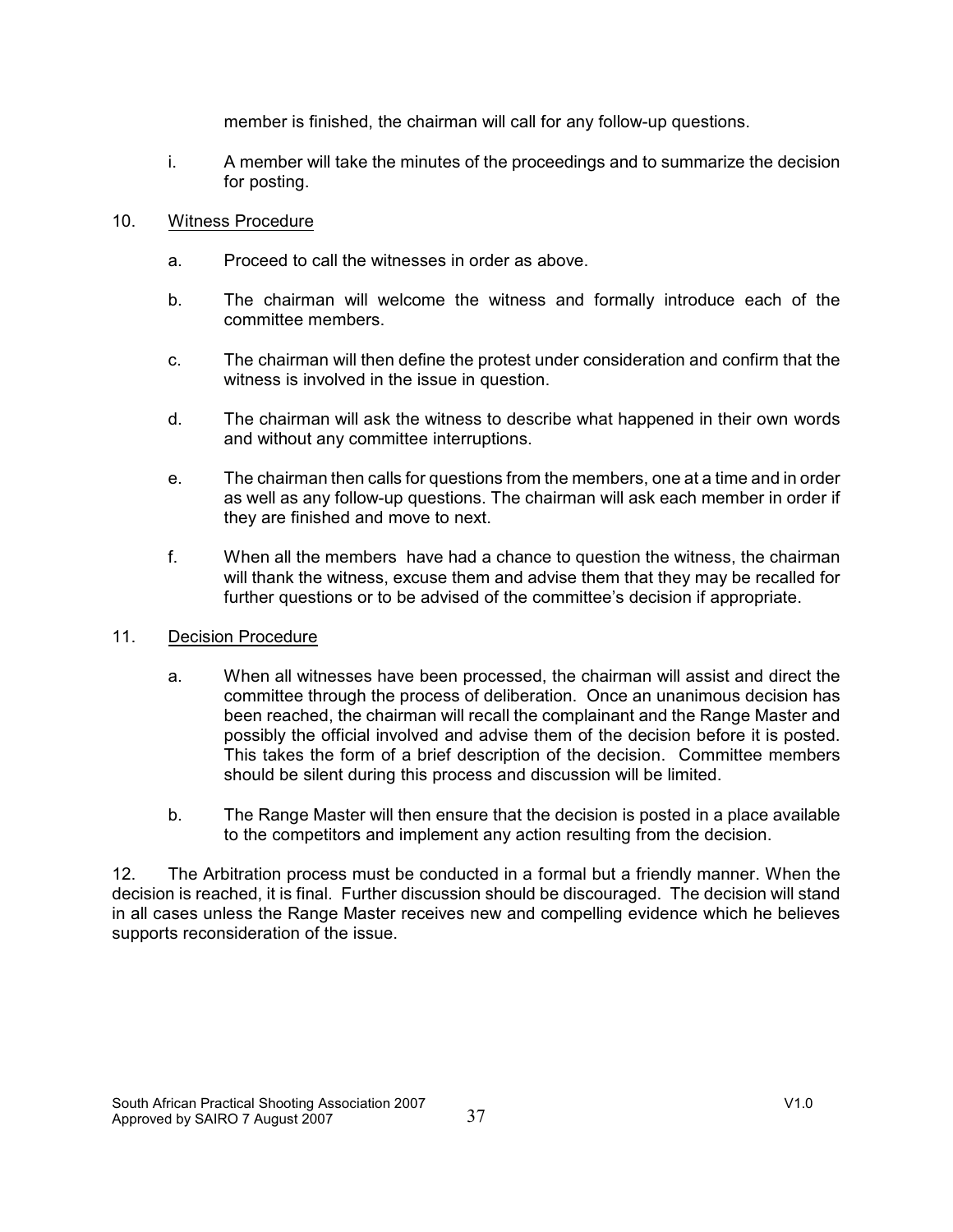### APPENDIXES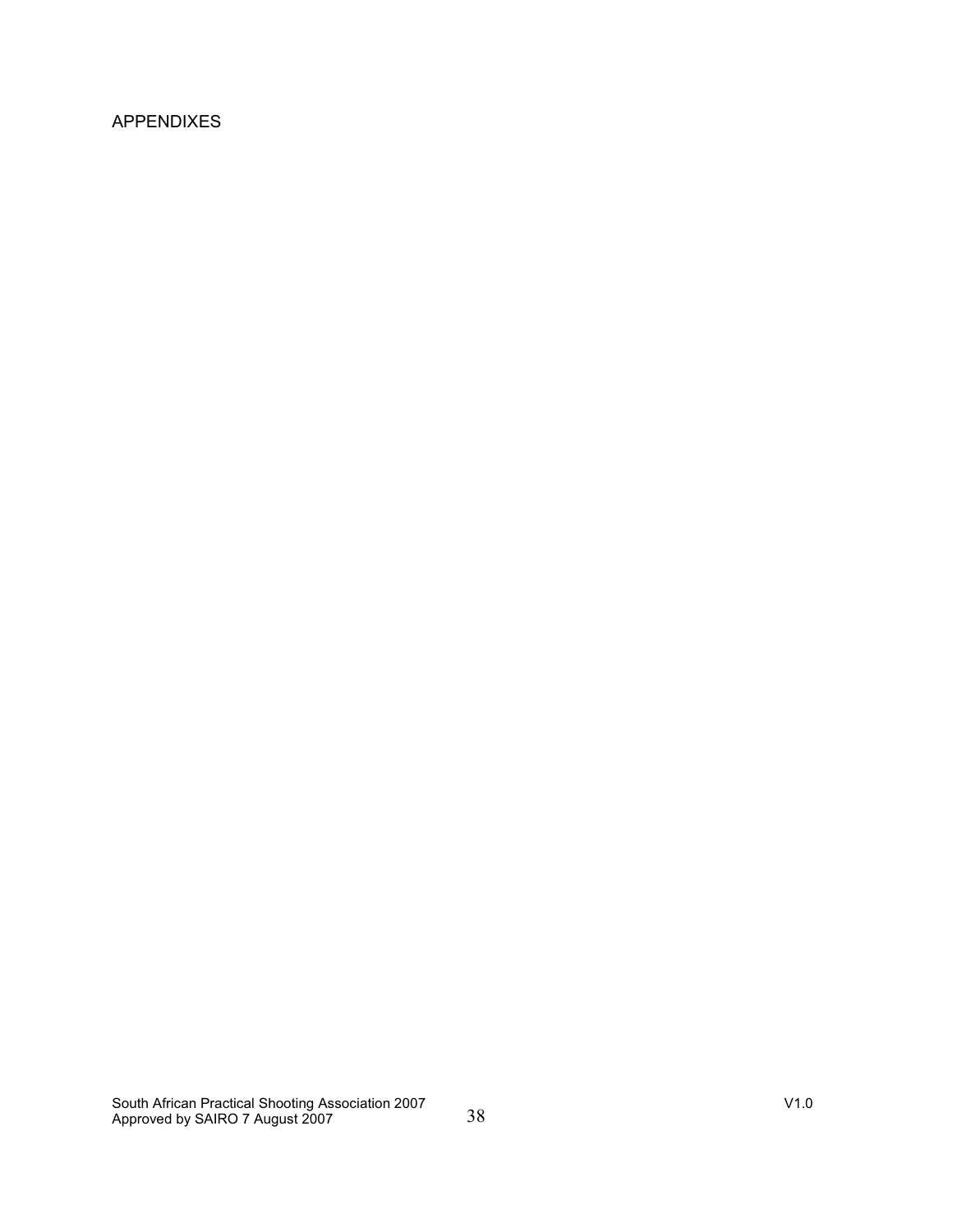### **CHEPIT'S TIPS FOR STAGE PLANNING AND CONSTRUCTION**

- 1. Cover your stage briefing with clear plastic and tape behind one of the clipboards. They'll normally last till next year's match, and if you're lucky enough, just change the stage title and you can use it again (hmmmm...). You don't want to keep unfolding and folding them in your pocket per squad as if you're running a daily-double number racket in your stage.
- 2. To the RMs, don't be satisfied with 2 extra tackers just to find out only 8 tackers are working for a 14 stage match. Also, give ample tacker staples not just enough for 6 targets to tack on. Likewise, don't give out unreliable or non-working timers. Also, please give each stage, `The Box'. And hey, don't forget to smile always, everyone needs it.
- 3. Use wire cables only as activator lines. Never use nylon or guy wires. Nylon stretches and delays `reaction time' specially during in the early afternoon. Guy wires get bent and get you easily agitated. Always have the cable lines run in a straight line as much as possible from the activator to the releasing device.
- 4. Grease up all the line area in the wire cable that will pass through a pulley or corner, make sure the pulley is on a proper angle. Putting connections on the ground is better having them on top of the activating door but make sure you cover the lines with PVC pipes and don't tangle the shooter.
- 5. Don't put a low stiff barrier like a piece of wood lower than the hip as a fault/charge line behind a door where the shooter would still have forward momentum while opening it. This causes shooters to fall forward because of the forward momentum yet they can't brake themselves because of the barrier. Just put a big prop behind the door to visually remind them. Fault lines on doors are not needed unless for safety reasons.
- 6. Doors are better off and safer being opened towards the shooter rather than being pushed thru. I have seen a shooter that smashed to the door because it didn't open and subsequently broke 180.
- 7. Only have a maximum of 2 activator lines attached to an activator be it a popper, door, window, etc. More than 2 creates big problems and unwanted delays, not to mention irritation.
- 8. If you want a shooter to shoot through a window make sure it is wide enough for widies to take a peep, tall enough so that a 2 m shooter won't have a backache, and low enough for Chepit to hang his arm over it. This also avoids brushed elbows and shoulders.
- 9. Never put targets close enough where a shooter can almost kick them. This creates powder and wax blast that can sometimes blast the entire A zone away not to mention all the patches. The minimum distance a close target can get is 5 metres, anything closer you might as well give the shooter a sharp knife.
- 10. Avoid putting targets immediately behind and below a window wherein you can even spit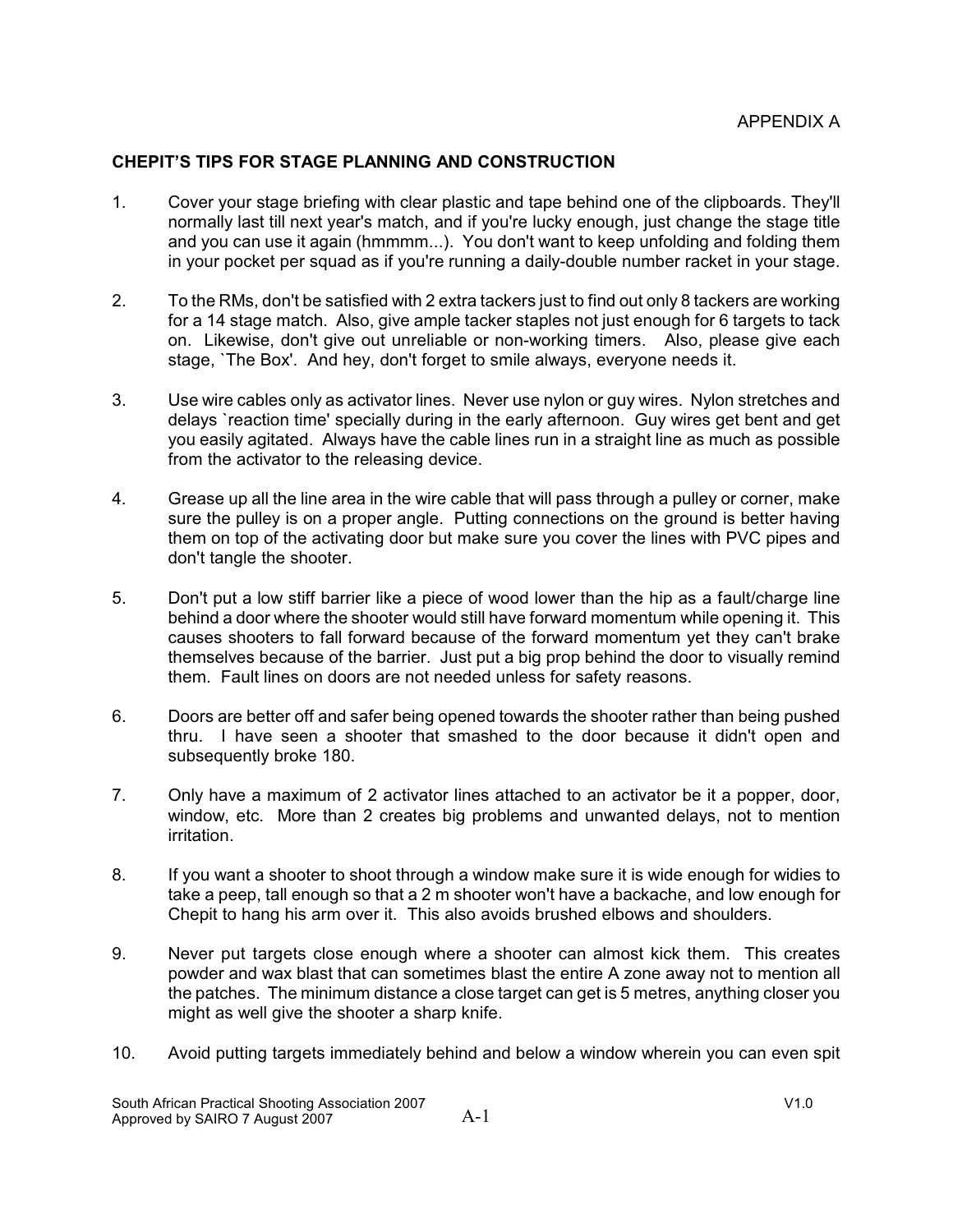at them. At that point, if he was a real person, he could have bitten your arm already.

- 11. If you have a prop partially covering a target make sure you have a hardcover mark on the area of the target that is covered by the prop. This clearly delineates the scoring against the non-scoring specific portion.
- 12. If you do have low targets make sure you put sandbags immediately behind it. No matter how soft the ground is, the bullet will still find its way to a kitchen window, rooftop, or car windshield.
- 13. Steps and ladders must be covered so that the foot can never go through the steps thus breaking his leg. Likewise, the steps must also be wide enough to allow some traction.
- 14. Don't use see through materials such as screens as hard cover when you have a swinging target behind it. A hit on the wall in front of the swinging target must be very visible so that it may not be counted as a hit.
- 15. Put metal plates behind a wall or prop that intends to cover a swinging target. This way there won't be any shoot-through.
- 16. Wooden platforms and planks must have very rough surfaces so that even if it rains it doesn't get slippery. You can either put upside down nailed bottle caps for ultra traction, nailed down small pieces of wood, serrate the surface, etc.
- 17. Have wide doors for wide people, don't skimp on its width just to save wood. Have at least another 10 inches of space between shoulders. Remember these shooters are running 127 kph while opening it. Some 180s have been caused by narrow doorways.
- 18. Avoid having vertical or horizontal slots to close to each another as it already hampers the shooting performance of a good shooter, if he can shoot it at least 2 feet away from the prop. You don't want a stuck front sight in your prop nor having to change slots per shooter because the slide can't even pass through.
- 19. Make sure the boundaries of the safety area are very defined and small in parameter. Have festive crowd control lines, not the yellow ones with the `police' marking on it, unless it's for real. Make sure you put charge lines where you don't want shooters to pass through a `wall' as its intended design.
- 20. Make sure you have the big clear plastic wrappers for the targets in case of rain. Once you have the targets placed ready for the first shooter, cover all targets including no-shoots so that the next day you'll be more relaxed and have more time to make last minute debugging if needed.
- 21. Whenever possible, have moving targets rather than disappearing. Modify disappearing targets in such way that at least the head part still appears when it settles down or stops moving. You eliminate big problems with it.
- 22. Always have 2 more targets that can be engaged while the activator is still activating the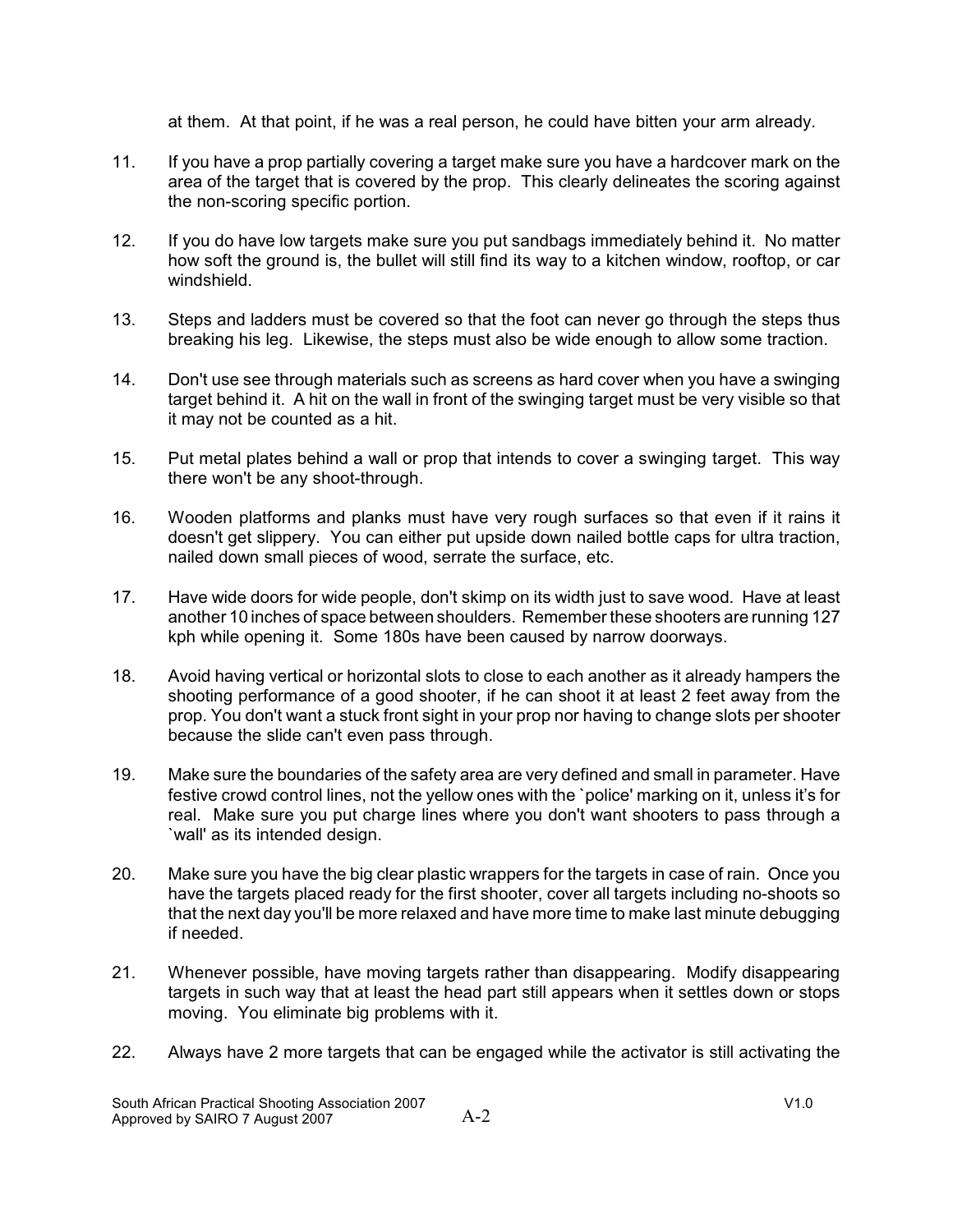swinging target. This will cater to the better shooters that do not have to wait.

- 23. On swinging and running targets, attached plywood shaped into an IPSC target behind the target. This will make it more stable with less breakage and not folding the target board.
- 24. Don't put boxes on windows, doors, or on ports. They are going to shoot through there anyway. Boxes are only to be seen in a starting position or if not at all.
- 25. Angle targets with a hardcover/prop where if the shooter did break 180 while engaging the target, the prop will be hit, then you have a stronger evidence on your call. Position the prop and target so that the shooter will not be able to see the target while breaking 180. The lip of tyre rims and drum have been notoriously reported to have spun a bullet back up range. Try to deform it halfway so that it will break the centrifugal action.
- 26. Put a popper in front and ahead of an IPSC target if they are to be placed close to one another. This will eliminate splatters piercing the target board. Space them at least 8 feet apart.
- 27. Use a lot of sponsor streamers, banners, billboards, etc. They make the range festive in ambiance and your sponsors happy. Drink sponsors usually have a bunch of them readily available if you ask.
- 28. Always have 2 carpenters ready in case there is anything to be done like a broken door, window, detached wire connections, etc. You don't want any unnecessary delays in your match.
- 29. Make sure that all the cut targets, hard covers, and no shoots have already been done with enough supply at least 3 days before the RO match. A reasonably large portion of the A in each targets must at least be exposed to the shooter if it covered by a prop, hardcover, or no shoot. The shooter must be given that opportunity to score the maximum stage points.
- 30. To the RMs, when you give the stage supplies to the CRO, make sure you give him everything he needs so that you don't want to see his face for supplies till he closes his stage in the afternoon. You'd like to see and ask him if he needs anything or making sure the stage is running fine. That way you keep everybody smiling and happy.

Range Master Chepit Dulay of IPSC Philippines, as posted on the Global Village.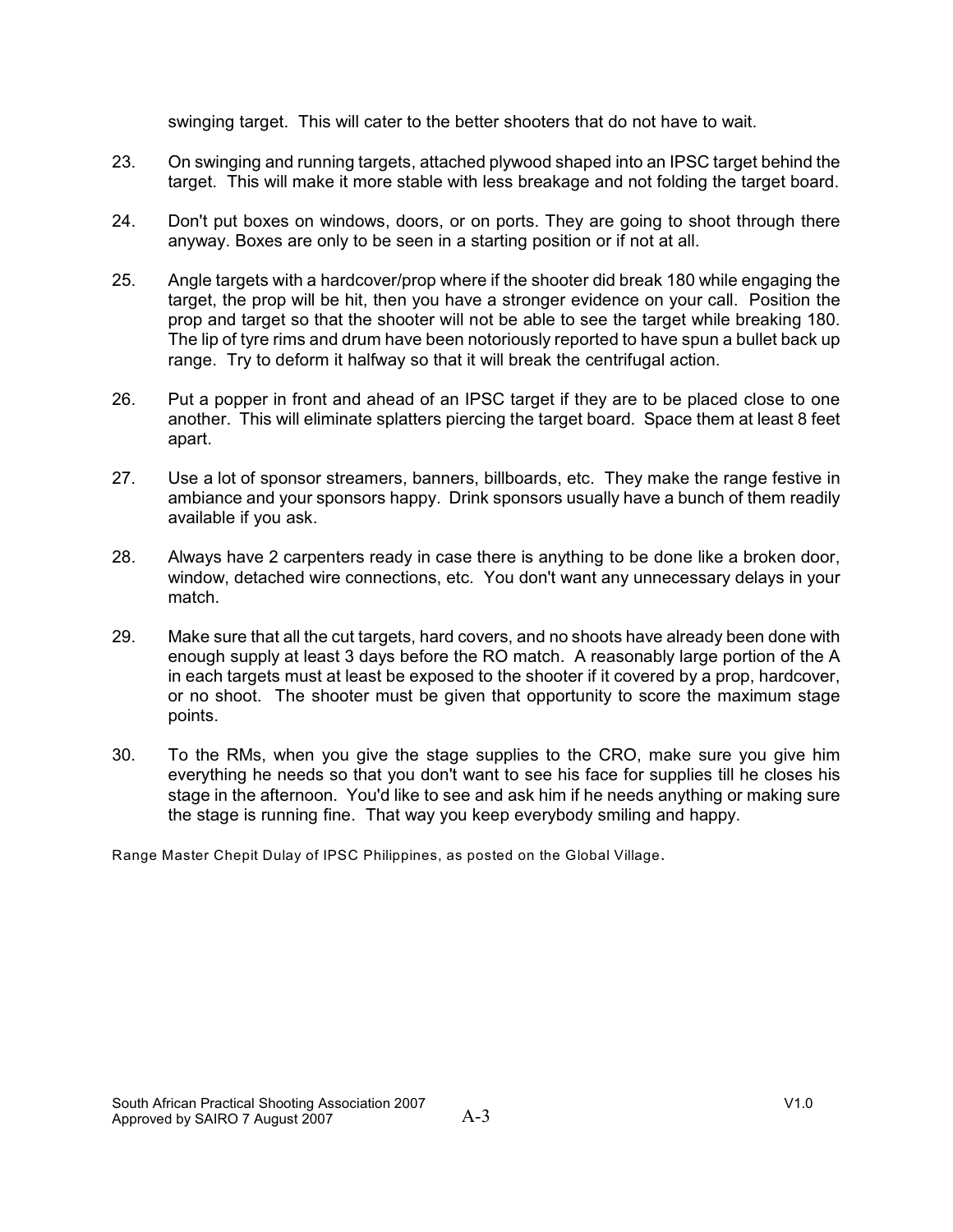### **RESHOOTS**

There seems to be many incorrect reasons given in order to justify appeals for reshoots. The following list, as authorised by the rule book, might be useful:

1. Modified Course of Fire. Depends on RM's decision under Rule 2.3.3.1. and Rule 2.3.3.2.

2. Range Equipment Failure. Depends on RO decision under Rule 4.3.1.6, mandatory under Rule 4.6.2, Rule 9.1.5.2 and Rule 9.1.6.2

- 3. Loss of Eye or Ear Protection Mandatory if Rule 5.4.3 applies
- 4. Suspected Squib. Mandatory if Rule 5.7.6.2 applies.
- 5. Interference. Depends on RO decision under Rule 8.6.3.
- 6. Target Issues. Depends on RO decision under Rule 9.1.3 and Rule 9.1.4.
- 7. Scoresheet Issues. Depends on RM's decision under Rule 9.7.5 (also see Rule 9.7.6).
- 8. Faulty Timer. Depends on RO decision under Rule 9.10.1 or Arbitration decision under Rule 9.10.2.
- 9. Arbitration Decision . Mandatory if so ordered under Rule 11.6.1.
- 10. Calibration Issues . See Appendix C1, Points 6c, 7b and 7c.

Range Master Vince Pinto of Hong Kong, as posted on the Global Village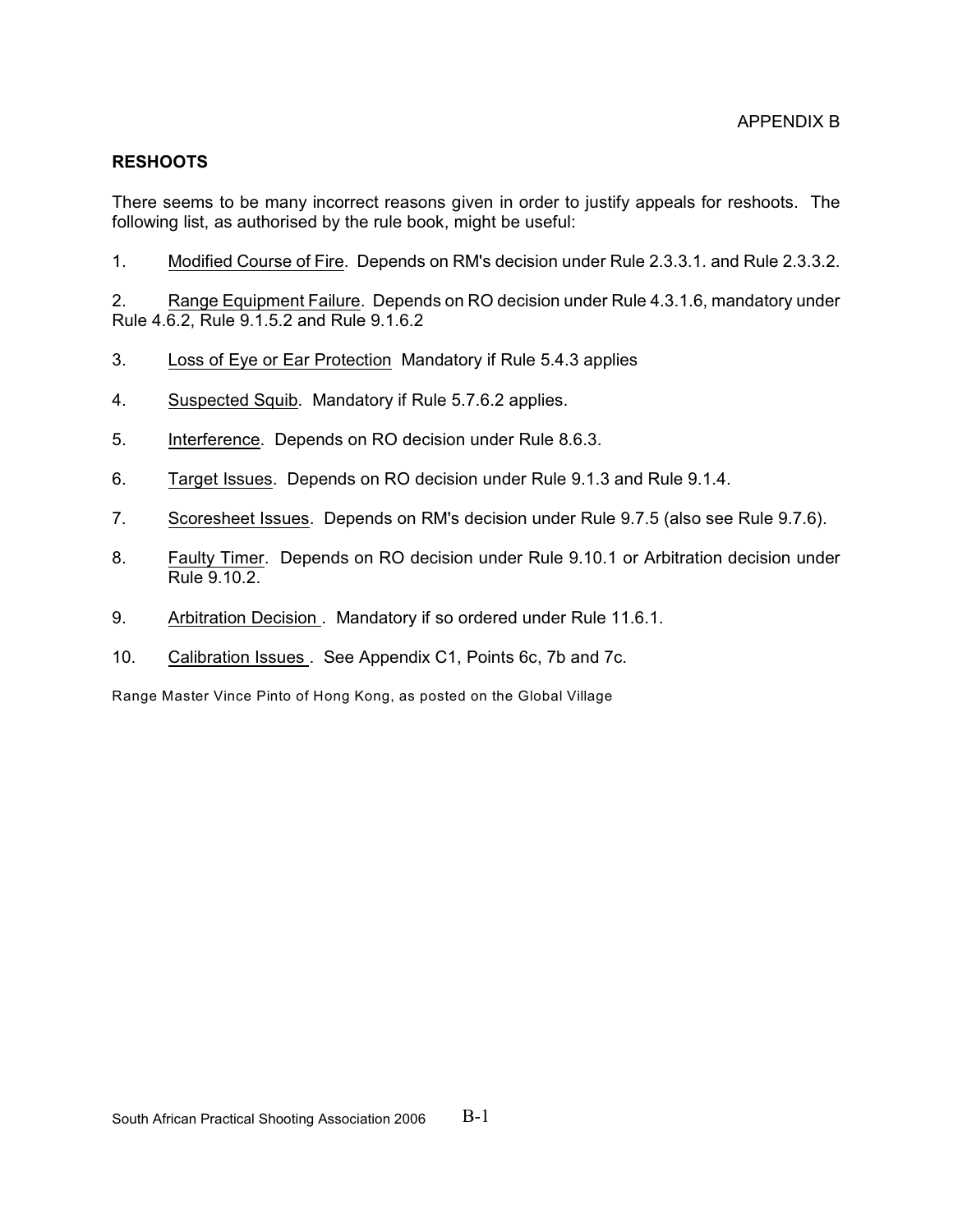### **EQUIPMENT CHECK SHEET**

**Competitor Name:**



Original position of firearm marked **X** and loading device carriers marked **O**

| <b>Stage</b>   | <b>Verified</b> | <b>Stage</b> | <b>Verified</b> | <b>Stage</b> | <b>Verified</b> | <b>Stage</b> | <b>Verified</b> |
|----------------|-----------------|--------------|-----------------|--------------|-----------------|--------------|-----------------|
| 1              |                 | 11           |                 | 21           |                 | 31           |                 |
| $\overline{2}$ |                 | 12           |                 | 22           |                 | 32           |                 |
| $\mathbf{3}$   |                 | 13           |                 | 23           |                 | 33           |                 |
| 4              |                 | 14           |                 | 24           |                 | 34           |                 |
| $\overline{5}$ |                 | 15           |                 | 25           |                 | 35           |                 |
| 6              |                 | 16           |                 | 26           |                 | 36           |                 |
| $\overline{7}$ |                 | 17           |                 | 27           |                 | 37           |                 |
| 8              |                 | 18           |                 | 28           |                 | 38           |                 |
| 9              |                 | 19           |                 | 29           |                 | 39           |                 |
| 10             |                 | 20           |                 | 30           |                 | 40           |                 |

APPENDIX D